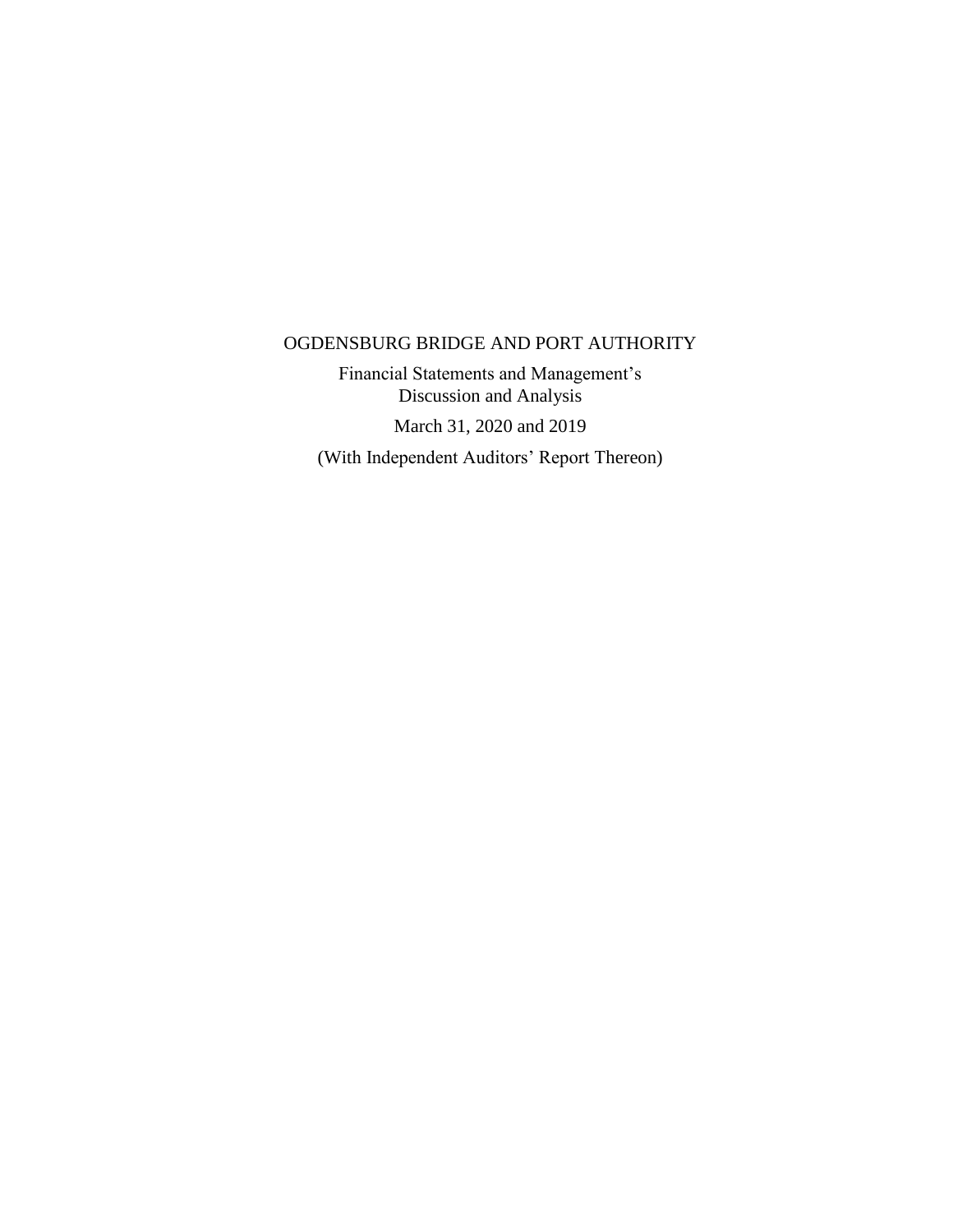# Contents

|                                                                                                                                                                                                                | Page      |
|----------------------------------------------------------------------------------------------------------------------------------------------------------------------------------------------------------------|-----------|
| Independent Auditors' Report                                                                                                                                                                                   | $1 - 2$   |
| Management's Discussion and Analysis                                                                                                                                                                           | $3 - 7$   |
| <b>Basic Financial Statements:</b><br><b>Statements of Net Position</b>                                                                                                                                        | $8 - 9$   |
| Statements of Revenue, Expenses and Changes in Net Position                                                                                                                                                    | $10 - 11$ |
| <b>Statements of Cash Flows</b>                                                                                                                                                                                | $12 - 13$ |
| <b>Notes to Financial Statements</b>                                                                                                                                                                           | $14 - 38$ |
| <b>Required Supplementary Information:</b><br>Schedule of Changes in Authority's Total OPEB Liability and Related Ratios                                                                                       | 39        |
| Schedule of Authority's Proportionate Share of the Net Pension Liability                                                                                                                                       | 40        |
| Schedule of Authority's Employer Pension Contributions                                                                                                                                                         | 41        |
| Independent Auditors' Report on Internal Control Over Financial Reporting<br>and on Compliance and Other Matters Based on an Audit of Financial<br>Statements Performed in Accordance with Government Auditing |           |
| <b>Standards</b>                                                                                                                                                                                               | $42 - 43$ |

\* \* \* \* \* \*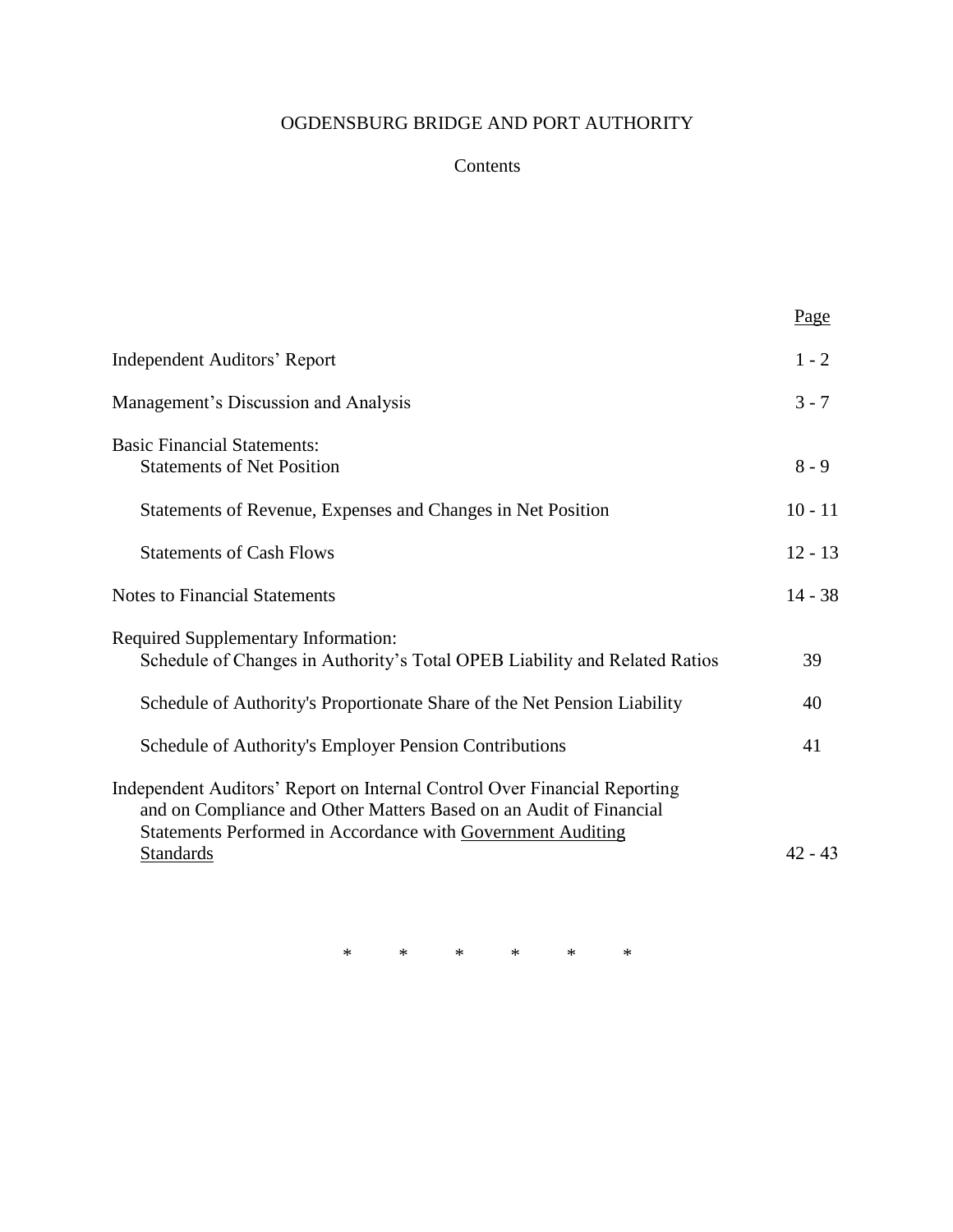

6390 Main Street, Suite 200 Williamsville, NY 14221

# INDEPENDENT AUDITORS' REPORT

P 716.634.0700 TF 800.546.7556 F 716.634.0764 W EFPRgroup.com

The Governing Board Ogdensburg Bridge and Port Authority:

Report on the Financial Statements

We have audited the accompanying basic financial statements of the Ogdensburg Bridge and Port Authority (the Authority), as of and for the years ended March 31, 2020 and 2019, and the related notes to financial statements, which collectively comprise the Authority's basic financial statements as listed in the table of contents.

## Management's Responsibility for the Financial Statements

Management is responsible for the preparation and fair presentation of these financial statements in accordance with accounting principles generally accepted in the United States of America; this includes the design, implementation, and maintenance of internal control relevant to the preparation and fair presentation of financial statements that are free from material misstatement, whether due to fraud or error.

#### Auditors' Responsibility

Our responsibility is to express an opinion on these financial statements based on our audits. We conducted our audits in accordance with auditing standards generally accepted in the United States of America and the standards applicable to financial audits contained in Government Auditing Standards*,* issued by the Comptroller General of the United States. Those standards require that we plan and perform the audit to obtain reasonable assurance about whether the financial statements are free from material misstatement.

An audit involves performing procedures to obtain audit evidence about the amounts and disclosures in the financial statements. The procedures selected depend on the auditor's judgment, including the assessment of the risks of material misstatement of the financial statements, whether due to fraud or error. In making those risk assessments, the auditor considers internal control relevant to the Authority's preparation and fair presentation of the financial statements in order to design audit procedures that are appropriate in the circumstances, but not for the purpose of expressing an opinion on the effectiveness of the Authority's internal control. Accordingly, we express no such opinion. An audit also includes evaluating the appropriateness of accounting policies used and the reasonableness of significant accounting estimates made by management, as well as evaluating the overall presentation of the financial statements.

We believe that the audit evidence we have obtained is sufficient and appropriate to provide a basis for our audit opinion.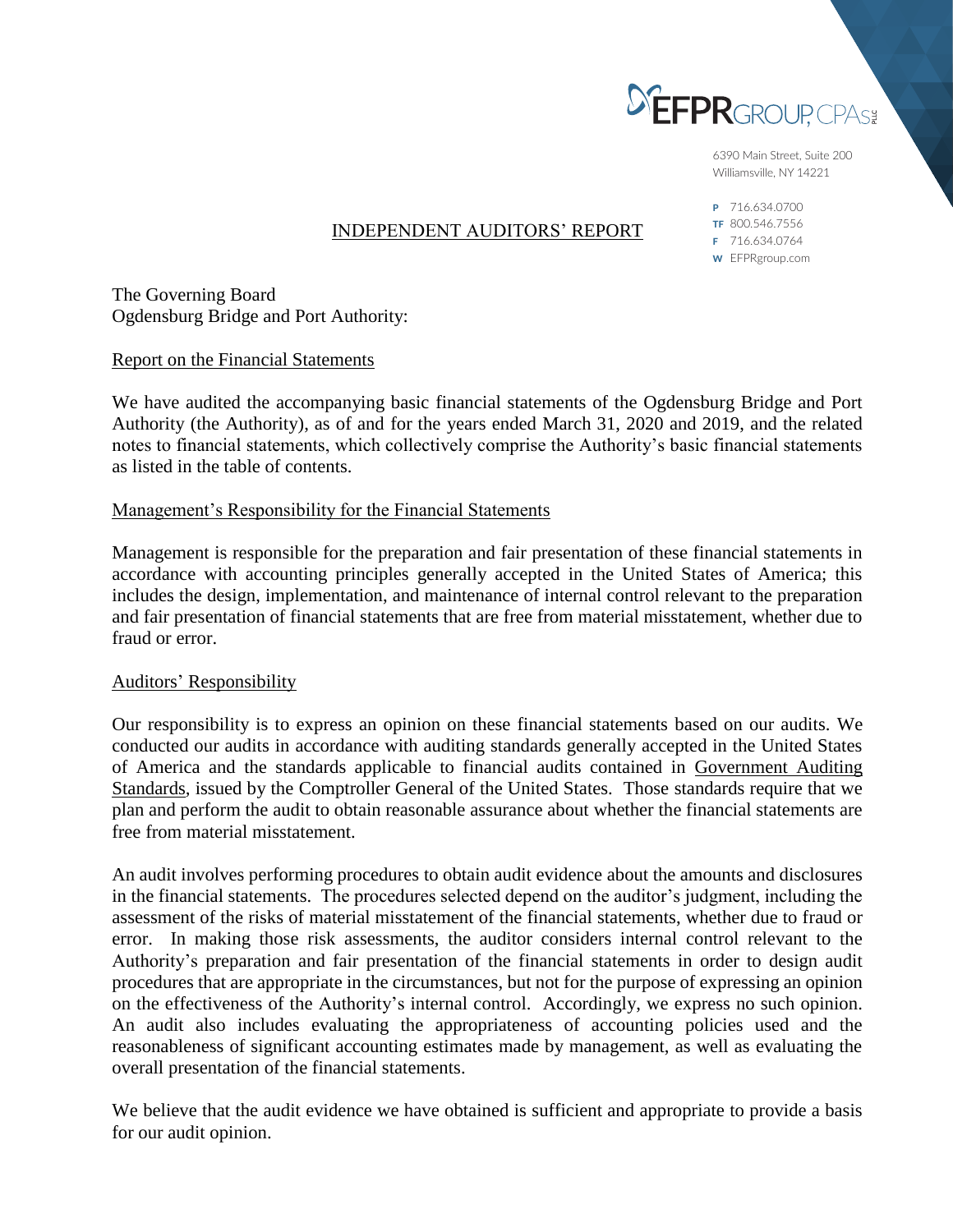## **Opinion**

In our opinion, the financial statements referred to above present fairly, in all material respects, the respective financial position of the Ogdensburg Bridge and Port Authority, as of March 31, 2020 and 2019, and the changes in financial position and, where applicable, cash flows thereof for the years then ended in accordance with accounting principles generally accepted in the United States of America.

## Required Supplementary Information

Accounting principles generally accepted in the United States of America require that the management's discussion and on pages 3 through 7 and the Schedule of Changes in Corporation's Total OPEB Liability and Related Ratios on page 39, the Schedule of Authority's Proportionate Share of the Net Pension Liability on page 40, and the Schedule of Authority's Employer Pension Contributions on page 41 be presented to supplement the basic financial statements. Such information, although not a part of the basic financial statements, is required by the Governmental Accounting Standards Board who considers it to be an essential part of financial reporting for placing the basic financial statements in an appropriate operational, economic, or historical context. We have applied certain limited procedures to the required supplementary information in accordance with auditing standards generally accepted in the United States of America, which consisted of inquiries of management about the methods of preparing the information and comparing the information for consistency with management's responses to our inquiries, the basic financial statements, and other knowledge we obtained during our audit of the basic financial statements. We do not express an opinion or provide any assurance on the information because the limited procedures do not provide us with sufficient evidence to express an opinion or provide any assurance.

#### Other Reporting Required by Government Auditing Standards

In accordance with Government Auditing Standards, we have also issued our report dated July 17, 2020, on our consideration of the Authority's internal control over financial reporting and on our tests of its compliance with certain provisions of laws, regulations, contracts, and grant agreements and other matters. The purpose of that report is solely to describe the scope of our testing of internal control over financial reporting and compliance and the results of that testing, and not to provide an opinion on the effectiveness of the Authority's internal control over financial reporting or on compliance. That report is an integral part of an audit performed in accordance with Government Auditing Standards in considering the Authority's internal control over financial reporting and compliance.

EFPR Group, CPAS, PLLC

Williamsville, New York July 17, 2020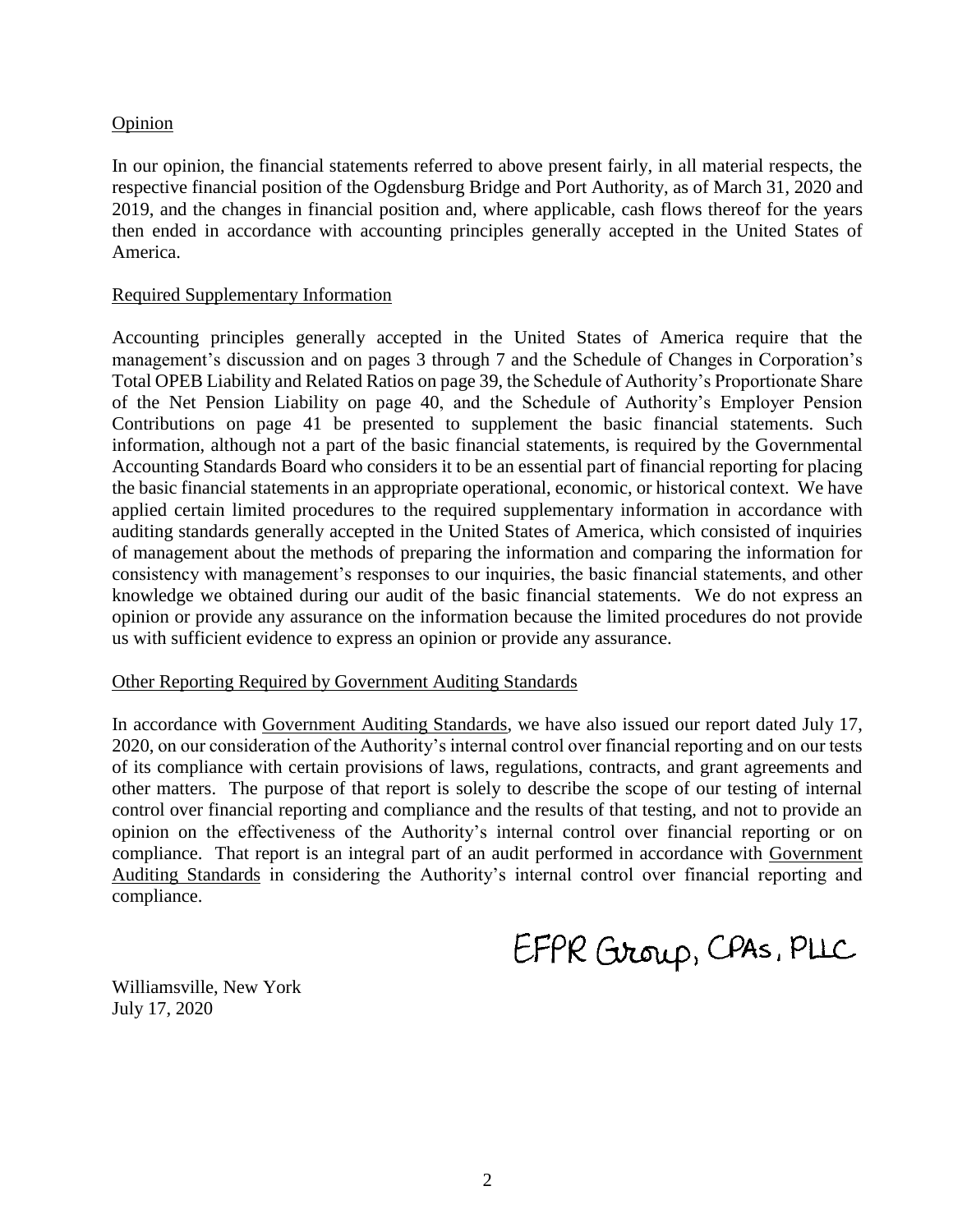## Management's Discussion and Analysis

March 31, 2020

This annual report consists of three parts:

- Management's Discussion and Analysis
- Audited Financial Statements
- Required Supplementary Information

# MANAGEMENT DISCUSSION AND ANALYSIS

In 1950, Governor Thomas E. Dewey signed a bill (Article 3, Title 8) creating the Ogdensburg Bridge Authority. Legislation in 1958 (Article 6, Title 3) created the Ogdensburg Port Authority. The two Authorities were combined into the Ogdensburg Bridge and Port Authority in 1961 (Article 3, Title 8). Today, the Ogdensburg Bridge and Port Authority manage \$90 million in assets including the following holdings:

- The Ogdensburg-Prescott International Bridge
- The Port of Ogdensburg
- The Ogdensburg International Airport (OGS)
- The Ogdensburg Border Station
- Commerce Park/Heavy Industrial Park (Foreign Trade Zone 110)
- New York and Ogdensburg Railway: a short-line railroad

Each entity operates according to the Authority's central mission:

*While remaining self-sustaining, the Authority creates sound economic business development through the promotion of buildings and river, road, rail, and air transportation. This is accomplished by providing exceptional customer service, safe and secure facilities, good environmental stewardship, and focused professionalism.*

• The Ogdensburg-Prescott International Bridge handled in excess of 655,000 vehicles last year and provided a vital link to economic markets in the US and Canada. In excess of \$4 billion worth of goods cross the Critical Infrastructure-Designated Structure annually. The toll increase instituted in April 2019 successfully brought approximately \$500,000 to the revenue stream of the bridge. This year, the Authority acquired funding to paint and repair the US bridge approach. However, the bridge requires over \$100 million in critical capital rehabilitation funds in order to secure its future and the continued support of the regional economy. The Authority is vigorously advocating with state and federal officials to acquire the funding for the rehabilitation through state and federal grant programs.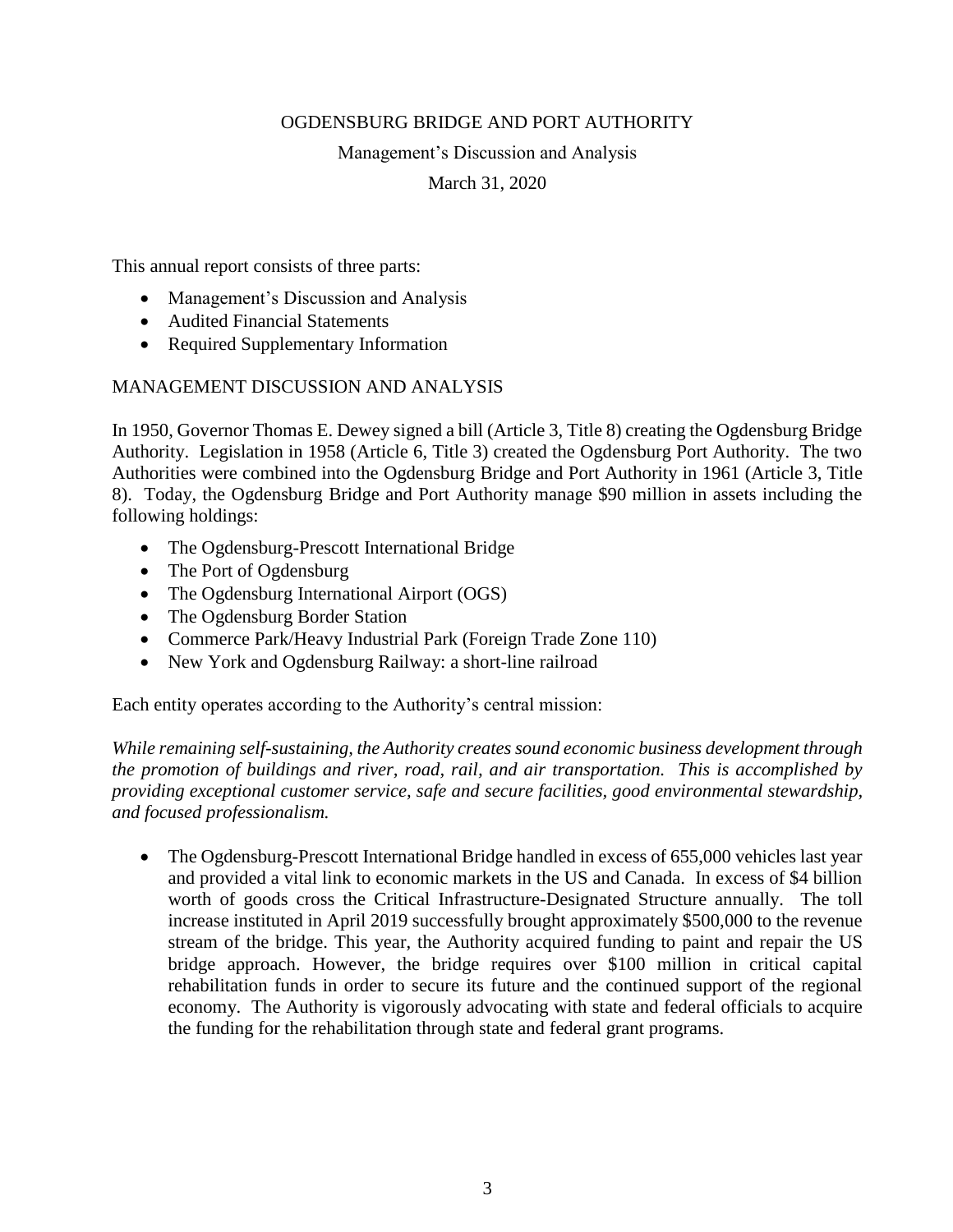Management's Discussion and Analysis, Continued

- The Port of Ogdensburg continues to handle the inflow of products to the region. In addition to grain, and fertilizer, the Port has added wood pellets and salt clamming to its activities. In conjunction with the Port's private partner, Ogdensburg Marketing and Logistics Company, a Wind Turbine Project is underway. This partnership is expected to generate additional business for the facility and jobs for the region. Future dock wall expansion efforts are being funded in part by New York State (\$10 million) and the United States Army Corps of Engineers (\$2.3 million). Further funding appropriation is needed as the expansion project nears construction.
- The Ogdensburg International Airport (OGS) continues its growth through expanded routes and the addition of low-cost carrier service providing increased economic opportunities for the region and new destinations for travelers. New passenger and enplanement figures continue exceeded 45,000 for the year. The expansion has allowed larger A320 aircraft which can provide service to destinations such as Florida. During this past year, the AWOS System (weather observation system) was updated with FAA grant funding. A multi-year project is, also, underway to upgrade the runway lighting. All of these upgrades will position the airport for more prospects to expand the airport service.
- New York and Ogdensburg Railway shipments have grown by 4% providing service from the Port to the greater North Country region and beyond. Railway traffic increases can be attributed to both volume growth from existing clients and new accounts to the rail line. Funding has been obtained to complete bridge repairs in order for the railway to remain commercially competitive.

# **OUTLOOK**

Future job creation through the use of Authority assets and financial stability will remain the driving foci of the Authority.

Jobs create economic growth, increased relevance, and expansion of key partnerships. Capitalizing on anticipated airport growth with a new and innovative approach is essential. OBPA's partnership with the Ogdensburg Marketing and Logistics Company will continue to open new opportunities for the Authority at the Marine Terminal. Additional public-private partnerships will be pursued where suitable to directly create private sector jobs.

Accounting management and increased Finance Committee engagement continues as lack of resources threatens overall visions. As the Authority's reserves were intentionally depleted in support of the airport expansion project at OGS, it is a priority of the Authority to regain a solid financial footing not only with its creditors but also to continue its capital projects which can offer employment to the residents of the North Country area.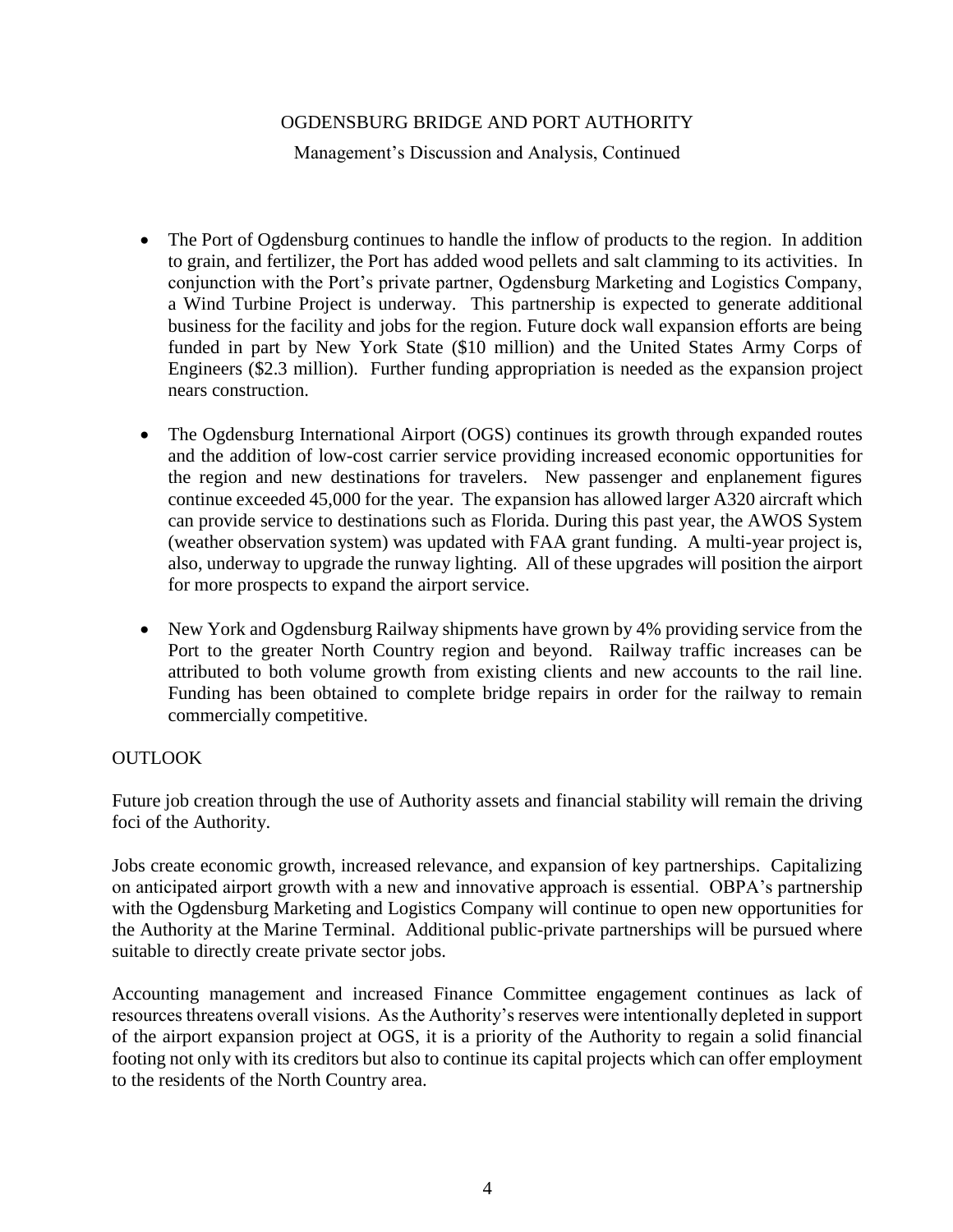## Management's Discussion and Analysis, Continued

The unknown effects of COVID-19 may endanger plans to increase revenue at least in the short term. Bridge traffic has been reduced to essential traffic only through mid-June 2020. When the restrictions will be lifted or relaxed will have a direct impact on the future revenue of the bridge.

The pandemic has had and will have a significant impact on air travel. Prolonged cancelled flights will have a dramatic effect on air transportation which will, in turn, affect the Ogdensburg Airport.

# OVERVIEW OF FINANCIAL STATEMENTS

This discussion and analysis is intended to served as an introduction to the Authority's basic financial statements. The basic financial statements consist of four components:

- Statements of Net Position
- Statements of Revenue, Expenses and Changes in Net Position
- Statements of Cash Flows
- Notes to Financial Statements

The *Statements of Net Position* presents information on all of the Authority's assets, deferred outflows, liabilities and deferred inflows at a certain date, with the difference between the four reported as net position. Over time, increases or decreases in net position may serve as a useful indicator of whether the financial position of the Authority is improving or deteriorating.

The *Statements of Revenue, Expenses, and Changes in Net Position* presents information showing how the Authority's net position changed during a period of time. These changes are recorded on the accrual basis of accounting, as more fully described in the notes to the financial statements.

The *Statements of Cash Flows* reconciles the Authority's operating loss as reported on the accrual basis of accounting with the net cash provided by (used in) operating, non-capital financing, capital financing, and investing activities.

The *Notes to Financial Statements* provide additional information that is an integral part of the financial statements taken as a whole.

## FINANCIAL ANALYSIS

Net Position, over time, may serve as a useful indicator of the Authority's financial position. As of March 31, 2020 and 2019, assets and deferred outflows of resources exceeded liabilities and deferred inflows of resources by \$52,934,967 and \$56,208,669 respectively.

The Authority's financial position is the product of several financial transactions including the net results of activities, the valuation of certain assets and liabilities, the acquisition and payment of debt, the acquisition and disposal of capital assets, and the depreciation of capital assets.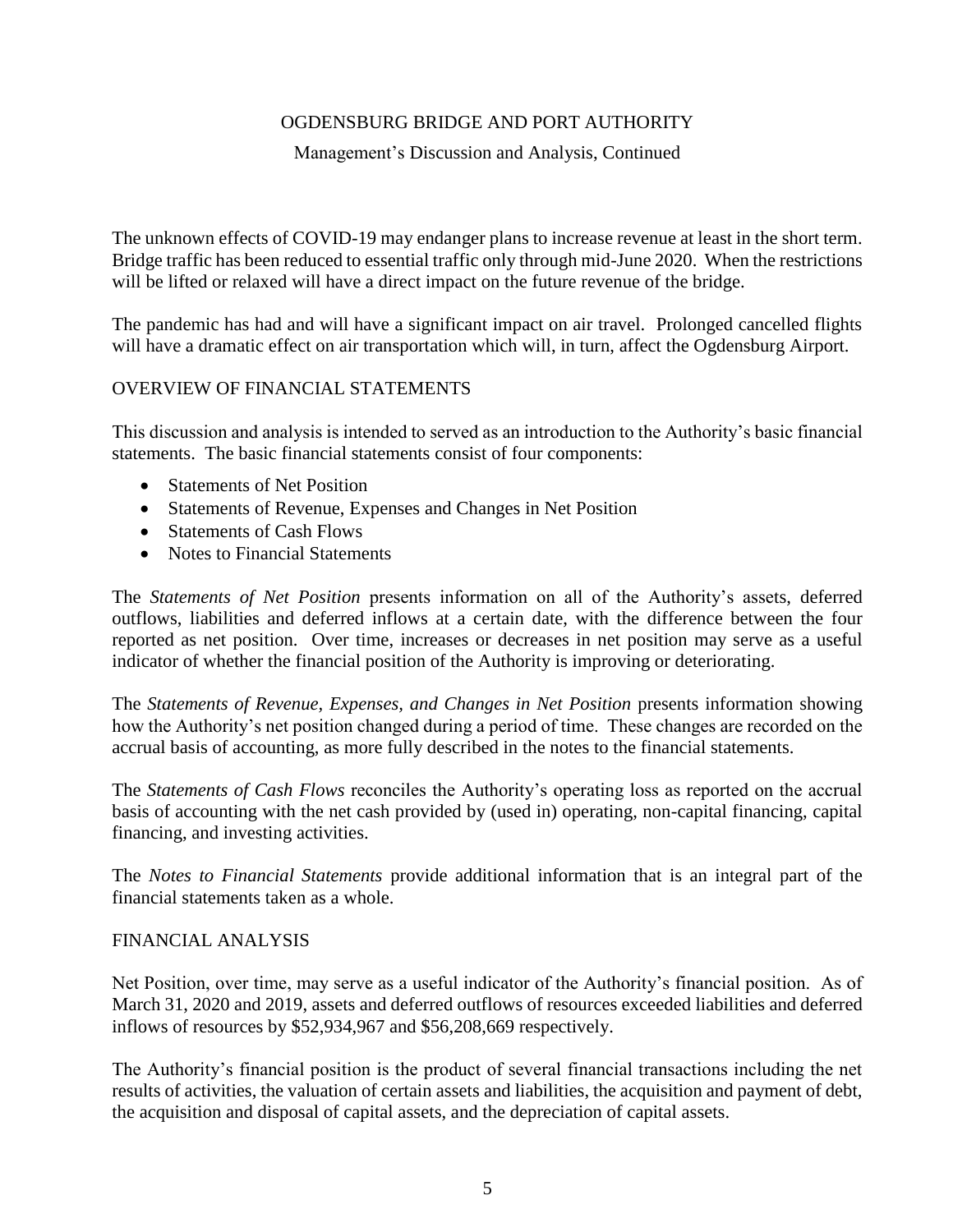### Management's Discussion and Analysis, Continued

The following table presents a summary of the Authority's financial position as of March 31, 2020 and 2019:

|                                      | 2020          | 2019       |
|--------------------------------------|---------------|------------|
| Current assets                       | \$<br>704,262 | 615,442    |
| Capital assets (net of depreciation) | 85,552,192    | 89,271,130 |
| Other noncurrent assets              | 854,402       | 875,496    |
| Total assets                         | 87,110,856    | 90,762,068 |
| Deferred outflows of resources       | 650,570       | 889,319    |
| <b>Current liabilities</b>           | 4,120,256     | 3,710,686  |
| Noncurrent liabilities               | 30,477,765    | 31,086,801 |
| <b>Total liabilities</b>             | 34,598,021    | 34,797,487 |
| Deferred inflows of resources        | 228,438       | 645,231    |
| Net position                         | \$52,934,967  | 56,208,669 |

Changes in the Authority's net position can be determined by reviewing the following condensed Statements of Revenue, Expenses and Changes in Net Position for the years ending March 31, 2020 and 2019:

|                                                         | 2020                      | 2019                    |
|---------------------------------------------------------|---------------------------|-------------------------|
| Operating revenue<br>Operating expenses                 | \$7,720,374<br>10,521,195 | 7,435,929<br>10,732,632 |
| <b>Operating loss</b><br>Non-operating income (expense) | (2,800,821)<br>(472,881)  | (3,296,703)<br>492,706  |
| Change in net position                                  | (3,273,702)               | (2,803,997)             |
| Net position at beginning of year                       | 56,208,669                | 59,012,666              |
| Net position at end of year                             | \$52,934,967              | 56,208,669              |

Operating revenues in fiscal year 2019-2020 increased 4%, enhanced by the increase in bridge tolls fares and airport fees and services. Overall expenditures operating expenditures declined 2% primarily attributed to reductions in building & ground maintenance, professional fees, and expenses for specialized handling equipment. Non-operating income declined substantially with a sharp decline in federal and state grants and increases in both the loss on foreign currency exchange and interest expense.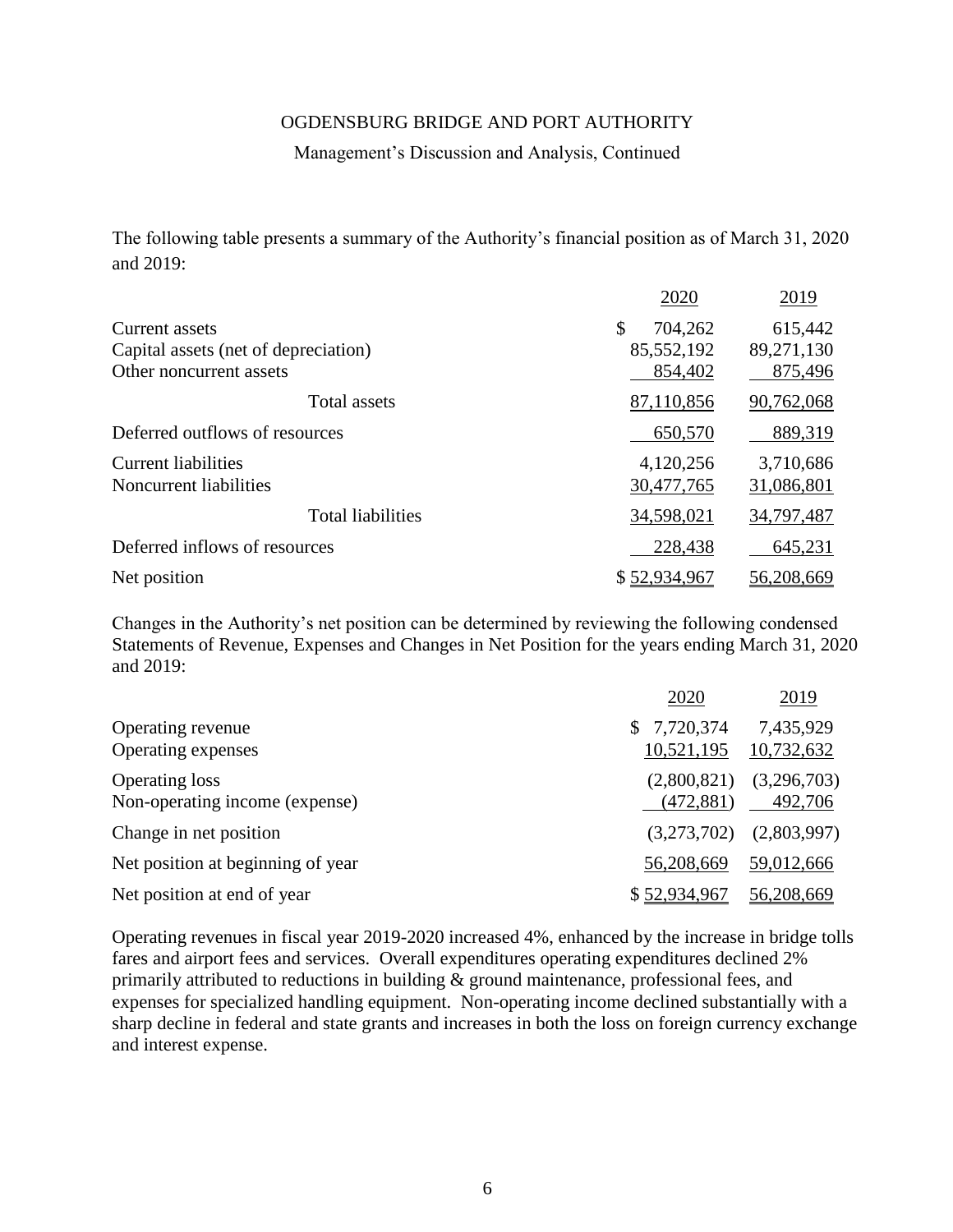### Management's Discussion and Analysis, Continued

# CAPITAL ASSETS

The following table is an analysis of the Authority's capital assets as of March 31, 2020 and 2019:

|                          | 2020                      | 2019                                             |
|--------------------------|---------------------------|--------------------------------------------------|
| Original cost            | \$144,895,365 144,301,558 |                                                  |
| Accumulated depreciation |                           | $(61, 704, 220)$ $(57, 393, 109)$                |
| Construction in progress |                           | 83, 191, 145 86, 908, 449<br>2,361,047 2,362,681 |
|                          |                           | 85,552,192 89,271,130                            |

The following table is an analysis of long-term debt as of March 31, 2020 and 2019:

|                                             | 2020         | 2019        |
|---------------------------------------------|--------------|-------------|
| Advances due State of New York              | \$18,629,974 | 18,629,974  |
| Bonds payable                               | 6,176,813    | 6,259,508   |
| Notes payable                               | 4,027,674    | 4,532,787   |
| Lease purchase agreement                    | 156,264      | 267,880     |
| Postemployment benefits other than pensions | 2,070,173    | 2,095,867   |
| Net pension liability                       | 441,587      | 196,049     |
| Lease and escrow deposits                   | 160,236      | 188,124     |
|                                             | 31,662,811   | 32,170,189  |
| Less current portion                        | (1,185,046)  | (1,083,388) |
| Total long-term debt                        | \$30,477,765 | 31,086,801  |

### CONTACT INFORMATION

This financial report is designed to provide the reader with a general overview of the Authority's finances and to demonstrate the Authority's accountability for the money it receives. If you have questions about this report or need additional financial information, contact the Authority at One Bridge Plaza, Ogdensburg, New York 13669.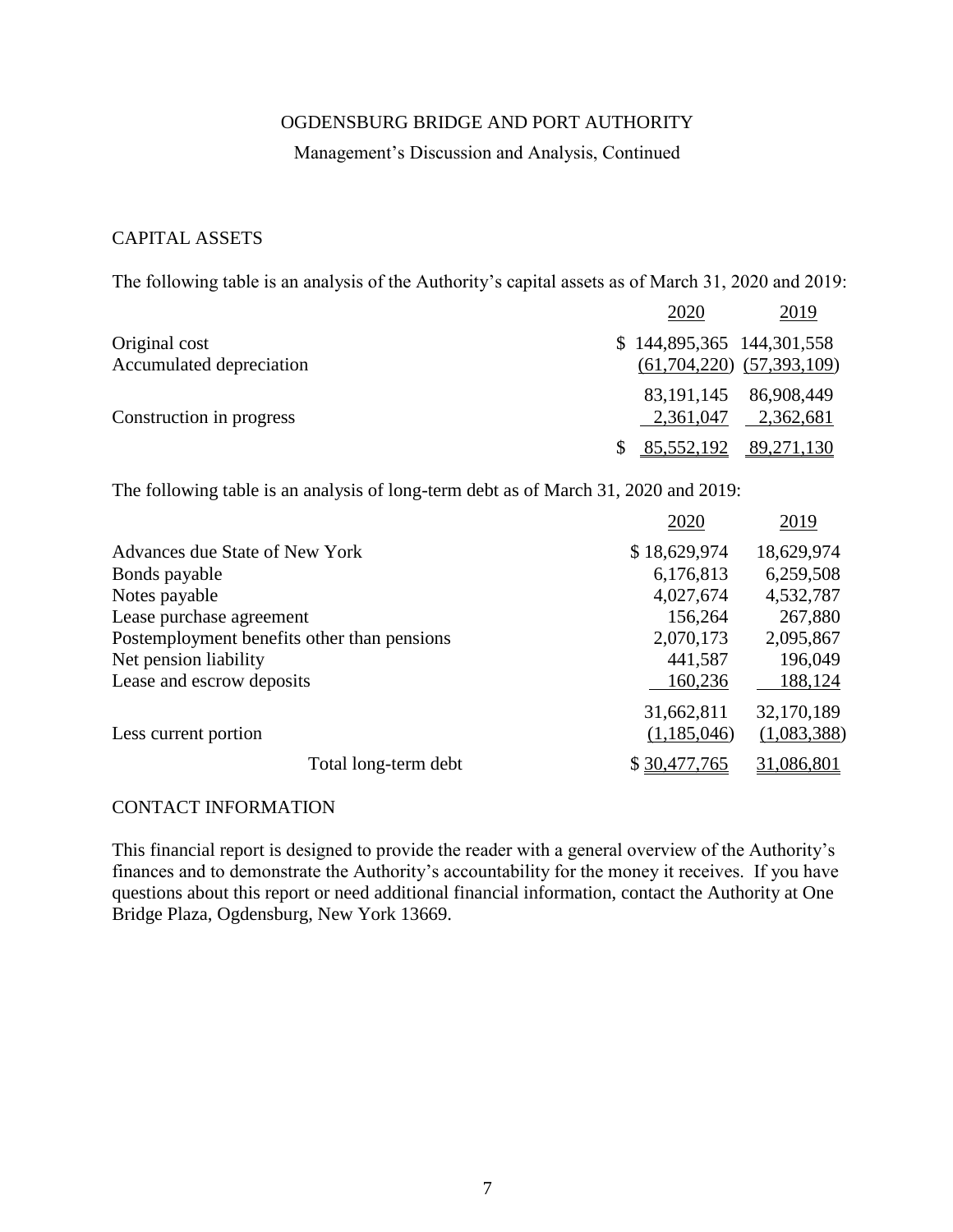# OGDENSBURG BRIDGE AND PORT AUTHORITY Statements of Net Position March 31, 2020 and 2019

| Assets                                          | 2020          | 2019        |
|-------------------------------------------------|---------------|-------------|
| Current assets:                                 |               |             |
| Cash and equivalents                            | \$<br>124,842 | 85,925      |
| Accounts receivable                             | 190,009       | 66,821      |
| Grants receivable                               | 274,909       | 377,911     |
| Inventories                                     | 35,075        | 32,973      |
| Prepaid expenses                                | 79,427        | 51,812      |
| Total current assets                            | 704,262       | 615,442     |
| Noncurrent assets:                              |               |             |
| Compensating balance                            | 148,270       | 196,835     |
| Security deposits                               | 1,855         | 3,639       |
| Bond payment reserve                            | 204,572       | 182,046     |
| Debt service reserve                            | 499,705       | 492,976     |
| Capital assets, net of accumulated depreciation | 85,552,192    | 89,271,130  |
| Total noncurrent assets                         | 86,406,594    | 90,146,626  |
| <b>Total assets</b>                             | 87,110,856    | 90,762,068  |
| Deferred outflows of resources:                 |               |             |
| Pension                                         | 545,073       | 802,575     |
| <b>OPEB</b>                                     | 105,497       | 86,744      |
| Total deferred outflows of resources            | 650,570       | 889,319     |
|                                                 |               | (Continued) |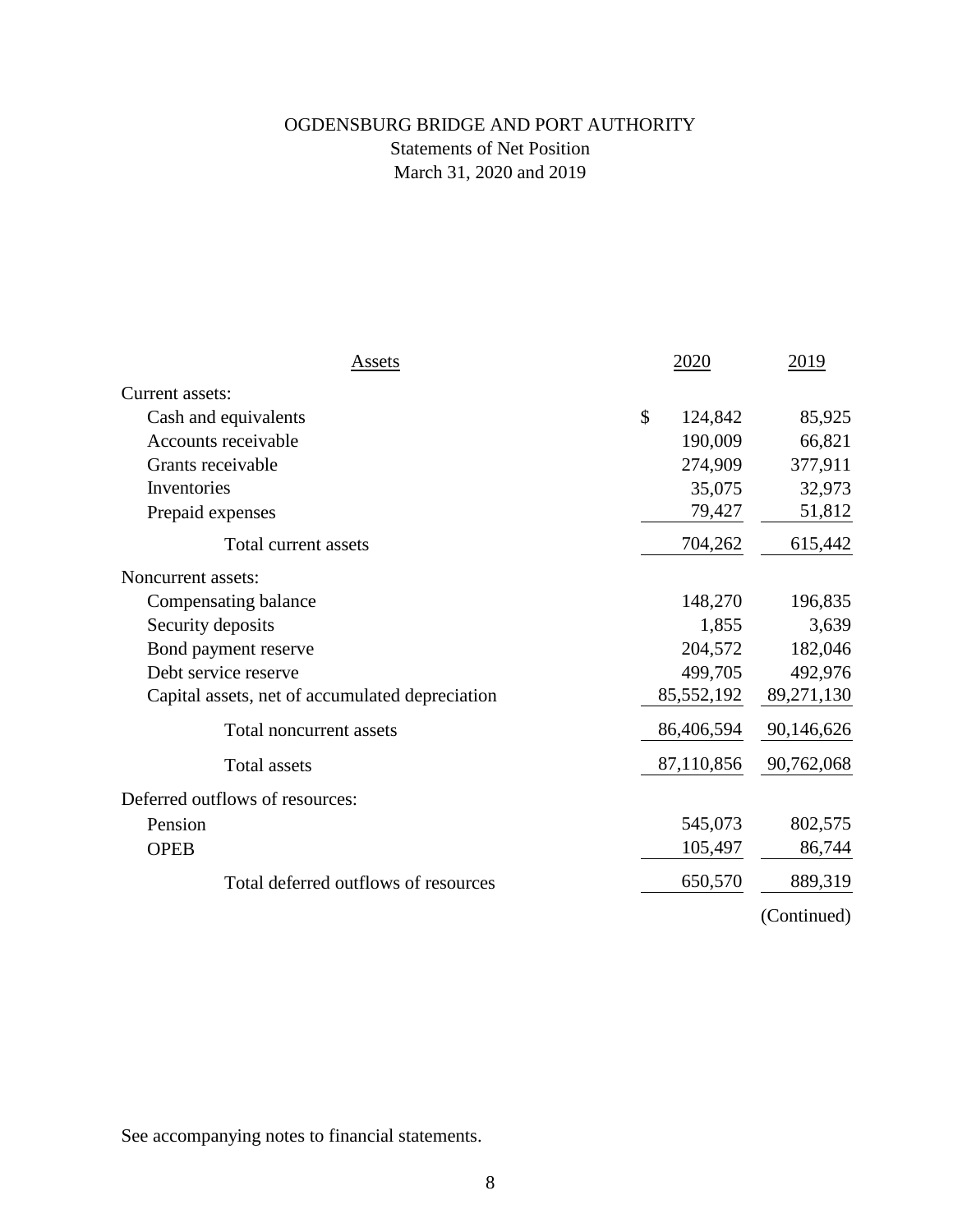# OGDENSBURG BRIDGE AND PORT AUTHORITY Statements of Net Position, Continued

| Liabilities and Net Position                                                   | 2020            | 2019        |
|--------------------------------------------------------------------------------|-----------------|-------------|
| <b>Current liabilities:</b>                                                    |                 |             |
| Accounts payable and accrued expenses                                          | \$<br>1,834,432 | 1,527,749   |
| Accrued interest                                                               | 95,195          | 96,671      |
| Line of credit                                                                 | 915,124         | 888,676     |
| Accrued vacation compensation                                                  | 90,459          | 114,202     |
| Current portion of due to State of New York                                    | 450,000         | 375,000     |
| Current portion of bonds payable                                               | 87,695          | 82,695      |
| Current portion of notes payable                                               | 531,442         | 514,056     |
| Current portion of lease purchase agreement                                    | 115,909         | 111,637     |
| Total current liabilities                                                      | 4,120,256       | 3,710,686   |
| Noncurrent liabilities:                                                        |                 |             |
| Lease and escrow deposits                                                      | 160,326         | 188,124     |
| Postemployment benefits other than pensions                                    | 2,070,173       | 2,095,867   |
| Net pension liability - proportionate share                                    | 441,587         | 196,049     |
| Due to State of New York, excluding current portion                            | 18,179,974      | 18,254,974  |
| Bonds payable, excluding current portion                                       | 6,089,118       | 6,176,813   |
| Notes payable, excluding current portion                                       | 3,496,232       | 4,018,731   |
| Lease purchase agreement, excluding current portion<br>Contingencies (note 14) | 40,355          | 156,243     |
| Total noncurrent liabilities                                                   | 30,477,765      | 31,086,801  |
| <b>Total liabilities</b>                                                       | 34,598,021      | 34,797,487  |
| Deferred inflows of resources:                                                 |                 |             |
| Pension                                                                        | 147,475         | 640,861     |
| <b>OPEB</b>                                                                    | 80,963          | 4,370       |
| Total deferred inflows of resources                                            | 228,438         | 645,231     |
| Net Position:                                                                  |                 |             |
| Net investment in capital assets                                               | 55,438,785      | 58,607,503  |
| Restricted                                                                     | 852,547         | 871,857     |
| Unrestricted                                                                   | (3,356,365)     | (3,270,691) |
| Total net position                                                             | \$52,934,967    | 56,208,669  |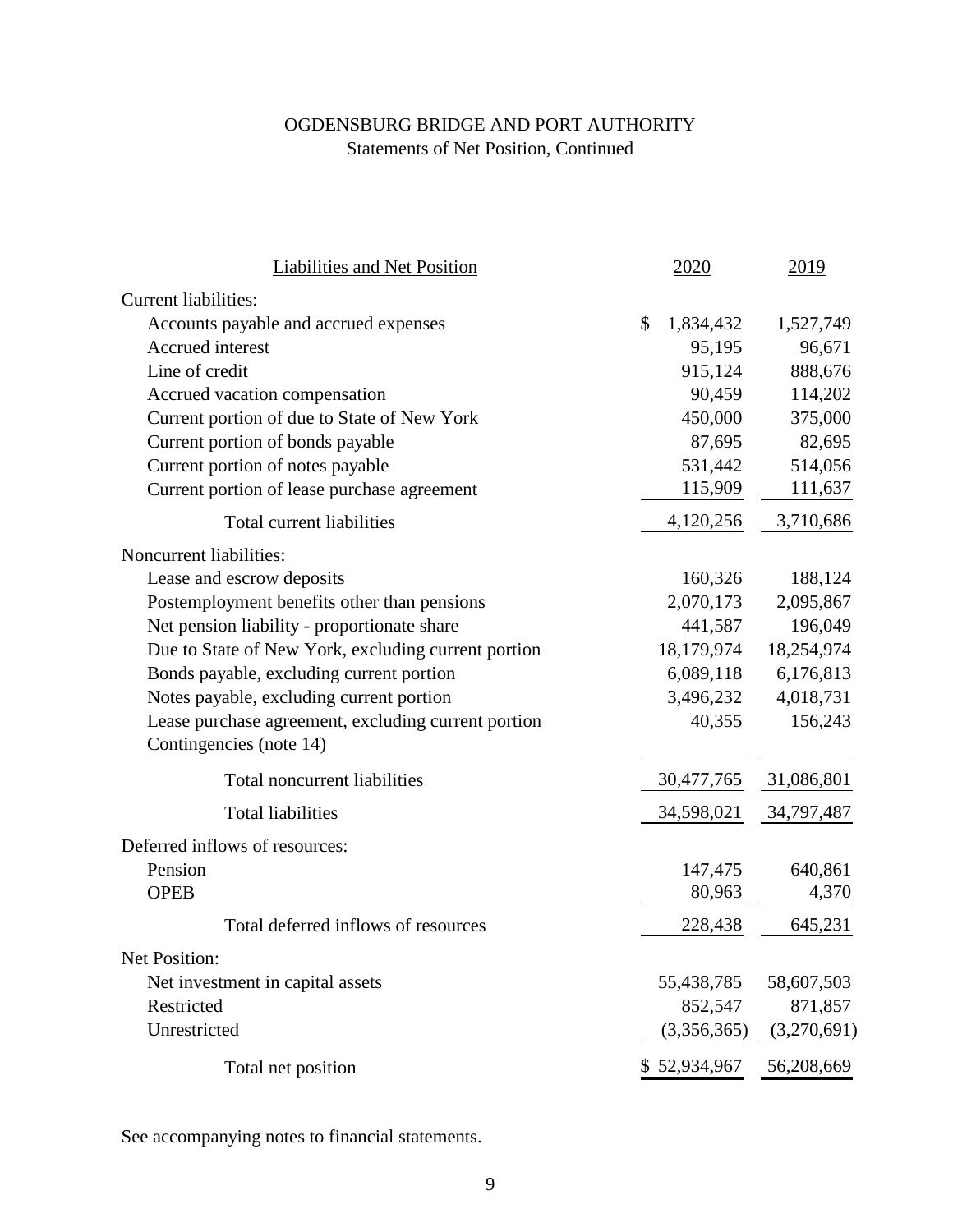# OGDENSBURG BRIDGE AND PORT AUTHORITY Statements of Revenue, Expenses and Changes in Net Position Years ended March 31, 2020 and 2019

|                                        | 2020            | 2019        |
|----------------------------------------|-----------------|-------------|
| Operating revenue:                     |                 |             |
| Bridge tolls                           | \$<br>2,923,981 | 2,296,156   |
| Rentals                                | 2,431,513       | 2,672,809   |
| Port operating fees                    | 1,577,672       | 2,137,052   |
| Parking revenue                        | 299,693         | 252,757     |
| Airport fees and services              | 399,662         |             |
| Construction projects                  |                 | 10,744      |
| Miscellaneous                          | 87,853          | 66,411      |
| Total operating revenue                | 7,720,374       | 7,435,929   |
| Operating expenses:                    |                 |             |
| Salaries and wages                     | 2,218,272       | 1,963,940   |
| Payroll taxes and benefits             | 1,096,890       | 936,310     |
| Automotive                             | 101,778         | 112,443     |
| Building and grounds maintenance       | 316,328         | 617,127     |
| Equipment repairs and maintenance      | 276,644         | 276,106     |
| Fuel and utilities                     | 204,947         | 221,082     |
| <b>Fixed Base Operator expense</b>     |                 | 966         |
| Parking lot operations                 | 315,166         | 208,436     |
| Security                               | 178,407         | 194,503     |
| Insurance                              | 309,577         | 295,071     |
| Telephone and postage                  | 47,696          | 50,177      |
| Advertising                            | 175,111         | 87,100      |
| Professional fees                      | 460,828         | 839,132     |
| Depreciation                           | 4,329,996       | 4,294,852   |
| Office supplies                        | 27,269          | 18,177      |
| Subscriptions and dues                 | 895             | 959         |
| Travel and meetings                    | 7,480           | 27,717      |
| Specialized handling equipment expense | 384,543         | 525,420     |
| Miscellaneous                          | 69,368          | 63,114      |
| Total operating expenses               | 10,521,195      | 10,732,632  |
| <b>Operating loss</b>                  | (2,800,821)     | (3,296,703) |
|                                        |                 | (Continued) |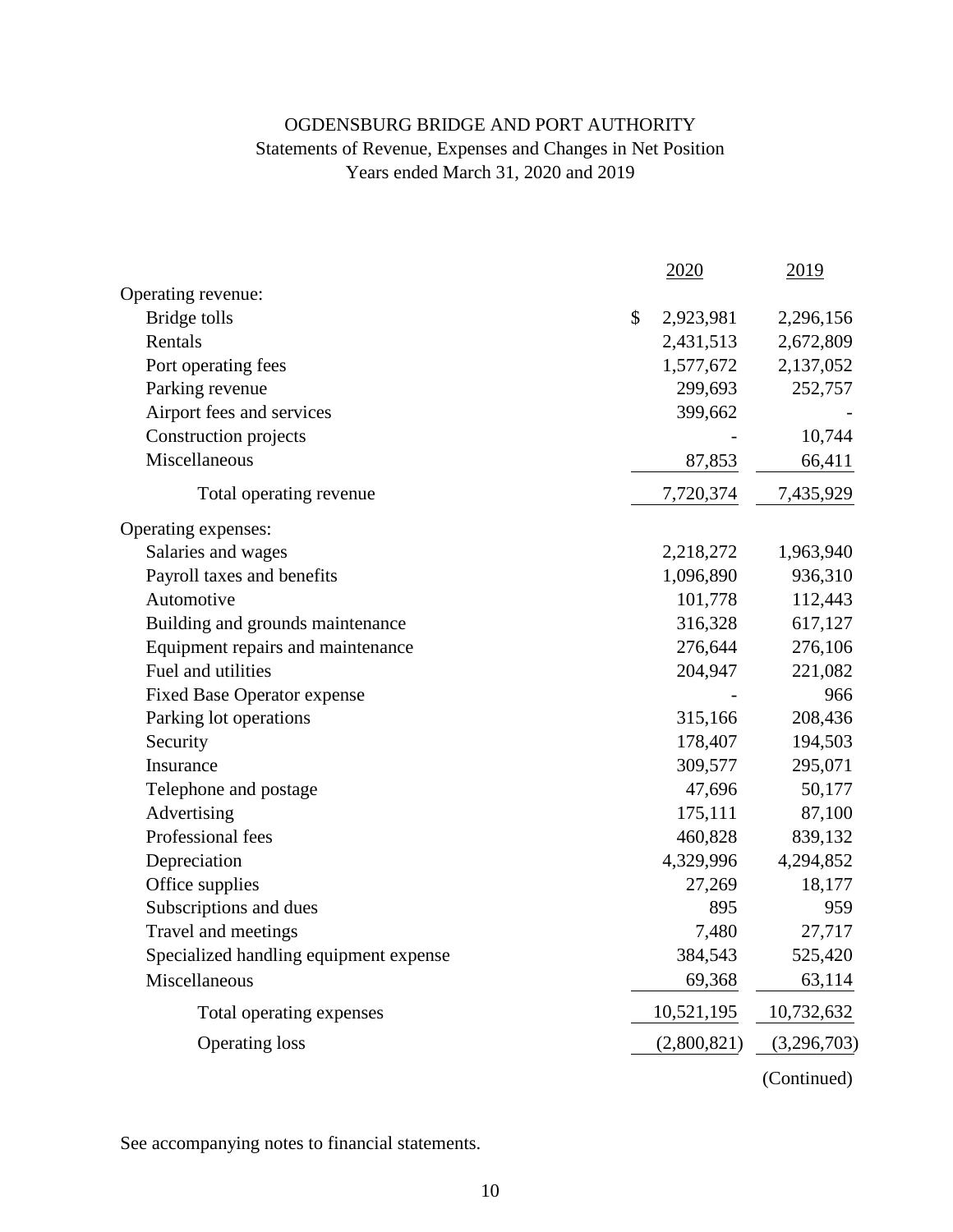# Statements of Revenue, Expenses and Changes in Net Position, Continued OGDENSBURG BRIDGE AND PORT AUTHORITY

|                                      | 2020          | 2019        |
|--------------------------------------|---------------|-------------|
| Non-operating income (expense):      |               |             |
| Federal and State grants             | \$<br>466,464 | 1,351,569   |
| Interest income                      | 2,354         | 3,863       |
| Loss on foreign currency exchange    | (300, 989)    | (245, 691)  |
| Interest expense                     | (640, 710)    | (617, 035)  |
| Total non-operating income (expense) | (472, 881)    | 492,706     |
| Change in net position               | (3,273,702)   | (2,803,997) |
| Net position at beginning of year    | 56,208,669    | 59,012,666  |
| Net position at end of year          | 52,934,967    | 56,208,669  |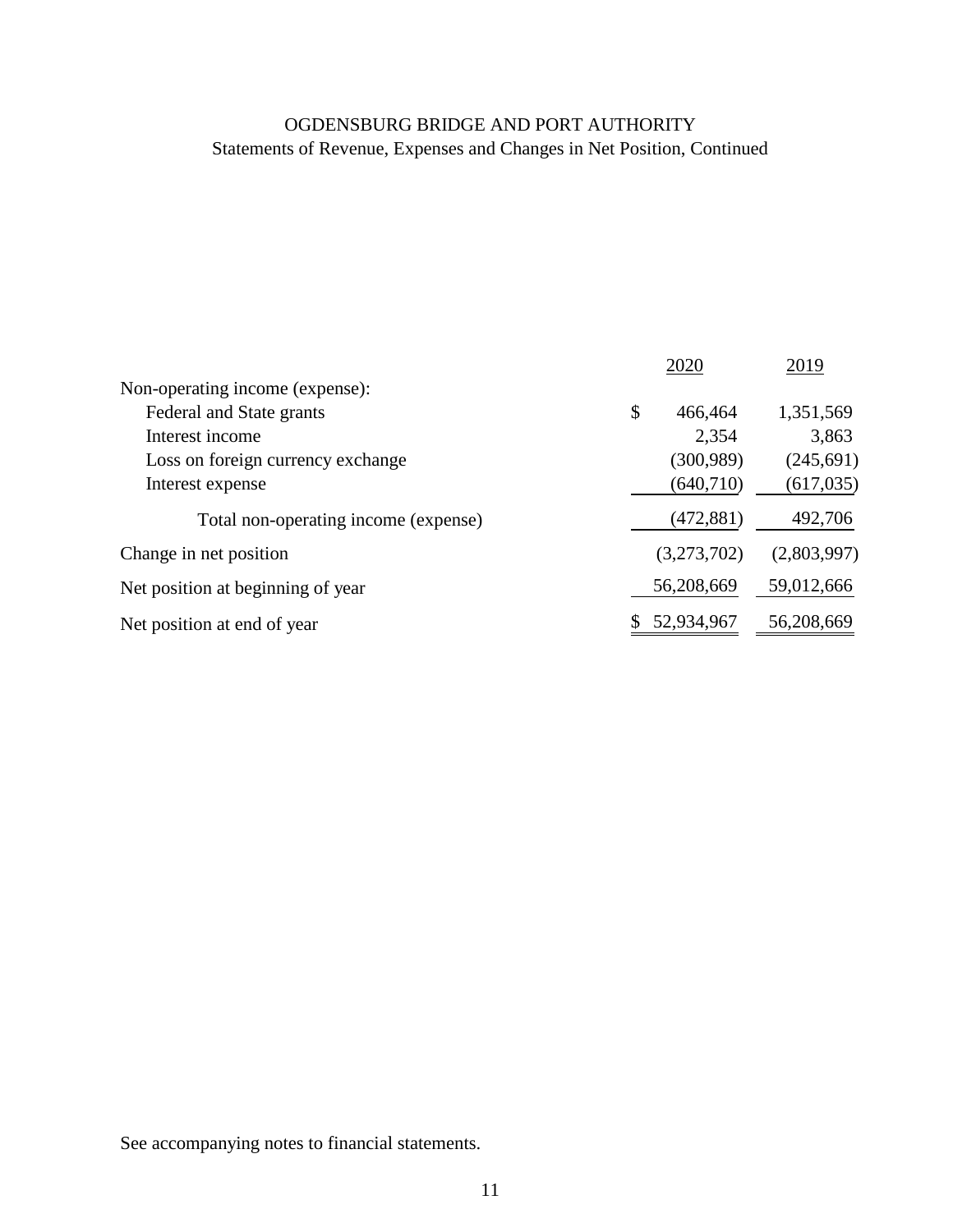# OGDENSBURG BRIDGE AND PORT AUTHORITY Statements of Cash Flows Years ended March 31, 2020 and 2019

|                                               | 2020          | 2019          |
|-----------------------------------------------|---------------|---------------|
| Cash flows from operating activities:         |               |               |
| Receipts from customers                       | \$7,571,172   | 7,758,591     |
| Payments to employees                         | (2,123,817)   | (2, 134, 581) |
| Other payments                                | (3,979,917)   | (4,598,952)   |
| Net cash provided by                          |               |               |
| operating activities                          | 1,467,438     | 1,025,058     |
| Cash flows from capital financing activities: |               |               |
| Proceeds on issuance of capital debt          |               | 802,223       |
| Principal paid on capital debt                | (699, 424)    | (533, 423)    |
| Bond payment reserve                          | (22, 526)     | (16, 143)     |
| Debt service reserve                          | (6,729)       | (7,671)       |
| Capital expenditures                          | (403,500)     | (1,631,274)   |
| Federal and State grants                      | 569,466       | 1,484,238     |
| Compensating balance                          | 48,565        | (105, 365)    |
| Interest paid on capital debt                 | (642, 186)    | (630, 268)    |
| Line of credit                                | 26,448        | (111, 324)    |
| Net cash used in                              |               |               |
| capital financing activities                  | (1,129,886)   | (749,007)     |
| Cash flows from investing activities:         |               |               |
| Interest income                               | 2,354         | 3,863         |
| Loss on foreign currency exchange             | (300, 989)    | (245, 691)    |
| Net cash used in investing activities         | (298, 635)    | (241, 828)    |
| Net change in cash and equivalents            | 38,917        | 34,223        |
| Cash and equivalents at beginning of year     | 85,925        | 51,702        |
| Cash and equivalents at end of year           | \$<br>124,842 | 85,925        |
|                                               |               | (Continued)   |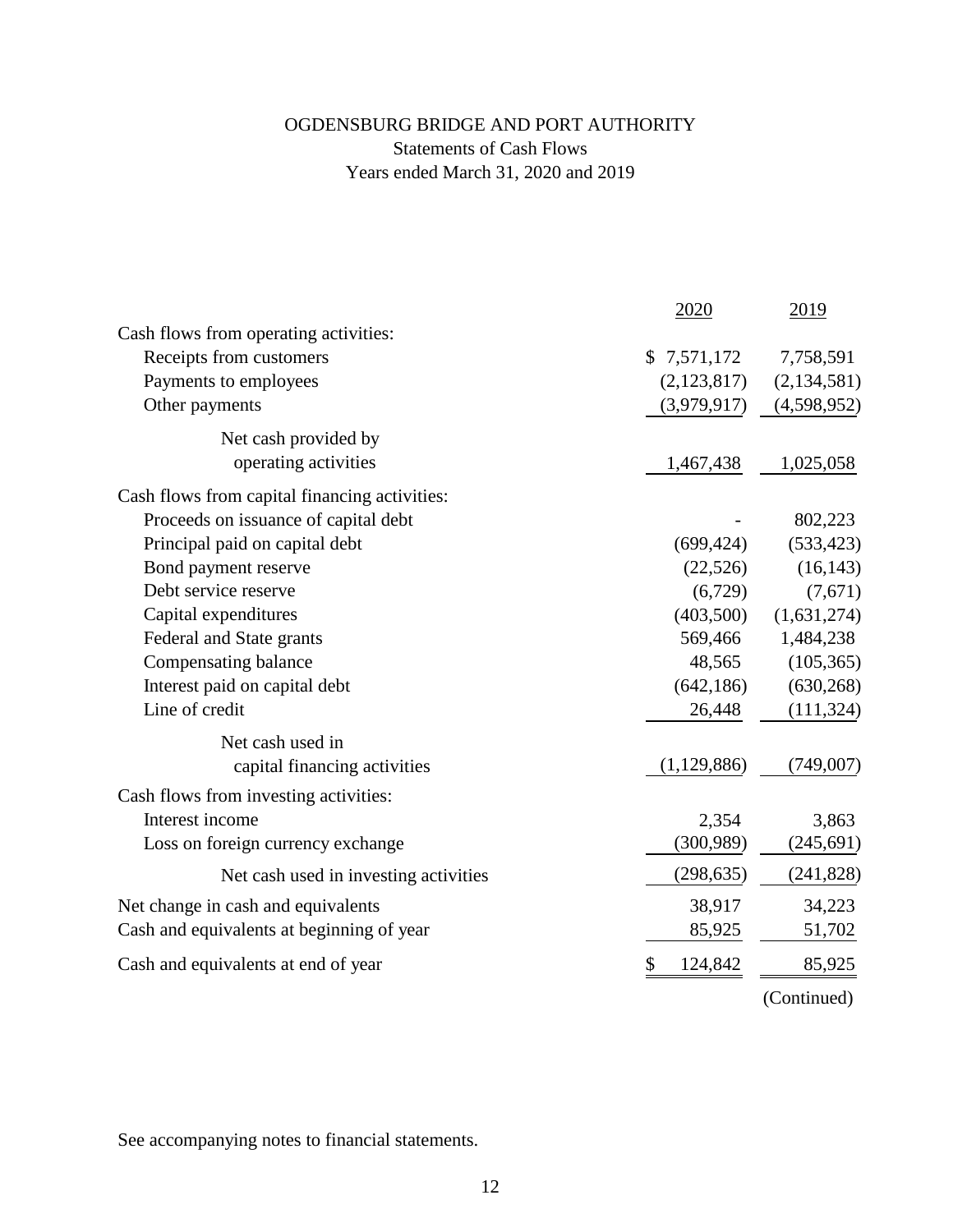# Statements of Cash Flows, Continued OGDENSBURG BRIDGE AND PORT AUTHORITY

|                                                | 2020          | 2019        |
|------------------------------------------------|---------------|-------------|
| Reconciliation of operating loss to net        |               |             |
| cash provided by operating activities:         |               |             |
| <b>Operating loss</b>                          | \$(2,800,821) | (3,296,703) |
| Adjustments to reconcile operating loss to net |               |             |
| cash provided by operating activities:         |               |             |
| Depreciation expense                           | 4,329,996     | 4,294,852   |
| Change in:                                     |               |             |
| Accounts receivable                            | (123, 188)    | 328,109     |
| Inventories                                    | (2,102)       | (6,440)     |
| Prepaid expenses                               | (27, 615)     | (25, 615)   |
| Deferred outflows of resources - pensions      | 257,502       | (211, 247)  |
| Accounts payable and accrued expenses          | 75,382        | (168, 366)  |
| Security deposits                              | (26, 014)     | (5, 447)    |
| Net pension liability - proportionate share    | 245,538       | (338, 350)  |
| Deferred inflows of resources - pensions       | (493, 386)    | 522,168     |
| Other postemployment benefits                  | 32,146        | (67, 903)   |
| Net cash provided by                           |               |             |
| operating activities                           | \$1,467,438   | 1,025,058   |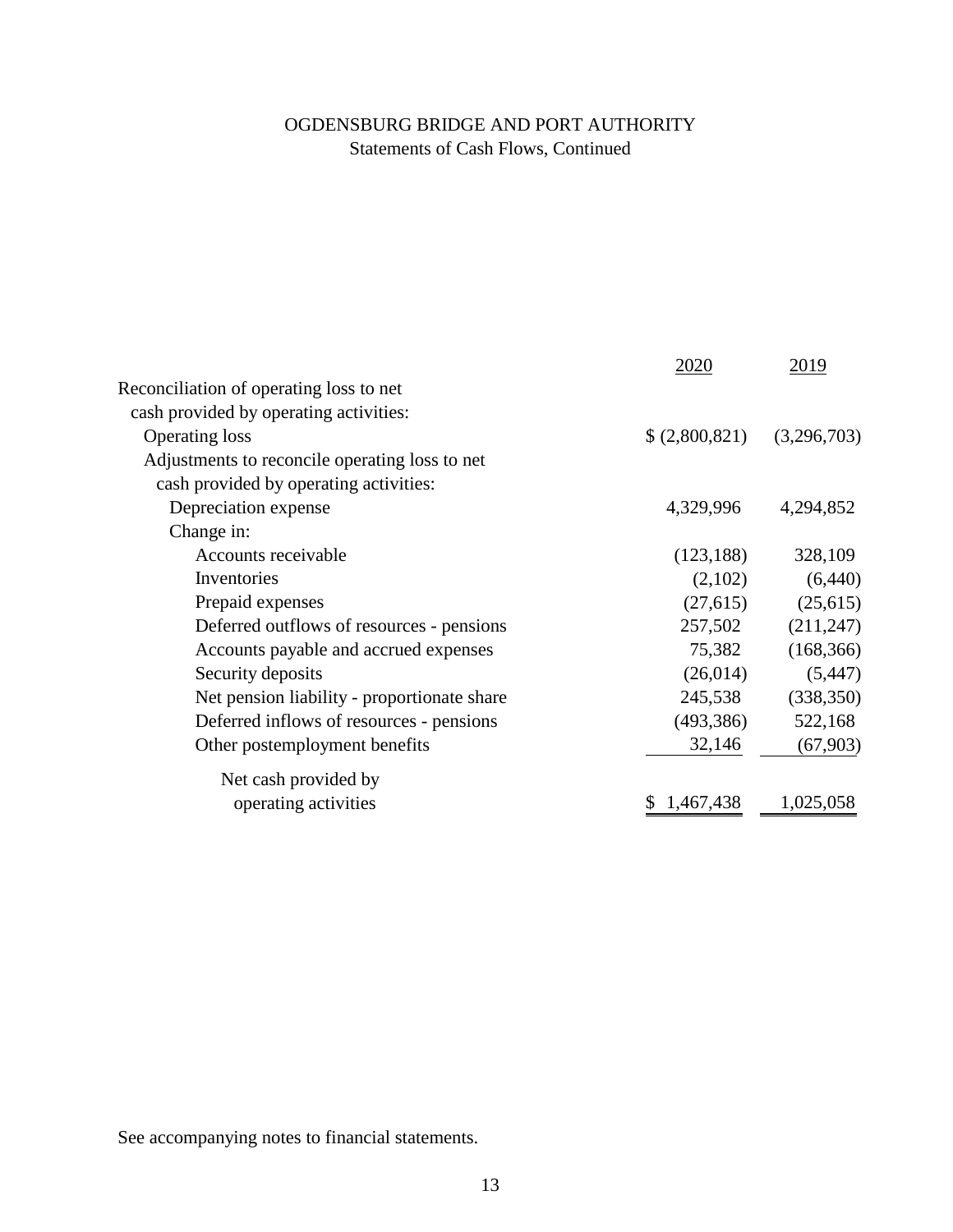OGDENSBURG BRIDGE AND PORT AUTHORITY Notes to Financial Statements March 31, 2020

# (1) Organization

- The Ogdensburg Bridge and Port Authority (the Authority) was created pursuant to the Public Authorities Law of the State of New York (the State) by an enactment entitled "Ogdensburg Bridge Authority Act," on April 18, 1950. The name of the Authority was amended from "Ogdensburg Bridge Authority" to "Ogdensburg Bridge and Port Authority" on April 1, 1960. The Authority is a component unit of the State of New York.
- The Authority was created for the purpose of constructing, operating and maintaining the international bridge across the St. Lawrence River. The operations of the bridge are accounted for in the Bridge Fund. The Port Fund operations of the Authority consist of the Ogdensburg International Airport, Port of Ogdensburg, New York and Ogdensburg Railway, and an industrial park all of which are accounted for as separate units within that fund.
- The reporting entity of the Authority is based on criteria set forth by Governmental Accounting Standards Board (GASB) Statement 14 - "The Financial Reporting Entity." The financial reporting entity consists of the primary government, organizations for which the primary government is financially accountable, and other organizations for which the nature and significance of their relationship with the primary government are such that exclusion would cause the reporting entity's financial statements to be misleading or incomplete. The accompanying financial statements present the activities of the Authority and its component unit, the Ogdensburg Border Station, Inc. (the Border Station). The decision to include a potential component unit in the Authority's reporting entity is based on several criteria including legal standing, fiscal dependency, and financial accountability. Based on the application of these criteria the following is a brief description of the component unit included in the Authority's reporting entity.
	- Blended Component Unit

Ogdensburg Border Station, Inc. - The Ogdensburg Border Station, Inc. was created as a local development company for the purpose of constructing a new border station for the U.S. Customs and to issue taxable revenue bonds for financing the cost. The governing body of the Authority is the same as the governing body of the Border Station. During the year ended March 31, 2020 the Border Station transferred all net position to the Authority.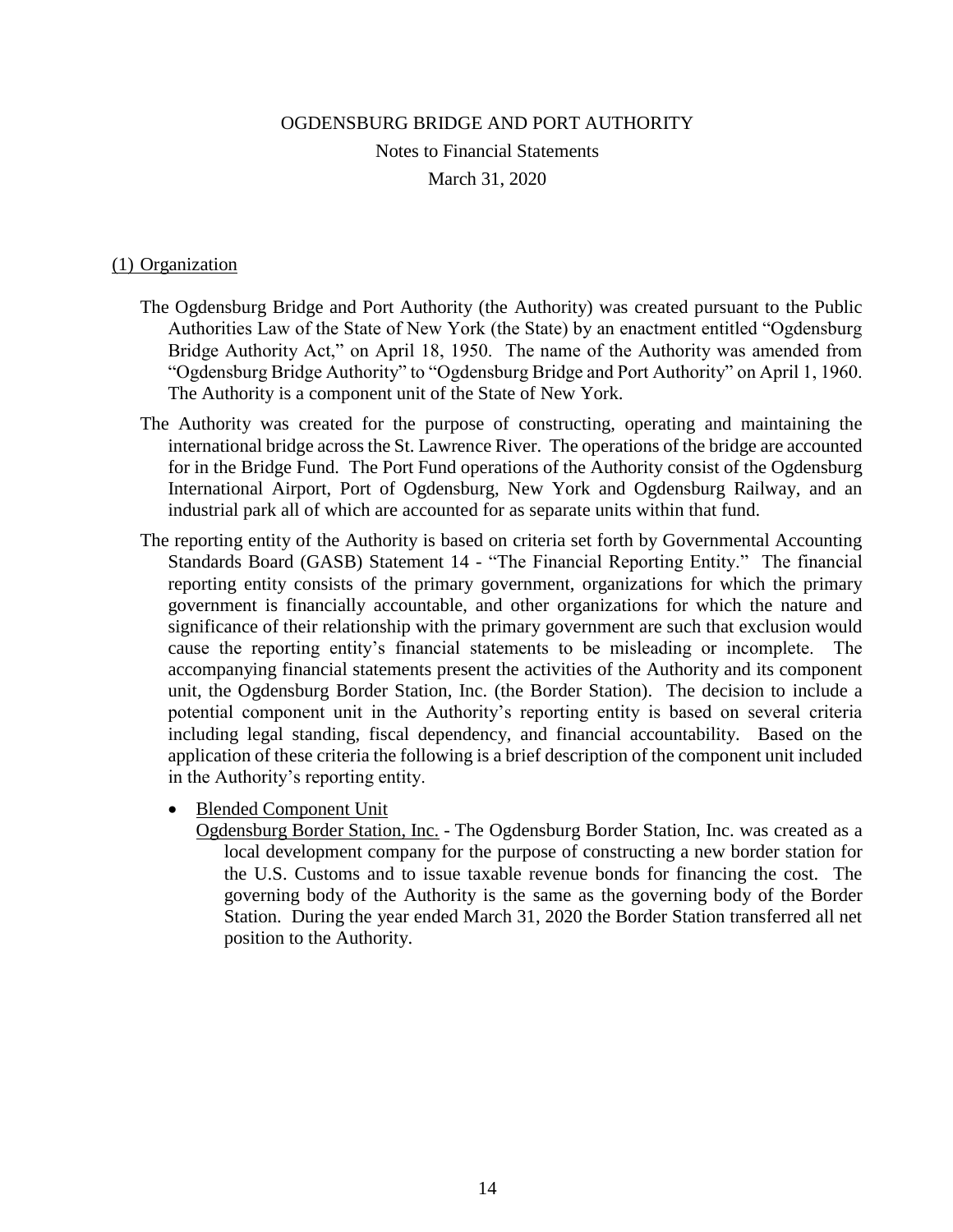#### Notes to Financial Statements, Continued

#### (2) Summary of Significant Accounting Policies

A summary of the significant accounting policies consistently applied in the preparation of the accompanying financial statements is as follows:

#### (a) Basis of Accounting

- The accompanying financial statements have been prepared on the accrual basis of accounting in accordance with accounting principles generally accepted in the United States of America (GAAP) as applied to governmental units. The Governmental Accounting Standards Board (GASB) is the accepted standards setting body for establishing governmental accounting and financial reporting principles.
- The accompanying financial statements have been prepared in conformity with generally accepted accounting principles as applied to governmental accounting and financial reporting principles.

### (b) Basis of Presentation

The accompanying financial statements have been prepared in conformity with generally accepted accounting principles for government entities as prescribed by the GASB as a proprietary fund.

# (c) Operating Measure

Operating income reported in the financial statements includes revenue and expenses related to the primary continuing operations of the fund. Principal operating revenues include bridge tolls, airport operating fees, building rentals and port operating fees. Principal operating expenses include the costs of providing these services, administrative expenses and depreciation of capital assets. Other revenues and expenses are classified as nonoperating in the financial statements.

#### (d) Estimates

The preparation of the financial statements in accordance with accounting principles generally accepted in the United States of America requires management to make estimates and assumptions that affect certain reported amounts and disclosures. Accordingly, actual results could differ from those estimates.

#### (e) Cash and Equivalents

For purposes of reporting cash flows, cash and equivalents includes money market accounts and any highly liquid debt instruments purchased with a maturity of three months or less.

#### (f) Investments

The investment policy of the Authority stipulates that the Authority may invest in obligations of the State, the United States government, repurchase agreements, or money market deposit accounts. Repurchase agreements must be collateralized by obligations guaranteed by the United States government, which are equal in value to the repurchase agreement. The agreements shall not exceed sixty days and payment shall be made only upon delivery of collateral to the Authority's agent. All investments and related collateral are held by the Authority's agent in the Authority's name.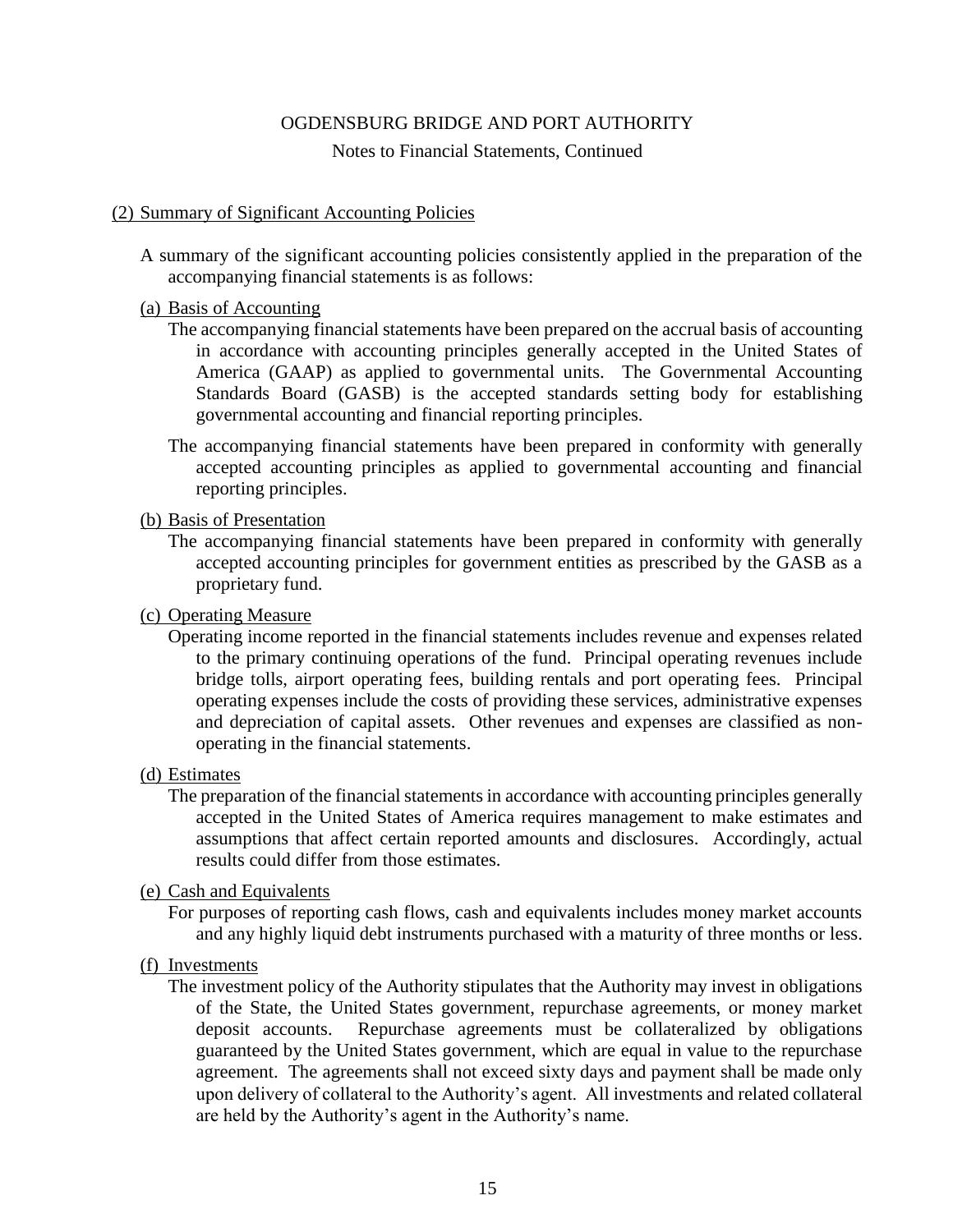Notes to Financial Statements, Continued

#### (2) Summary of Significant Accounting Policies, Continued

#### (g) Receivables

- Accounts receivable are stated at net estimated realizable value by writing off bad debts as they are determined to be uncollectible. An allowance for bad debts is not considered material; accordingly, no allowance is maintained.
- Grants receivable from Federal and State agencies are recorded at the time the right to receive such funds occurs.

#### (h) Inventories

Inventories are stated at cost on the first-in, first-out method.

#### (i) Prepaid Expenses

Expenses paid in advance of the period to be benefited are recorded as an asset and are expensed over the period of time to be benefited.

#### (j) Capital Assets

- Investments in capital assets are stated at cost. Expenditures for maintenance, repairs, renewals, and improvements, which do not materially extend the useful lives of the assets, are charged to operations when incurred. Infrastructure assets, such as roads and bridges, are recorded at cost and depreciated over their estimated useful lives. Grants received from other governmental agencies to partially finance capital projects are shown as grant income and are not offset against the cost of the facilities. Donated facilities are shown at estimated fair market value at the date of acquisition. Effective for the year ended March 31, 2002, the Authority changed its depreciation policy to record depreciation on infrastructure assets in order to conform with the provisions of GASB Statement No. 34. The Authority's capital asset policy defines capitalization of an expenditure when the dollar amount exceeds \$2,500.
- The straight-line method of depreciation is generally used for capital assets, based on their estimated useful lives. Estimated useful lives of the various classes of depreciable capital assets are as follows:

| <b>Buildings</b>            | $20 - 50$ years  |
|-----------------------------|------------------|
| Improvements/infrastructure | $10 - 50$ years  |
| <b>Bridge</b>               | $50 - 100$ years |
| Vehicles and equipment      | $3 - 20$ years   |

### (k) Real Estate Sales

The Authority accounts for real estate sales under the accrual method when certain criteria are met. Under the accrual method, profit or loss is recognized when a sale transaction has been consummated.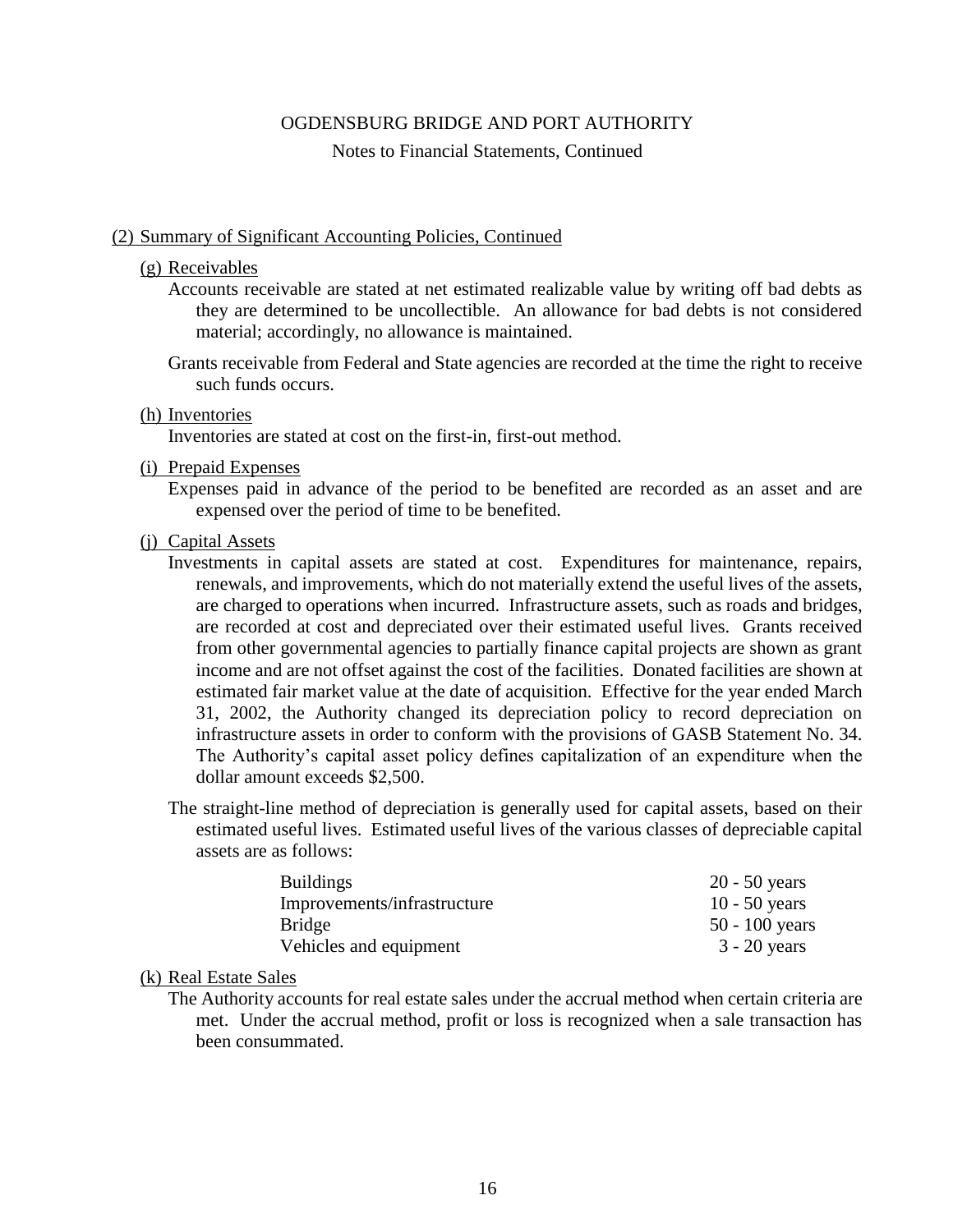Notes to Financial Statements, Continued

## (2) Summary of Significant Accounting Policies, Continued

### (l) Foreign Currency Translation

The Authority translates Canadian assets and liabilities to U.S. currency at rates of exchange in effect at the financial statement date. Expense items are translated at average exchange rates prevailing during the reporting period. Revenue is converted on a daily basis.

# (m) Retirement Benefits

The Authority provides retirement benefits for substantially all of its regular full-time employees through contributions to the New York State and Local Employees' Retirement System (the System). The System provides various plans and options, some of which require employee contributions.

## (n) Compensated Absences

Union employees and management/confidential employees are allowed to accumulate earned sick time up to a maximum of 160 days and 200 days, respectively. Vacation time earned as of an employee's anniversary date in excess of 30 days may not be carried forward. Upon termination, unused sick leave may be credited toward retirement and/or health benefits, while vacation time accumulated up to 30 days will be paid to the employee.

As of March 31, 2020 and 2019, the liabilities for accrued vacation leave amounted to \$90,459 and \$114,202, respectively.

### (o) Capitalized Interest

The Authority capitalizes net interest costs as part of the cost of constructing industrial building projects and infrastructure projects in the industrial parks. No interest was capitalized for the years ended March 31, 2020 and 2019.

### (p) Postemployment Benefits Other Than Pensions (OPEB)

- In addition to providing the retirement benefits described in note  $2(m)$ , the Authority provides postemployment health insurance coverage to its retired employees and their survivors. The payment of this benefit is not governed by any employment contract and is done at the discretion of the members of the Board of the Authority.
- The Authority pays a substantial portion of the cost of premiums to an insurance company which provides health care insurance. The Authority will pay 75% of health insurance premiums for future retirees with 20 years of active service until age 65. At that time, the retiree becomes responsible for the entire premium cost and the Authority will not reimburse retirees for the cost of Medicare.
- The Authority also provides Medicare Part B reimbursement coverage for eligible retired employees.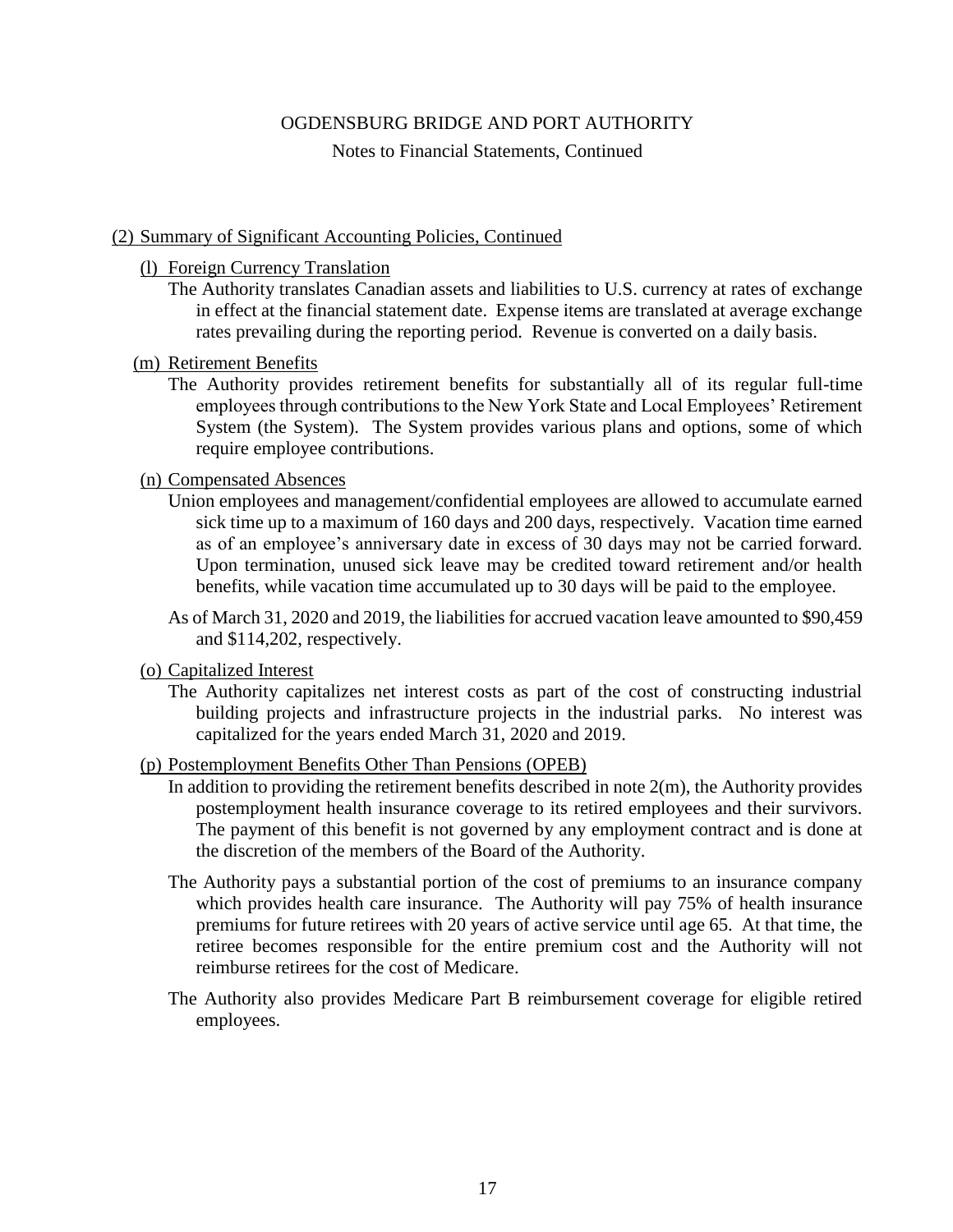Notes to Financial Statements, Continued

## (2) Summary of Significant Accounting Policies, Continued

(p) Postemployment Benefits Other Than Pensions (OPEB), Continued

The Authority implemented the accounting and disclosure requirements of GASB Statement No. 75 - "Accounting and Financial Reporting for Postemployment Benefits Other Than Pensions," effective for its fiscal year ended March 31, 2019. With the adoption of GASB Statement No. 75, the method of calculating and recording the Other Post-employment Benefit (OPEB) liability was changed significantly.

## (q) Unearned Revenue and Revenue Recognition

- The Authority recognizes revenue when earned. Revenue associated with cash receipts received in advance from rental operations is deferred until the month they are earned.
- (r) Advertising Costs

Advertising costs are charged to operations when incurred and amounted to \$175,111 and \$87,100 for the years ended March 31, 2020 and 2019, respectively.

- (s) Pollution Remediation Obligations
	- In accordance with the GASB Statement No. 49 "Accounting for Pollution Remediation Obligations," management has concluded that no obligating event has occurred that would require recognition of a future pollution remediation obligation in the accompanying financial statements.
- (t) Deferred Outflows and Inflows of Resources
	- In the statements of net position, in addition to assets, the Authority reports a separate section of deferred outflows of resources. This separate financial statement element represents a consumption of net position that applies to a future period and so will not be recognized as an outflow of resources (expense/expenditure) until then. For pensions, the Authority has three items that qualify for reporting in this category. The first item is related to pensions reported in the statements of net position. This represents the effect of the net change in the Authority's proportion of the collective net pension asset or liability and difference during the measurement period between the Authority's contributions and its proportion share of total contributions to the pension systems not included in pension expense. The second item is the Authority contributions to the pension system subsequent to the measurement date. The third item is for OPEB and relates to the estimated net contributions subsequent to the measurement date.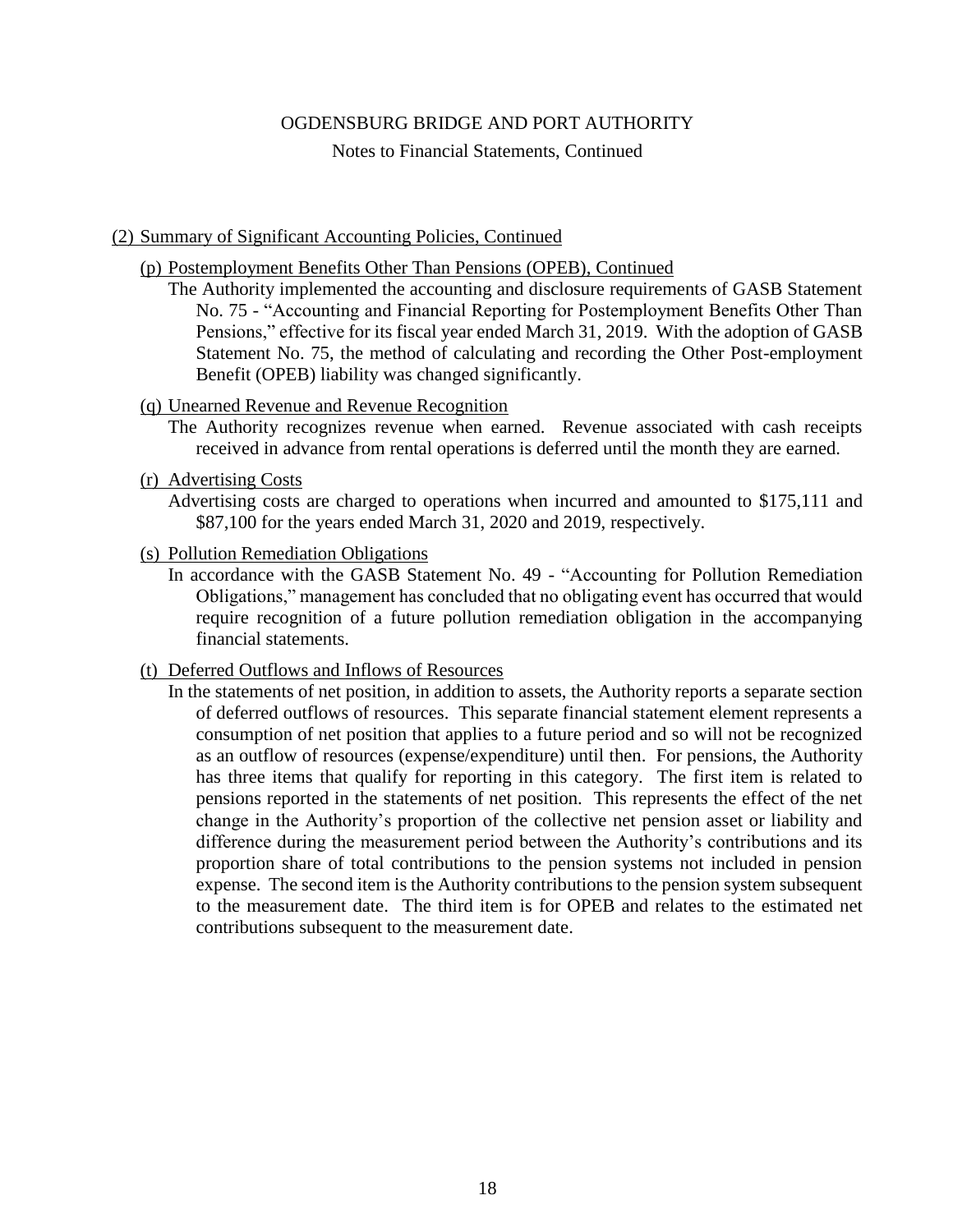Notes to Financial Statements, Continued

#### (2) Summary of Significant Accounting Policies, Continued

- (t) Deferred Outflows and Inflows of Resources, Continued
	- In addition to liabilities, the statements of net position reports a separate section for deferred inflows of resources. This separate financial statement element, represents an acquisition of net position that applies to a future period(s) and so will not be recognized as an inflow of resources (revenue) until that time. For pensions, the Authority has one item that qualifies for reporting in this category. This item is related to pensions and represents changes in the Authority's proportion of the collective net pension liability (ERS System) and difference during the measurement periods between the Authority's contributions and its proportion share of total contributions to the pension system not included in pension expense. For OPEB, the Authority has two items that qualify for reporting on this category; the first represents the difference between actual and expected experience, and the second represents the changes of assumptions or other inputs.
- (u) Future Impacts of Accounting Pronouncements
	- GASB issued Statement No. 95 "Postponement of the Effective Dates of Certain Authoritative Guidance" in May 2020. This Statement has the primary objective of providing temporary relief to governments and other stakeholders in light of the COVID-19 pandemic. That objective is accomplished by postponing the effective dates of certain provisions in Statements and Implementation Guides that first became effective or are scheduled to become effective for periods beginning after June 15, 2018, and later. Earlier application of the provisions addressed in this Statement is encouraged and is permitted to the extent specified in each pronouncement as originally issued. Disclosures following have been updated accordingly.
	- GASB Statement No. 87 "Leases." This Statement, issued in June 2017, requires recognition of certain lease assets and liabilities for leases that previously were classified as operating leases and recognized as inflows of resources or outflows of resources based on the payment provisions of the contract. It establishes a single model for lease accounting based on the foundational principle that leases are financings of the right to use an underlying asset. The requirements of this statement are effective for financial statements for periods beginning after June 15, 2021, which is the fiscal year beginning April 1, 2022 for the Authority. Management is in process of evaluating the potential impact due to the implementation of this Statement on the financial statements of the Authority.
	- GASB Statement No. 89 "Accounting for Interest Cost Incurred before the End of a Construction Period." This Statement, issued in June 2018, establishes accounting requirements for interest cost incurred before the end of a construction period. Such interest cost includes all interest that previously was accounted for in accordance with the requirements of paragraphs 5-22 of Statement No. 62 - "Codification of Accounting and Financial Reporting Guidance Contained in Pre-November 30, 1989 FASB and AICPA Pronouncements" which are superseded by this Statement. The requirements of this Statement are effective for reporting periods beginning after December 15, 2020, which is the fiscal year beginning April 1, 2021 for the Authority. Management is in the process of evaluating the potential impact due to the implementation of this Statement on the financial statements of the Authority.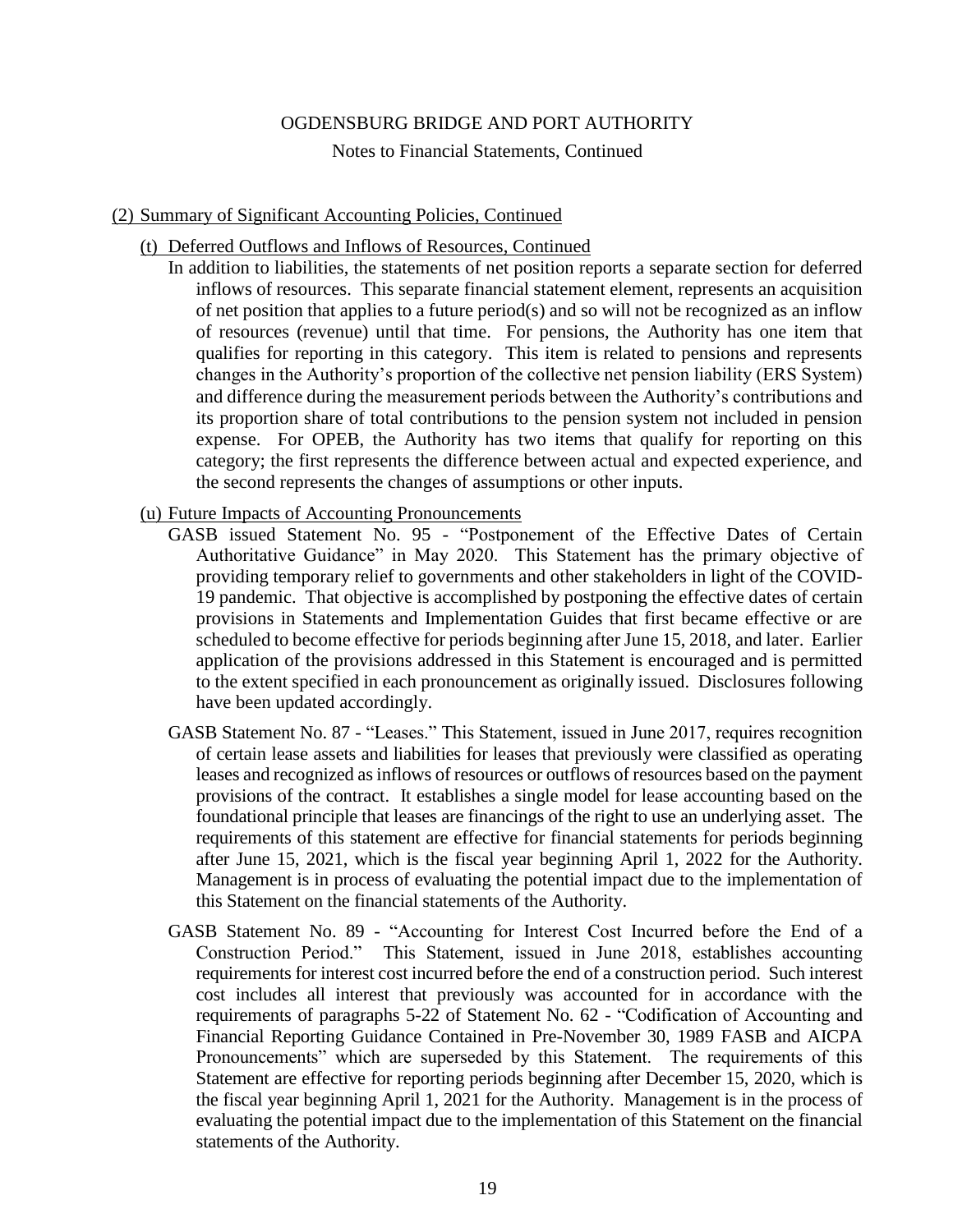Notes to Financial Statements, Continued

### (2) Summary of Significant Accounting Policies, Continued

- (u) Future Impacts of Accounting Pronouncements, Continued
	- GASB Statement No. 90 "Majority Equity Interests an amendment of GASB Statements No. 14 and No. 61." This Statement, issued in August 2018, seeks to improve the consistency and comparability of reporting a government's majority equity interest in a legally separate organization and to improve the relevance of financial statement information for certain component units. It defines a majority equity interest and sets parameters as to whether a majority equity interest is to be reported as an investment or component unit. The requirements of this Statement are effective for reporting periods beginning after December 15, 2019, which is the fiscal year beginning April 1, 2020 for the Authority. Management is in the process of evaluating the potential impact due to the implementation of this Statement on the financial statements of the Authority.
	- GASB Statement No. 91 "Conduit Debt Obligations." This Statement, issued in May of 2019, requires a single method be used for the reporting of conduit debt obligations. The focus of the Statement is to improve financial reporting by eliminating diversity in practice associated with (1) commitments extended by issuers, (2) arrangements associated with conduit debt obligations, and (3) related note disclosures. The requirements of this Statement are effective for reporting periods beginning after December 15, 2021, which is the fiscal year beginning April 1, 2022 for the Authority. Management is in the process of evaluating the potential impact of this Statement on the financial statements of the Authority.
	- GASB Statement No. 92 "Omnibus 2020." This Statement, issued in January 2020, clarifies implementation of GASB Statements No. 73, 74, 84 and 87, generally effective for fiscal years beginning after June 15, 2021, which is the fiscal year beginning April 1, 2022 for the Authority. Management is in the process of evaluating the potential impact of this Statement on the financial statements of the Authority.
	- GASB Statement No. 93 "Replacement of Interbank Offered Rates." This Statement, issued in March 2020, addresses the accounting and financial reporting implications that result from the replacement of an interbank offered rate (IBOR) - most notably, the London Interbank Offered Rate (LIBOR), which is expected to cease to exist in its current form at the end of 2021. The requirements of this Statement are effective for reporting periods after December 31, 2022, which is the fiscal year beginning April 1, 2023 for the Authority. Management is in the process of evaluating the potential impact due to the implementation of this Statement on the financial statements of the Authority.
	- GASB Statement No. 94 "Public-Private and Public-Public Partnerships and Availability Payment Arrangements." This Statement, issued in March 2020, addresses issues related to public-private and public-public partnerships (PPPs). The requirements of this Statement are effective for reporting periods beginning after June 15, 2022, which is the fiscal year beginning April 1, 2023 for the Authority. Management is in the process of evaluating the potential impact due to the implementation of this Statement on the financial statements of the Authority.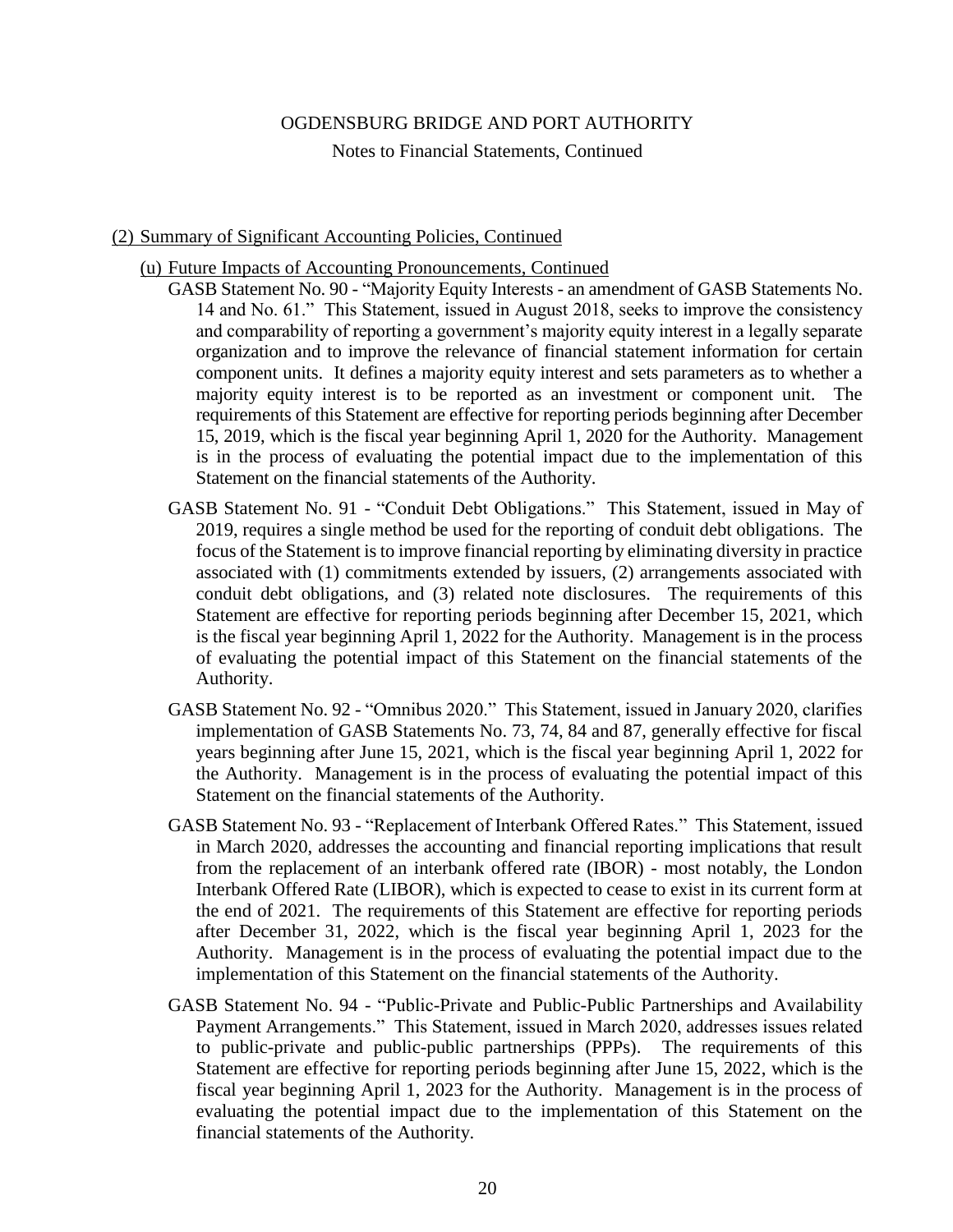#### Notes to Financial Statements, Continued

#### (2) Summary of Significant Accounting Policies, Continued

#### (v) Subsequent Events

The Authority has evaluated subsequent events through the date of the report which is the date the financial statements were available to be issued.

- The United States is presently in the midst of a national health emergency related to the COVID-19 virus. The overall consequences of the COVID-19 virus on a national, regional and local level are unknown, but has the potential to result in a significant economic impact. The impact of this situation on the Authority and its future results and financial position is not presently determinable.
- Subsequent to March 31, 2020, the Authority received a \$430,093 loan under the Small Business Administration Payroll Protection Program.

#### (3) Cash and Investments

- The Authority's investment policies are governed by State statutes. In addition, the Authority has its own written investment policy. The Authority's monies must be deposited in FDIC insured commercial banks or trust companies located within the State. The chief financial officer is authorized to use demand and time accounts and certificates of deposit. Permissible instruments include U.S. treasury bills. Collateral is required for demand and time deposits and certificates of deposit for all deposits not covered by Federal deposit insurance. Obligations that may be pledged as collateral are obligations of the United States and its agencies and obligations of the State and its municipalities and school districts.
- Deposits are valued at cost or cost plus interest and are categorized as either: (1) insured, (2) held by the financial institution's trust department or agency in the Authority's name, or (3) uncollateralized.
- Total financial institution (bank) balances at March 31, 2020 were \$988,586. These deposits are categorized as follows:

| $\mathbb{S}$ | 564,003 | 424,583 |  |
|--------------|---------|---------|--|

- In compliance with State regulations for bridge and port authorities, the expenditure of revenue must be authorized by the Comptroller of the State. As of March 31, 2020 and 2019, the Authority had \$85,513 and \$12,357, respectively, in demand deposit accounts subject to State authorization. In addition, the Authority was authorized to establish revolving checking and savings accounts to enable the Authority to process its own checks subject to post audit by the State. As of March 31, 2020 and 2019, the Authority had \$16,922 and \$14,381, respectively, in revolving checking and savings accounts for this purpose.
- The bond payment reserve represents funds held in a separate deposit account in the custody of the trustee of the Series 2017 bonds in the amount of \$204,572 and \$182,046 as of March 31, 2020 and 2019, respectively.
- The debt service reserve represents funds in a separate deposit account in the custody of the trustee of the Series 2017 bonds in the amount of \$499,705 and \$492,976 as of March 31, 2020 and 2019, respectively.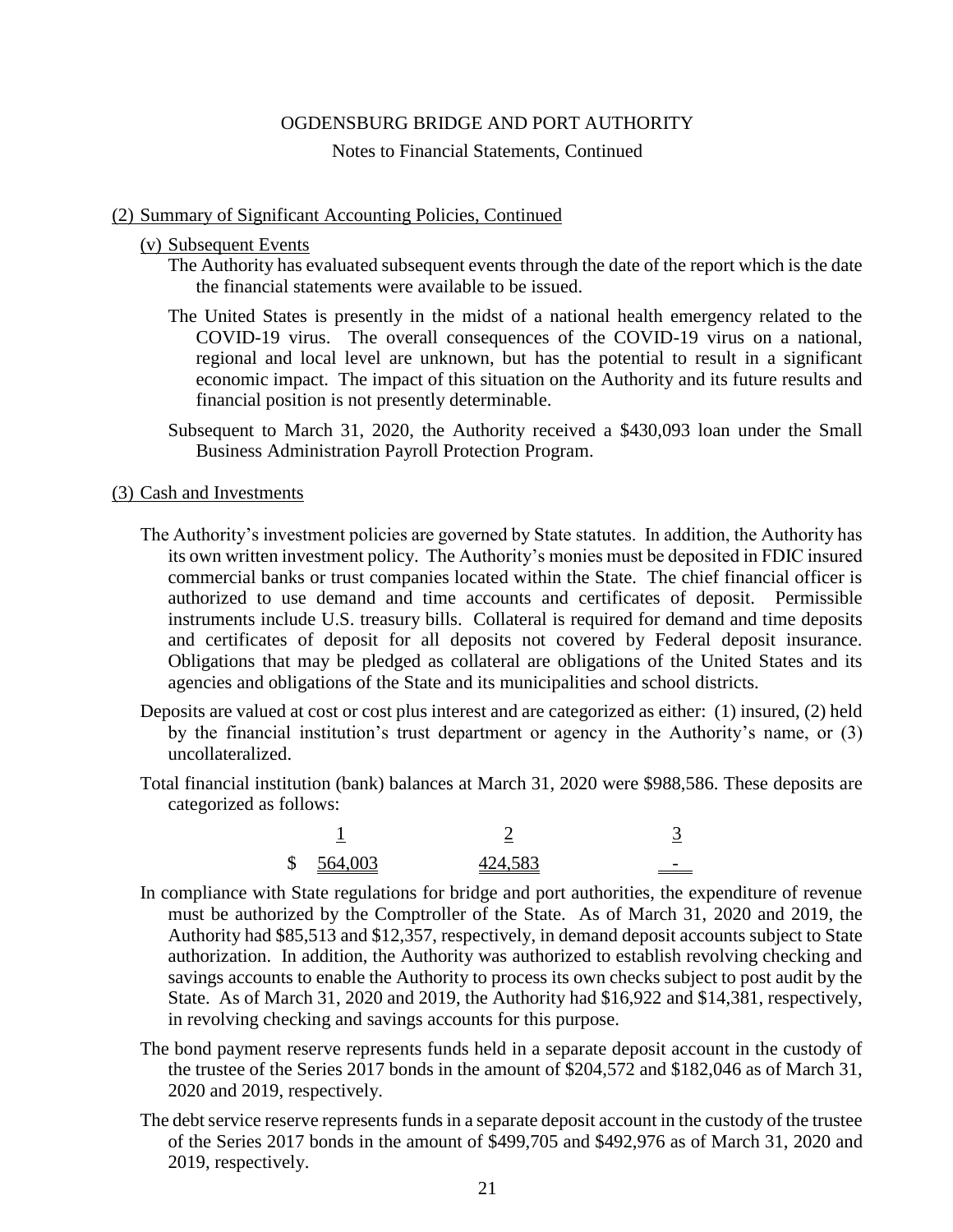# Notes to Financial Statements, Continued

# (4) Capital Assets

Capital assets for the years ended March 31, 2020 and 2019 were as follows:

|                                             | Balance at      |             |            | Balance at     |
|---------------------------------------------|-----------------|-------------|------------|----------------|
|                                             | April 1,        |             |            | March 31,      |
|                                             | 2019            | Increase    | Decrease   | 2020           |
| Capital assets, not being depreciated:      |                 |             |            |                |
| Land                                        | 4,151,803<br>S. |             |            | 4,151,803      |
| Construction in progress                    | 2,362,681       | 450,342     | (451, 976) | 2,361,047      |
| Total capital assets not being              |                 |             |            |                |
| depreciated                                 | 6,514,484       | 450,342     | (451, 976) | 6,512,850      |
| Capital assets, being depreciated:          |                 |             |            |                |
| Land improvements                           | 42,428,992      | 97,973      |            | 42,526,965     |
| <b>Buildings</b>                            | 89,216,690      | 60,956      |            | 89,277,646     |
| Machinery and equipment                     | 8,504,073       | 453,763     | (18, 885)  | 8,938,951      |
| Total capital assets being                  |                 |             |            |                |
| depreciated                                 | 140, 149, 755   | 612,692     | (18, 885)  | 140,743,562    |
| Less accumulated depreciation for:          |                 |             |            |                |
| Land improvements                           | (12, 159, 420)  | (1,785,747) |            | (13, 945, 167) |
| <b>Buildings</b>                            | (38,916,300)    | (2,152,159) |            | (41,068,459)   |
| Machinery and equipment                     | (6,317,389)     | (392,090)   | 18,885     | (6,690,594)    |
| Total accumulated depreciation (57,393,109) |                 | (4,329,996) | 18,885     | (61, 704, 220) |
| Total capital assets, being                 |                 |             |            |                |
| depreciated, net                            | 82,756,646      | (3,717,304) |            | 79,039,342     |
| Total capital assets, net                   | \$89,271,130    | (3,266,962) | (451, 976) | 85,552,192     |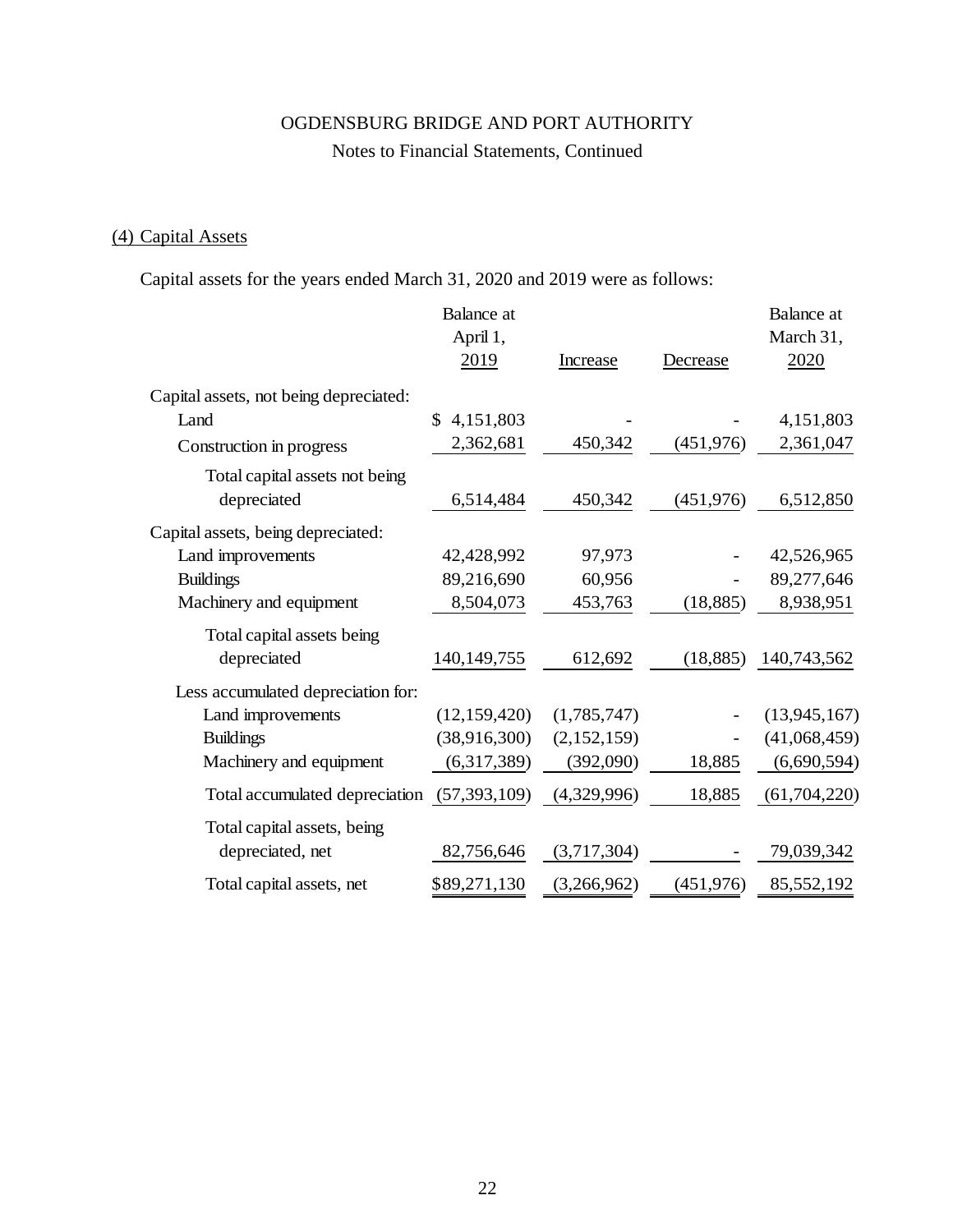#### Notes to Financial Statements, Continued

#### (4) Capital Assets, Continued

|                                             | <b>Balance</b> at |             |             | <b>Balance</b> at |
|---------------------------------------------|-------------------|-------------|-------------|-------------------|
|                                             | April 1,          |             |             | March 31,         |
|                                             | 2018              | Increase    | Decrease    | 2019              |
| Capital assets, not being depreciated:      |                   |             |             |                   |
| Land                                        | 3,896,733<br>\$.  | 255,070     |             | 4,151,803         |
| Construction in progress                    | 3,202,694         | 1,322,579   | (2,162,592) | 2,362,681         |
| Total capital assets not being              |                   |             |             |                   |
| depreciated                                 | 7,099,427         | 1,577,649   | (2,162,592) | 6,514,484         |
| Capital assets, being depreciated:          |                   |             |             |                   |
| Land improvements                           | 42,419,705        | 9,287       |             | 42,428,992        |
| <b>Buildings</b>                            | 87,013,950        | 2,162,693   | 40,047      | 89,216,690        |
| Machinery and equipment                     | 8,616,202         | 55,348      | (167, 477)  | 8,504,073         |
| Total capital assets being                  |                   |             |             |                   |
| depreciated                                 | 138,049,857       | 2,227,328   | (127, 430)  | 140, 149, 755     |
| Less accumulated depreciation for:          |                   |             |             |                   |
| Land improvements                           | (10, 386, 878)    | (1,772,542) |             | (12, 159, 420)    |
| <b>Buildings</b>                            | (36, 854, 288)    | (2,011,158) | (50, 854)   | (38,916,300)      |
| Machinery and equipment                     | (5,973,410)       | (511, 152)  | 167,173     | (6,317,389)       |
| Total accumulated depreciation (53,214,576) |                   | (4,294,852) | 116,319     | (57, 393, 109)    |
| Total capital assets, being                 |                   |             |             |                   |
| depreciated, net                            | 84, 835, 281      | (2,067,524) | (11, 111)   | 82,756,646        |
| Total capital assets, net                   | \$91,934,708      | (489, 875)  | (2,173,703) | 89,271,130        |

#### (5) Donated Property

- On January 31, 2011, the Authority received title to a building from Sanmina-SCI Corporation in partial satisfaction of a lease termination fee. The building was recorded at its estimated market value of \$750,000, as determined by an independent appraisal and the Authority on the date of transfer.
- On December 26, 1974, the Authority received from the St. Regis Paper Company, all of the line of railroad extending from Norwood, New York to Waddington, New York, known as the Norwood & St. Lawrence Railroad, and its related assets. The railroad was recorded at its estimated market value as determined by the Authority on the date of transfer, of \$783,022, which was the original cost on the books of St. Regis Paper Company.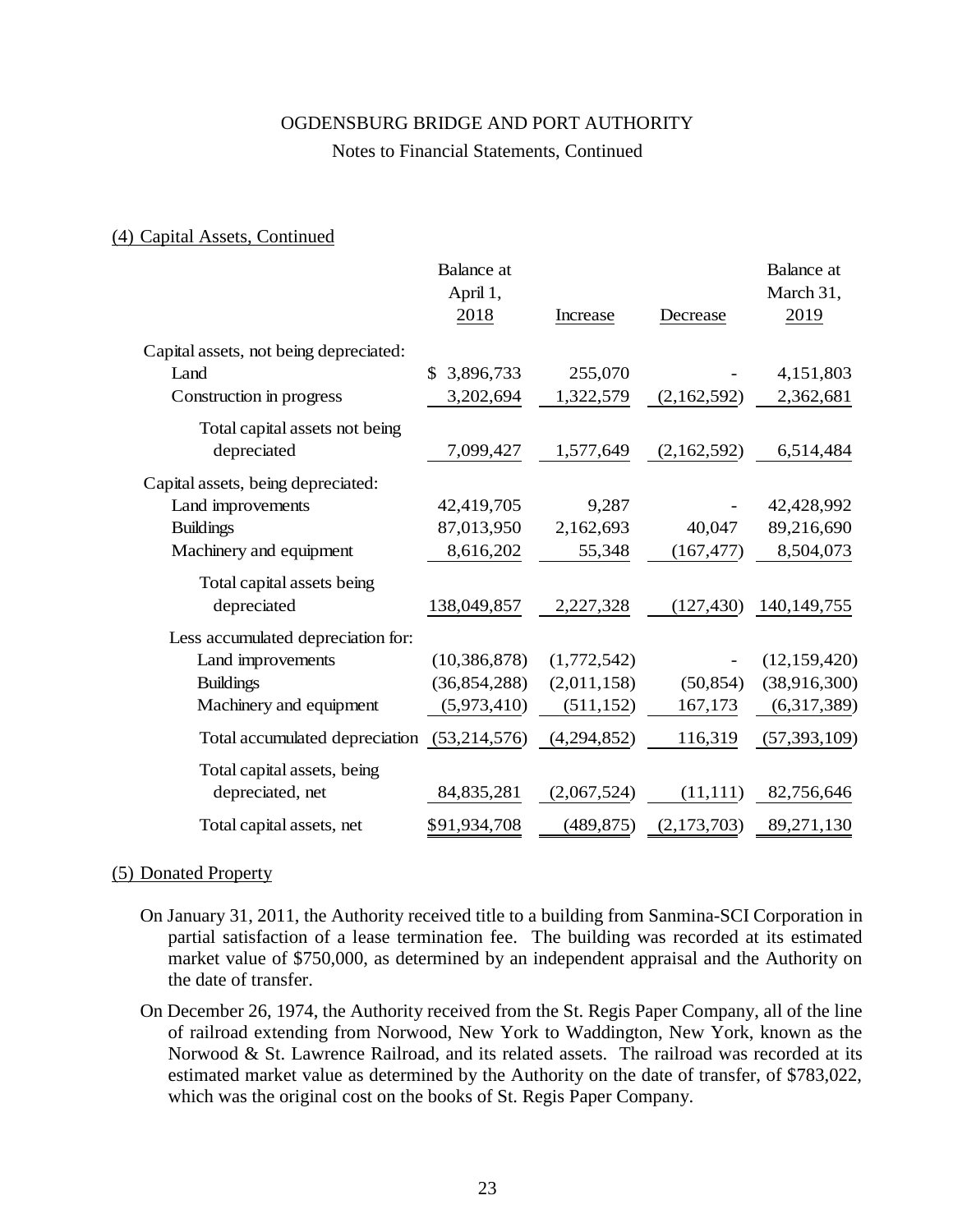#### Notes to Financial Statements, Continued

#### (6) Construction in Progress

Construction in progress at March 31, 2020 and 2019 consists of the following:

|                                             | 2020        | 2019      |
|---------------------------------------------|-------------|-----------|
| Marine harbor deepening project             | \$1,402,152 | 1,349,156 |
| Airport lighting system                     | 341,346     | 198,958   |
| Marine terminal grain bin storage           |             | 32,793    |
| Airport master plan                         | 185,469     | 164,726   |
| Airport water project                       | 208,796     | 208,796   |
| Airport Surface Weather Observation Station |             | 401,488   |
| Railroad bridge rehabilitation              | 70,568      | 6,764     |
| Industrial park building improvements       | 1,427       |           |
| Bridge painting project                     | 55,531      |           |
| Airport drainage project                    | 95,758      |           |
|                                             | \$2,361,047 |           |

### (7) Line of Credit

- Effective December 31, 2017 the Authority entered into a line of credit agreement providing available borrowings of \$1,000,000 for specific capital projects. Outstanding borrowings bear interest at 4.88% and are collateralized by the Authority's assets. The total amount outstanding at March 31, 2020 and 2019 for this agreement was \$416,448 and \$395,000, respectively.
- Effective May 17, 2018 the Authority entered into a line of credit agreement providing available borrowings of \$500,000 to provide working capital for a wind turbine project. Outstanding borrowings bear interest at 5.25% and are collateralized by the Authority's assets. The total amount outstanding at March 31, 2020 and 2019 for this agreement was \$498,676 and \$493,676, respectively.

#### (8) Long-Term Debt

| (a) Due to State of New York for First Instance Advances |  |
|----------------------------------------------------------|--|
|----------------------------------------------------------|--|

| Appropriations                                                     | Amount<br>appropriated    | Amount<br>advanced      | Amount<br>repaid     | Amount due              |
|--------------------------------------------------------------------|---------------------------|-------------------------|----------------------|-------------------------|
| Chapter 864-1956<br>Chapter 218-1958                               | \$15,000,000<br>7,000,000 | 15,006,084<br>6,690,717 | 3,650,925<br>100,000 | 11,355,159<br>6,590,717 |
|                                                                    | \$22,000,000              | 21,696,801              | 3,750,925            | 17.945,876              |
| A dd. Now Your State Anditor's adjustment in 1074 to reagard finat |                           |                         |                      |                         |

| Add - New York State Auditor's adjustment in 1974 to record first |              |
|-------------------------------------------------------------------|--------------|
| instance advances to finance port terminal construction cost      | 684,098      |
| Amount due New York State at March 31, 2020 and 2019              | \$18,629,974 |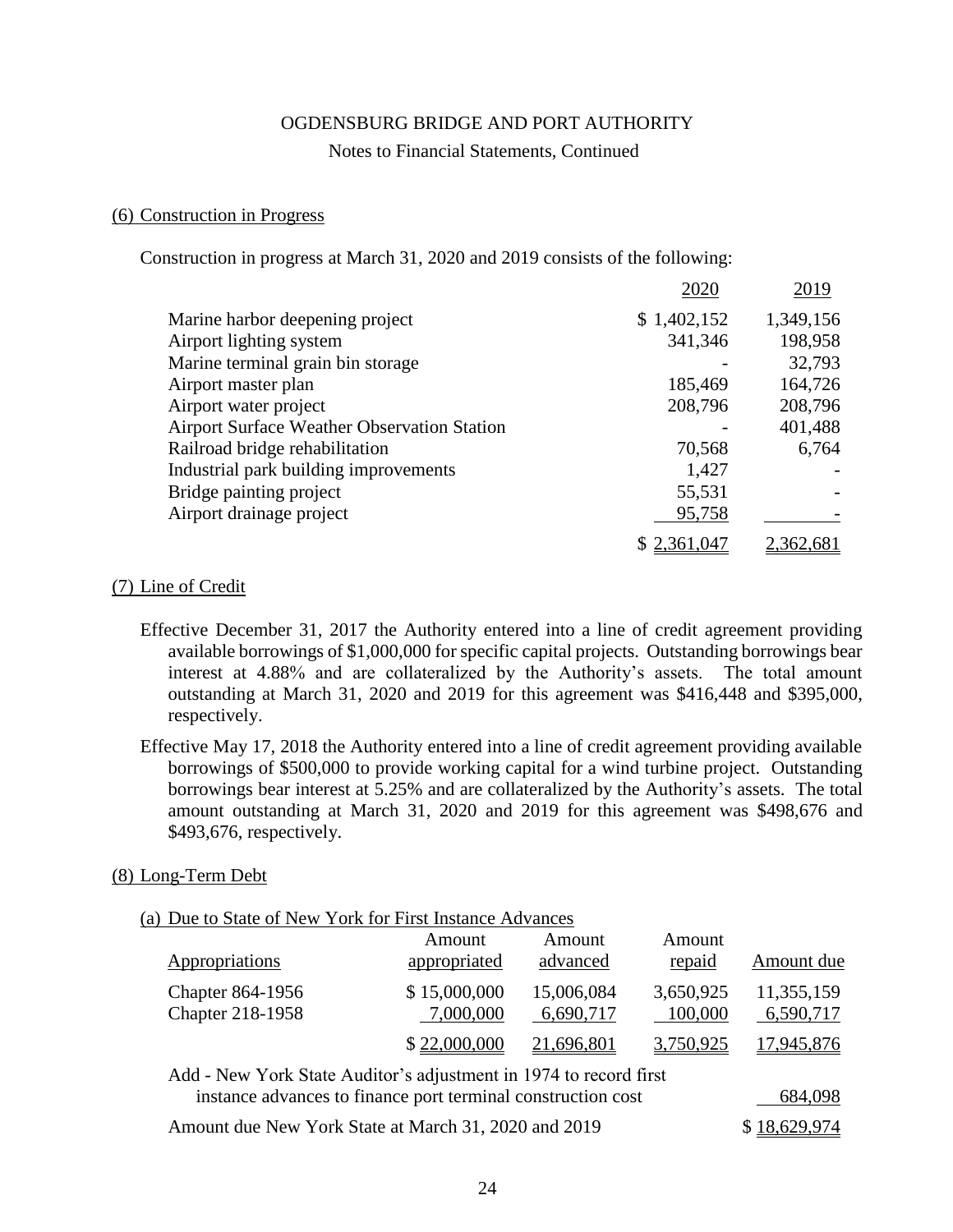Notes to Financial Statements, Continued

## (8) Long-Term Debt, Continued

- (a) Due to State of New York for First Instance Advances, Continued
	- The original debt repayment agreement with the State provided for the payment of net revenue to the State when monies exceed the sum of \$250,000 and \$200,000 in the Bridge and Port Fund comptroller's cash accounts, respectively. Transfer of monies from the Bridge Fund to the Port Fund is taken into consideration in determining this amount.
	- The Authority and the Director of the Budget of the State (Director) entered into a new agreement during the fiscal year ended March 30, 1980, which increased the dollar limits to \$400,000 in the Bridge Fund and \$250,000 in the Port Fund. At such time monies held in these funds exceeded these limits, the excess was to be deposited into a capital construction fund in the State Comptroller's custody. The agreement also provided for an annual repayment, commencing July 1, 1979, of 50% of gross annual revenue less annual expenditures approved by the Director for the preceding fiscal year of the Authority as so certified by an external audit, provided however, that the minimum annual repayment could not be less than \$50,000. This agreement expired on March 31, 1990.
	- A first supplemental agreement was executed on February 25, 1986, which allowed the Authority to establish a capital improvement account not to exceed \$500,000 in the maintenance undistributed item of both the Bridge Fund and Port Fund budgets. The monies in these accounts could not be considered when computing the amounts of money in either fund.
	- A second supplemental agreement was entered into on May 29, 1995 with the Director. This agreement superseded all prior agreements with the State and provided that the Authority was to repay the State an amount of \$150,000 on March 31, 1996 and 1997, and \$75,000 each year beginning in March 1998 through 2005. This agreement was considered effective for the period April 1, 1990 through March 31, 2005.
	- The agreement provided that in addition to the fixed repayment amounts, the Authority was to pay all monies held in the Bridge Fund in excess of \$750,000, provided however, that monies in the bridge economic development account/capital improvement account up to \$850,000 and the monies in the bridge revolving fund up to \$320,000 were not to be considered. Also, monies held in the Port Fund in excess of \$750,000 were to be paid to the State, provided however, that monies in the port economic development account/capital improvement account up to \$850,000 and that monies in the port revolving fund up to \$300,000 were not to be considered. As of March 31, 2009, the Authority had not exceeded these cash limits and consequently no additional debt payment was required.
	- A third supplemental agreement was entered into during the year ended March 31, 2004 which provided for annual payments of \$75,000 for the years ending March 31, 2004 through March 31, 2009 and provided an emergency deferral of any payment due in the event the Authority encounters extraordinary financial circumstances.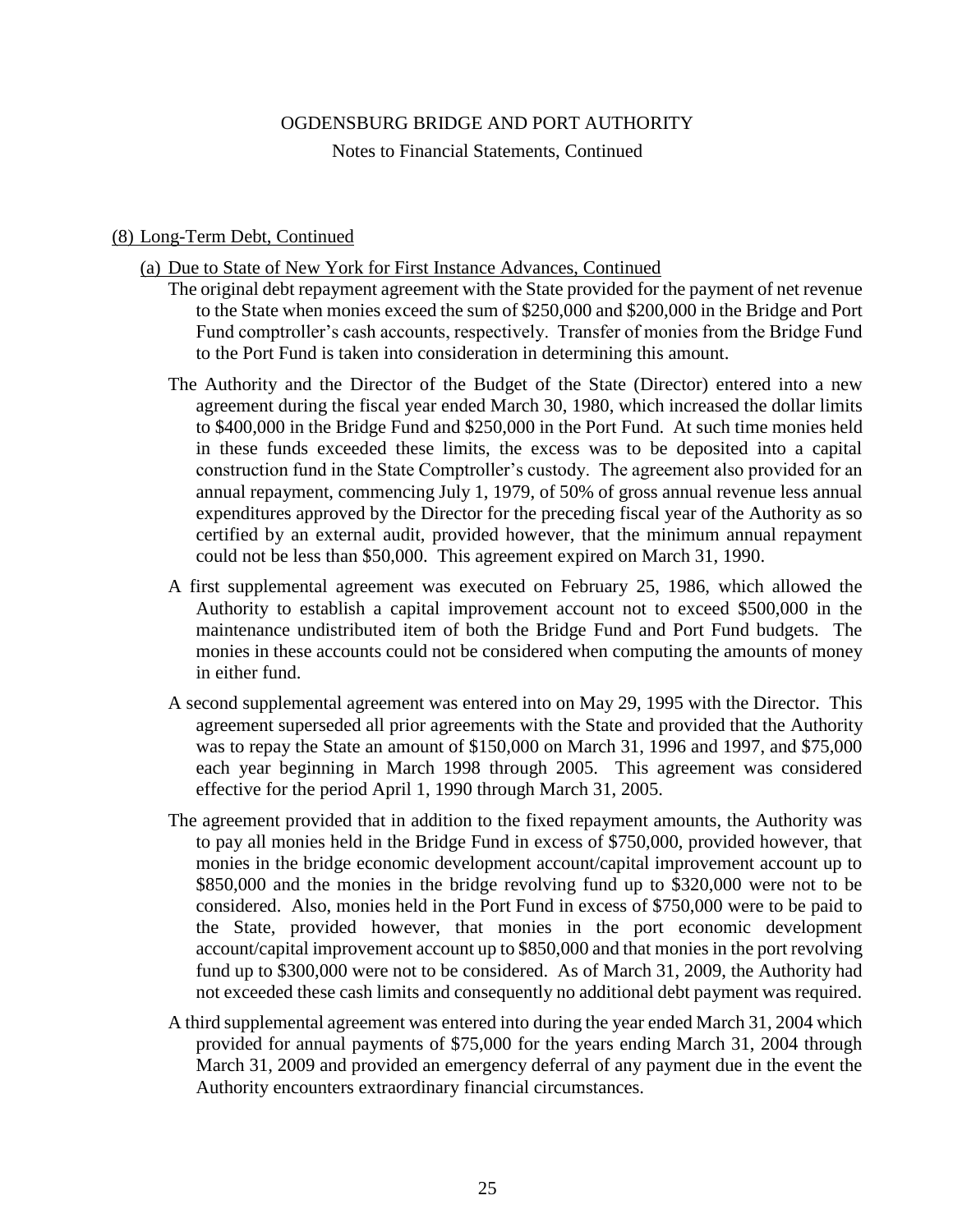Notes to Financial Statements, Continued

### (8) Long-Term Debt, Continued

- (a) Due to State of New York for First Instance Advances, Continued
	- The State approved the Authority's request for a loan repayment forbearance on the annual \$75,000 payments that were due on March 31, 2004, 2005 and 2006 pursuant to the repayment agreement, to allow the Authority to build up its revenue base and make overdue capital investments. The \$75,000 payments that were due on March 31, 2007, 2008 and 2009 were made by the Authority.
	- A fourth supplemental agreement was entered into which provides for annual payments of \$75,000 for the years ending March 31, 2010 through March 31, 2014, and provides an emergency waiver of any payment due in the event the Authority encounters extraordinary financial circumstances.
	- A fifth supplemental agreement was entered into in May of 2017 in connection with improvements to the Authority's airport facilities and the 2017 bond issuance. The fifth supplemental agreement provides for annual payments of \$75,000 by March  $1<sup>st</sup>$  of each year. In the event that the Authority shall encounter extraordinary financial circumstances, the Authority may request emergency deferral of the payment due. At March 31, 2020 and 2019, \$450,000 and \$375,000, respectively, was deferred.

#### (b) Total Due to State of New York

|                                                                | 2020         | 2019       |
|----------------------------------------------------------------|--------------|------------|
| Amount due New York State - First Instance Advances            | \$18,629,974 | 18,629,974 |
| Less current portion                                           | (450,000)    | (375,000)  |
| Total due to State of New York,                                |              |            |
| excluding current portion                                      | \$18,179,974 | 18,254,974 |
| (c) Bonds Payable                                              |              |            |
|                                                                | 2020         | 2019       |
| The Authority issued tax-exempt revenue bonds date August 1,   |              |            |
| 2017 in the amount of \$6,330,000. These bonds will mature     |              |            |
| on July 1, 2047 with interest of 5.75%, The bonds are secured  |              |            |
| by a trust indenture with M&T Bank, as trustee, and by an      |              |            |
| assignment agreement dated August 1, 2017 which assigns to     |              |            |
| the trustee all revenues of the Authority. The current portion |              |            |
| is \$15,000.                                                   | \$6,305,000  | 6,320,000  |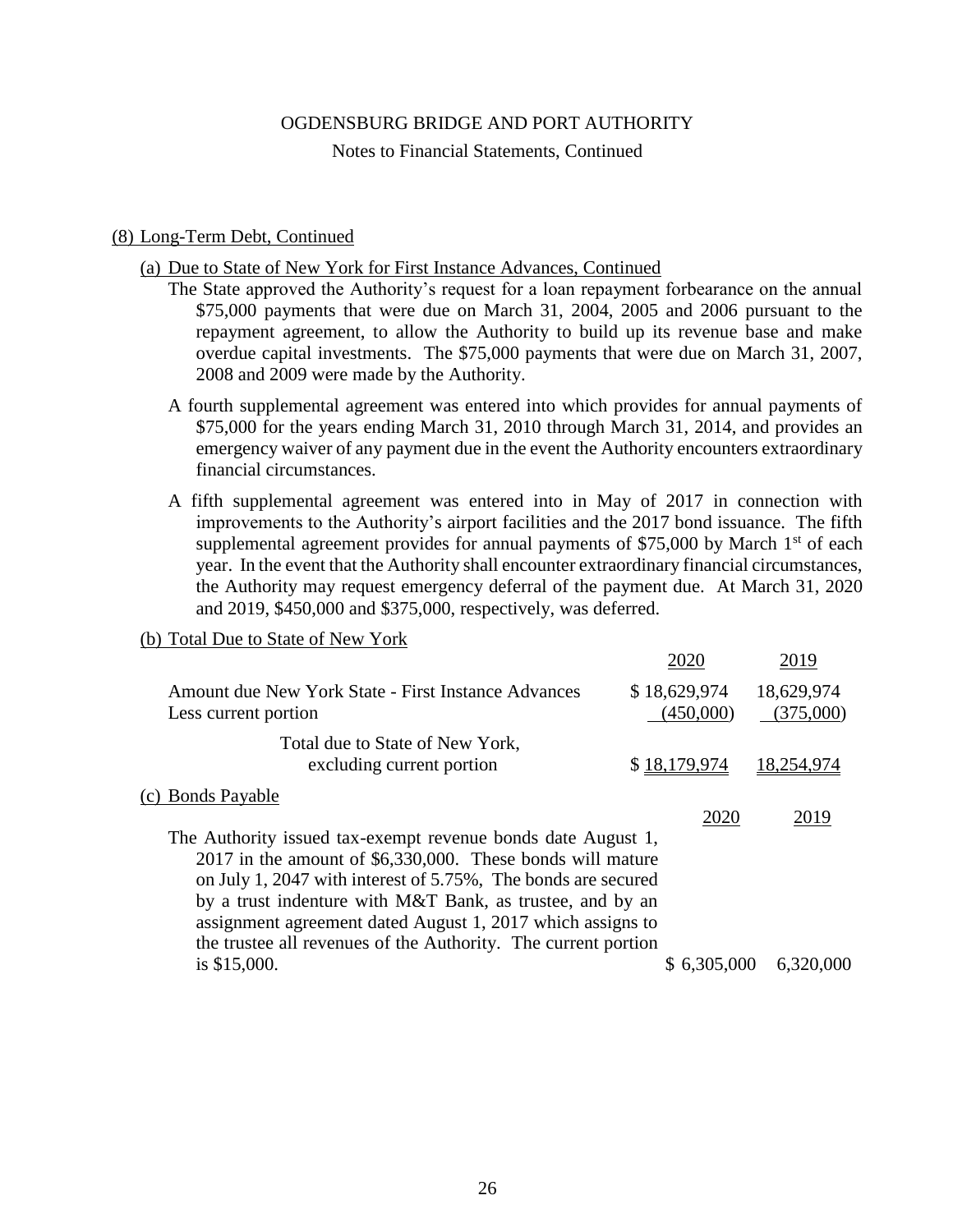# Notes to Financial Statements, Continued

# (8) Long-Term Debt, Continued

# (c) Bonds Payable, Continued

|                                                                                                                                                                                                                                                                                                                                                                                     | 2020                     | 2019                    |
|-------------------------------------------------------------------------------------------------------------------------------------------------------------------------------------------------------------------------------------------------------------------------------------------------------------------------------------------------------------------------------------|--------------------------|-------------------------|
| The Authority issued taxable revenue bonds dated August 1, 2017<br>in the amount of \$230,000. These bonds will mature on July<br>1, 2020 with interest of 4.50%. The bonds are secured by a<br>trust indenture with M&T Bank, as trustee, and by an<br>assignment agreement date August 1, 2017 which assigns to<br>the trustee all revenues of the Authority. The current portion |                          |                         |
| is \$80,000.                                                                                                                                                                                                                                                                                                                                                                        | \$<br>80,000             | 155,000                 |
| Less unamortized discount                                                                                                                                                                                                                                                                                                                                                           | 6,385,000<br>(208, 187)  | 6,475,000<br>(215, 492) |
| Bonds payable including discount                                                                                                                                                                                                                                                                                                                                                    | 6,176,813                | 6,259,508               |
| Less current portion, net of amortization<br>of discount                                                                                                                                                                                                                                                                                                                            | (87, 695)<br>\$6,089,118 | (82,695)<br>6,176,813   |
|                                                                                                                                                                                                                                                                                                                                                                                     |                          |                         |
| (d) Notes Payable<br>Notes payable at March 31, 2020 and 2019 consist of the following:                                                                                                                                                                                                                                                                                             |                          |                         |
|                                                                                                                                                                                                                                                                                                                                                                                     | 2020                     | <u>2019</u>             |
| Loan with Mapco Auto Parks, Ltd. with a fixed interest rate of 5.33%<br>in the amount of \$350,000. The note is payable in equal monthly<br>installments of \$3,769 with a ten year term.                                                                                                                                                                                           | \$<br>256,333            | 279,694                 |
| Loan with Community Bank, N.A. dated December 21, 2018 with<br>a fixed rate of 5.90% in the amount of \$200,000. This loan is<br>secured by real property. The note is payable in monthly                                                                                                                                                                                           |                          |                         |
| installments of \$2,627 with an eight year term.                                                                                                                                                                                                                                                                                                                                    | 174,680                  | 195,047                 |
| Loan with Tompkins Trust Company dated February 14, 2019 with a<br>fixed rate of 4.84% in the amount of \$500,000. The note is payable<br>in monthly installments of \$10,000 with a five year term.                                                                                                                                                                                | 370,000                  | 490,000                 |
| Loan with Tompkins Trust Company dated December 31, 2017 with<br>a fixed rate of 4.08% in the amount of \$3,950,000. This loan is<br>secured by the first lien on the assets of the industrial park. This<br>loan is payable in monthly installments of \$40,250 with a 10 year                                                                                                     |                          |                         |
| term.                                                                                                                                                                                                                                                                                                                                                                               | 3,226,661                | 3,568,046               |
| Less current portion                                                                                                                                                                                                                                                                                                                                                                | 4,027,674<br>(531, 442)  | 4,532,787<br>(514,056)  |
| Notes payable, excluding current portion                                                                                                                                                                                                                                                                                                                                            | \$3,496,232              | 4,018,731               |
|                                                                                                                                                                                                                                                                                                                                                                                     |                          |                         |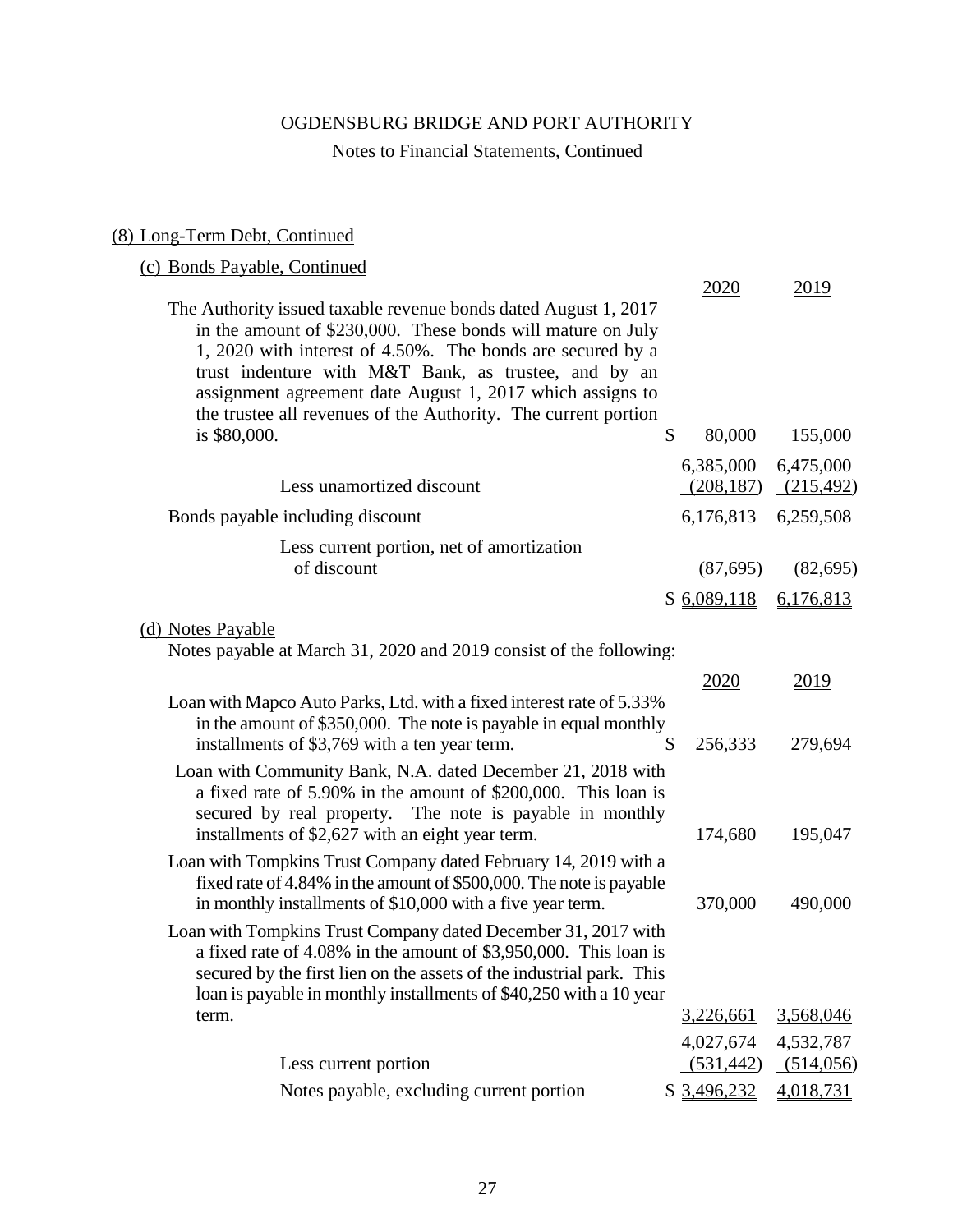#### Notes to Financial Statements, Continued

#### (8) Long-Term Debt, Continued

### (d) Notes Payable, Continued

The Tompkins Trust Company loan agreement contains certain restrictive covenants, which among other things require the maintenance of certain financial covenants. In addition, the loan agreement also requires the Authority to maintain a compensating cash balance amounting to \$200,000 on deposit. The compensating cash balance at March 31, 2020 was \$148,270. The Authority was not in compliance with the loan agreement at year end however, additional deposits were made after year end in order to meet the compliance requirements.

# (e) Lease Purchase Agreements

|                                                                                                                                                                                                                                     |   | 202       | 2019       |
|-------------------------------------------------------------------------------------------------------------------------------------------------------------------------------------------------------------------------------------|---|-----------|------------|
| Lease purchase agreement with Key Government Finance dated<br>May 20, 2015 with a fixed interest rate of 3.04% in the amount<br>of \$400,000. The agreement is payable in annual installments of<br>\$87,451 with a five year term. | S | 85,836    | 165,657    |
| Lease purchase agreement with Key Government Finance dated<br>August 1, 2018 with a fixed interest rate of 4.99% in the amount<br>of \$118,432. The agreement is payable in monthly installments                                    |   |           |            |
| of \$2,779 with a four year term.                                                                                                                                                                                                   |   | 70,428    | 102,223    |
|                                                                                                                                                                                                                                     |   | 156,264   | 267,880    |
| Less current portion                                                                                                                                                                                                                |   | (115,909) | (111, 637) |
| Lease purchase agreement, less current portion                                                                                                                                                                                      |   |           | 156.243    |
|                                                                                                                                                                                                                                     |   |           |            |

#### (f) Long-Term Debt Maturities

Long-term debt maturities over the next five years and thereafter as of March 31, 2020 are as follows:

| 2021       | 1,185,046    |
|------------|--------------|
| 2021       | 749,584      |
| 2022       | 748,677      |
| 2023       | 655,395      |
| 2024       | 675,834      |
| Thereafter | 24,976,189   |
|            | \$28,990,725 |

#### (9) Pension Plan

#### (a) General Information

The Authority participates in the New York State and Local Employees' Retirement System. This System is a cost sharing, multiple employer, public employee retirement system. The System offers a wide range of plans and benefits which are related to years of service and final average salary, vesting of retirement benefits, death and disability.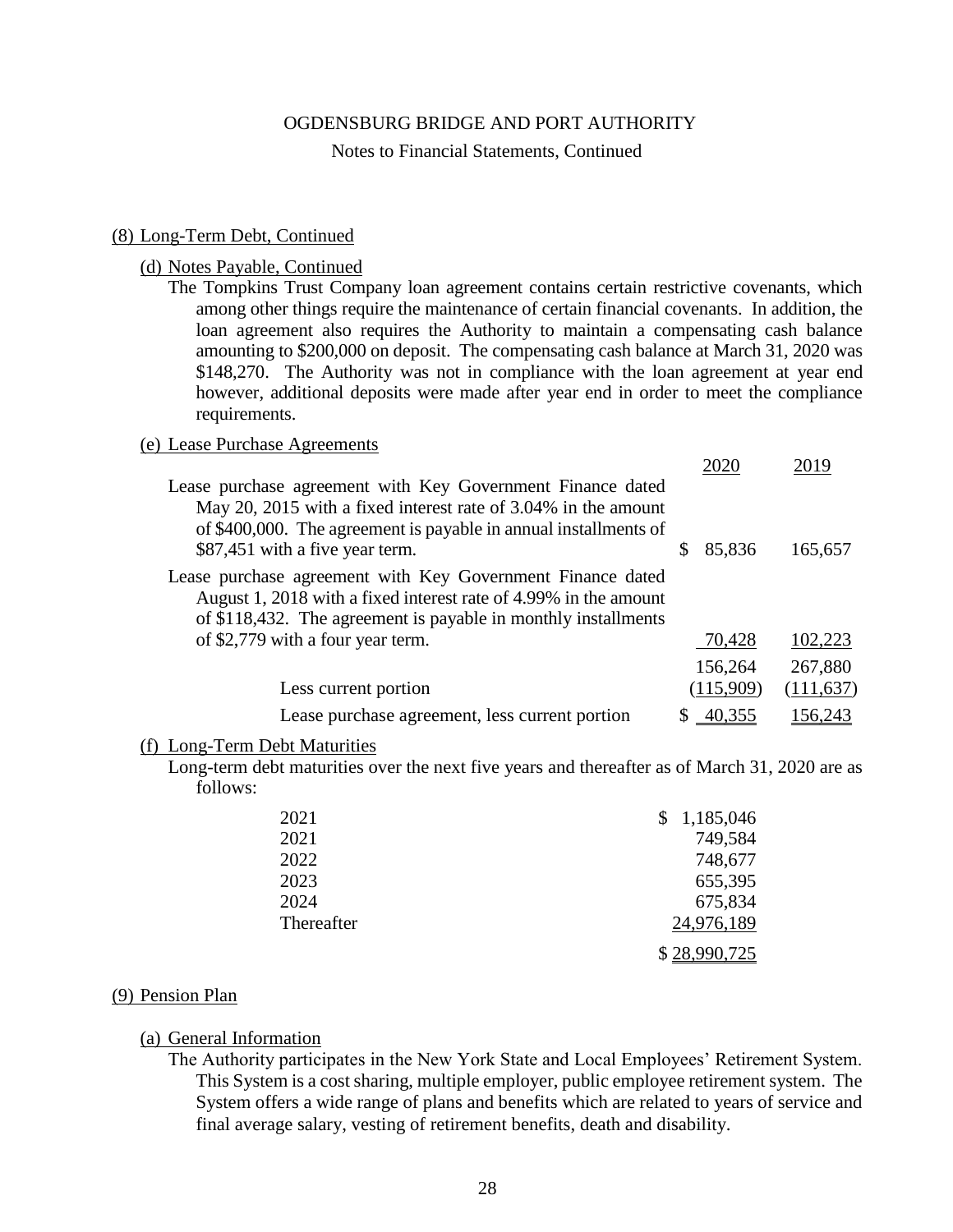Notes to Financial Statements, Continued

#### (9) Pension Plan, Continued

# (b) Plan Descriptions

#### (1) Employees' Retirement System (ERS)

The Authority participates in the New York State and Local Employees' Retirement System (ERS). This is a cost-sharing multiple-employer retirement system. The System provides retirement benefits as well as death and disability benefits. The net position of the System is held in the New York State Common Retirement Authority (the Authority), which was established to hold all net assets and record changes in plan net position allocated to the System. The Comptroller of the State of New York serves as the trustee of the Authority and is the administrative head of the System. System benefits are established under the provision of the New York State Retirement and Social Security Law (RSSL). Once a public employer elects to participate in the System, the election is irrevocable. The New York State Constitution provides that pension membership is a contractual relationship and plan benefits cannot be diminished or impaired. Benefits can be changed for future members only by enactment of a State statute. The Authority also participates in the Public Employees; Group Life Insurance Plan (GLIP), which provides death benefits in the form of life insurance. The System is included in the State's financial report as a pension trust fund. That report, including information with regard to benefits provided, may be found at [www.osc.state.ny.us/retire/publications/inex.php](http://www.osc.state.ny.us/retire/publications/inex.php) or obtained by writing to the New York State and Local Retirement System, 110 State Street, Albany, New York 12244.

- The System is noncontributory except for employees who joined after July 27, 1976, who contribute 3 percent of their salary for the first ten years of membership, and employees who joined on or after January 1, 2010 and before April 1, 2012 who generally contribute 3.0 percent of their salary for their entire length of service. Those joining on or after April 1, 2012 are required to contribute between 3 and 6 percent, dependent on salary, throughout their working careers. In addition, employee contribution rates under ERS tier VI vary based on a sliding salary scale. The Comptroller annually certifies the actuarially determined rates expressly used in computing the employers' contributions based on salaries paid during the Systems fiscal year ending March 31.
- Contributions for the current year and two preceding years were equal to 100 percent of the contributions required, and were as follows:

|      |               | <b>ERS</b> |
|------|---------------|------------|
| 2020 | <sup>\$</sup> | 284,583    |
| 2019 |               | 263,565    |
| 2018 |               | 266,194    |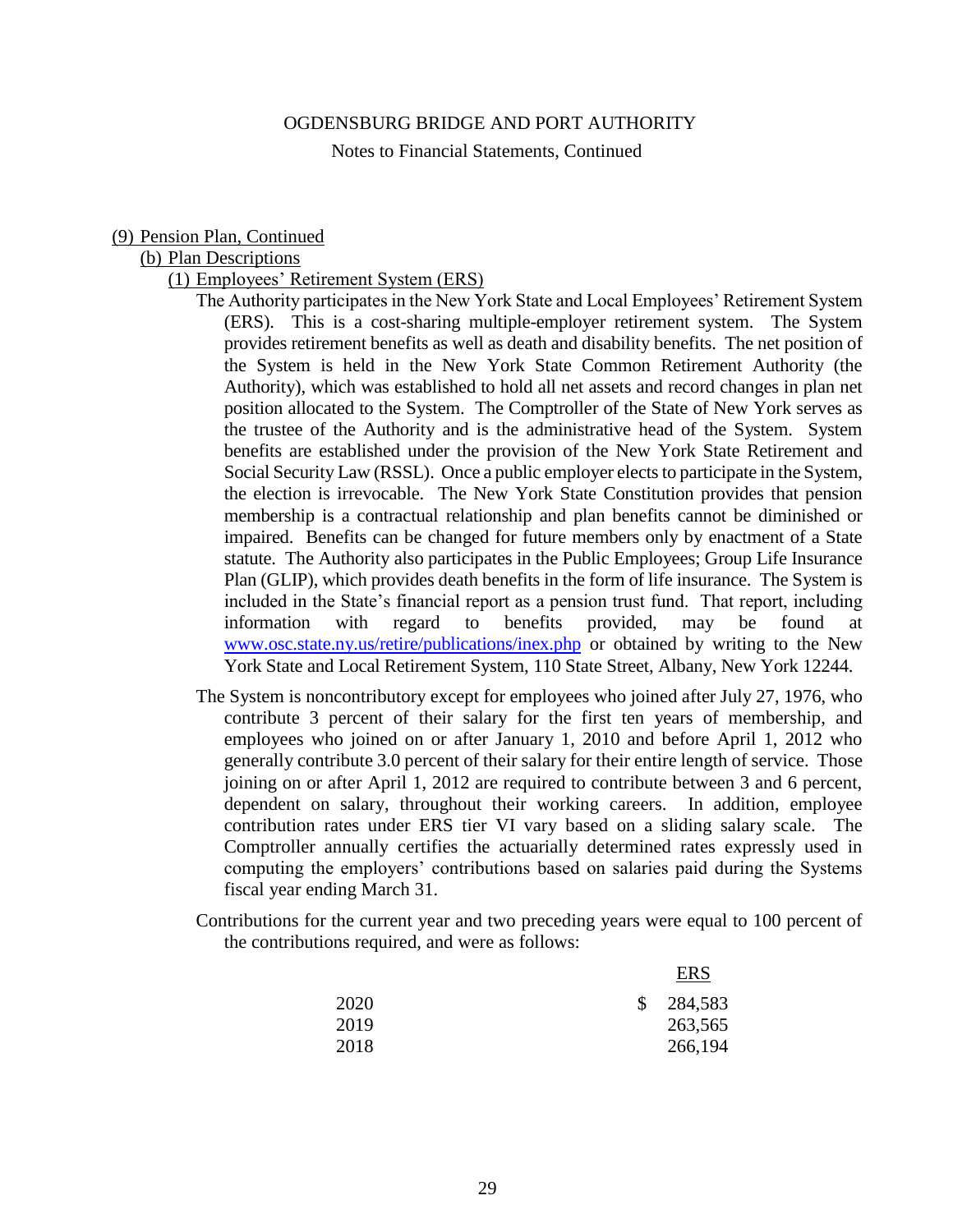Notes to Financial Statements, Continued

#### (9) Pension Plan, Continued

#### (b) Plan Descriptions, Continued

- (2) Pension Liabilities, Pension Expense, and Deferred Outflows of Resources and Deferred Inflows of Resources Related to Pensions
	- At March 31, 2020 and 2019, the Authority reported the following liability for its proportionate share of the net pension liability for ERS. The net pension liability was measured as of March 31, 2019 and 2018. The total pension liability used to calculate the net pension liability was determined by an actuarial valuation. The Authority's proportionate share of the net pension liability was based on a projection of the Authority's long-term share of contributions to the System relative to the projected contributions of all participating members, actuarially determined. This information was provided by ERS in reports provided to the Authority.

| Actuarial valuation date                          | 4/1/2018              | 4/1/2017 |
|---------------------------------------------------|-----------------------|----------|
| Net pension liability                             | \$441,587             | 196,049  |
| Authority's proportion of the Plan's net          |                       |          |
| pension liability                                 | 0.0062324% 0.0060744% |          |
| Change in proportion since prior measurement date | 0.0001580% 0.0003870% |          |

For the years ended March 31, 2020 and 2019, the Authority recognized pension expense of \$295,515 and \$213,989, respectively, for ERS. At March 31, 2020 and 2019 the Authority's reported deferred outflows of resources and deferred inflows of resources related to pensions from the following sources:

|                                                                                | 2020                    |                        | 2019                    |                               |
|--------------------------------------------------------------------------------|-------------------------|------------------------|-------------------------|-------------------------------|
|                                                                                | Deferred<br>Outflows of | Deferred<br>Inflows of | Deferred<br>Outflows of | <b>Deferred</b><br>Inflows of |
|                                                                                | Resources               | Resources              | Resources               | Resources                     |
| Differences between expected and                                               |                         |                        |                         |                               |
| actual experience                                                              | \$<br>86,958            | 29,643                 | 69,924                  | 57,783                        |
| Net difference between projected and<br>actual earnings on pension plan        |                         |                        |                         |                               |
| investments                                                                    |                         | 113,336                | 284,746                 | 562,059                       |
| Changes in assumption                                                          | 110,997                 |                        | 129,997                 |                               |
| Changes in proportion and differences<br>between the Authority's contributions |                         |                        |                         |                               |
| and proportionate share of contributions                                       | 62,535                  | 4,496                  | 54,343                  | 21,019                        |
| Authority's contributions subsequent to                                        |                         |                        |                         |                               |
| the measurement date                                                           | 284,583                 |                        | 263,565                 |                               |
| Total                                                                          | \$545,073               | 147.475                | 802,575                 | 640.861                       |

Authority contributions subsequent to the March 31, 2020 measurement date will be recognized as a reduction of the net pension liability in the year ending March 31, 2021. Other amounts reported as deferred outflows of resources related to pensions will be recognized in pension expense as follows: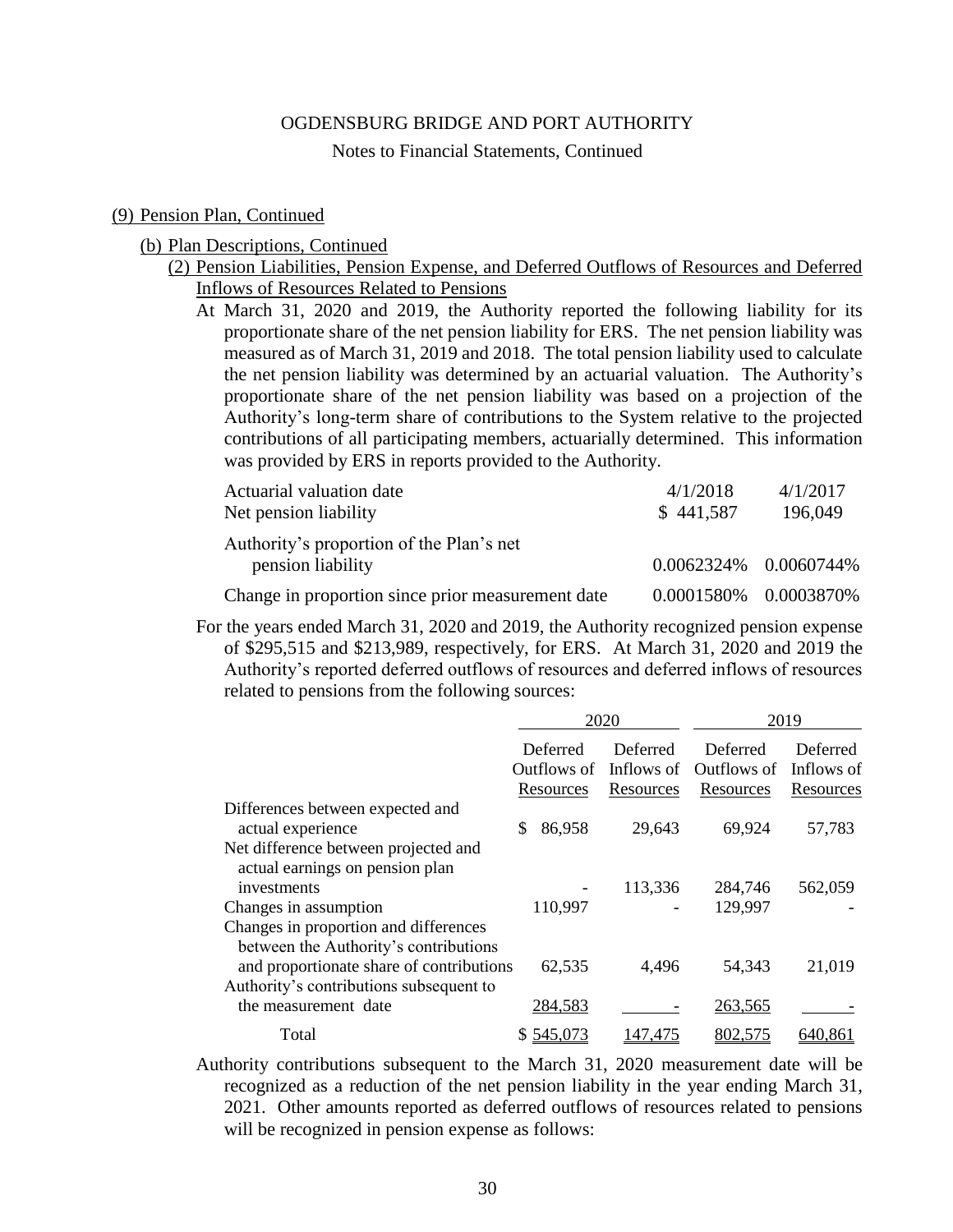#### Notes to Financial Statements, Continued

#### (9) Pension Plan, Continued

#### (b) Plan Descriptions, Continued

(2) Pension Liabilities, Pension Expense, and Deferred Outflows of Resources and Deferred Inflows of Resources Related to Pensions, Continued

| Plan        |               |
|-------------|---------------|
| year ending | <b>ERS</b>    |
| 2020        | \$<br>109,984 |
| 2021        | (69,045)      |
| 2022        | 6,947         |
| 2023        | 65,129        |
|             | 113,015       |

### (3) Actuarial Assumptions

The total pension liability as of the measurement date was determined by using an actuarial valuation as noted in the table below, with update procedures used to roll forward the total pension liability to the measurement date. The actuarial valuations used the following actuarial assumptions:

Significant actuarial assumptions used in the valuations were as follows:

| Measurement date         | March 31, 2019                                           | March 31, 2018                                           |
|--------------------------|----------------------------------------------------------|----------------------------------------------------------|
| Actuarial valuation date | April 1, 2018                                            | April 1, 2017                                            |
| Interest rate            | 7%                                                       | 7%                                                       |
| Salary scale             | 4.2% Average                                             | 3.8% Average                                             |
| Decrement tables         | April 1, 2010 -<br>March 31, 2015<br>System's Experience | April 1, 2010 -<br>March 31, 2015<br>System's Experience |
| Inflation rate           | 2.5%                                                     | 2.5%                                                     |

- Annuitant mortality rates are based on April 1, 2010 March 31, 2015 System's experience with adjustments for mortality improvements based on MP-2014.
- The actuarial assumptions used in the April 1, 2015 valuation are based on the results of an actuarial experience study for the period April 1, 2010 - March 31, 2015.
- The long term rate of return on pension plan investments was determined using a building block method in which best estimate ranges of expected future real rates of return (expected returns net of investment expense and inflation) are developed for each major asset class. These ranges are combined to produce the long term expected rate of return by weighting the expected future real rates of return by each the target asset allocation percentage and by adding expected inflation. Best estimates of the arithmetic real rates of return for each major asset class included in the target asset allocation are summarized as follows: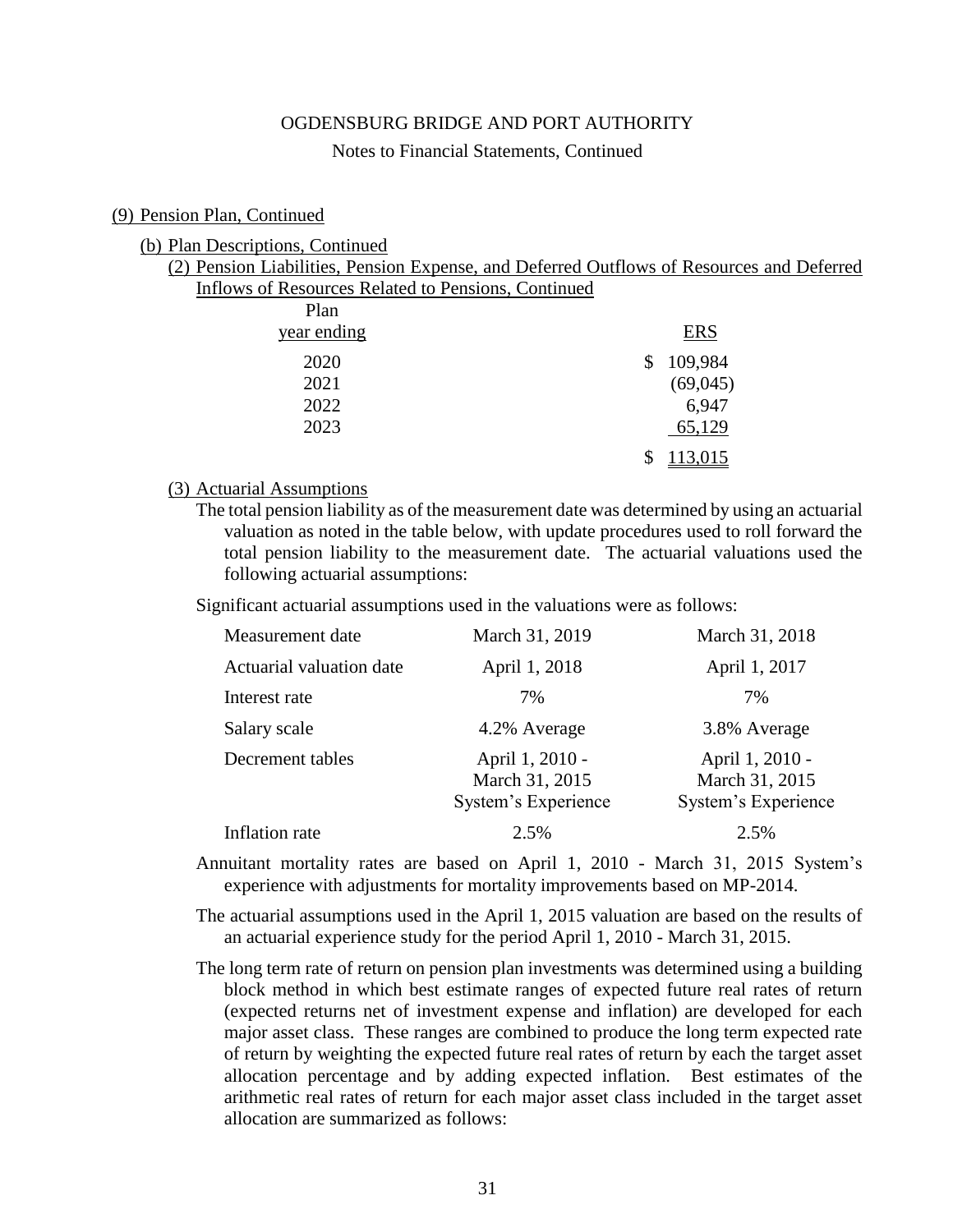#### Notes to Financial Statements, Continued

#### (9) Pension Plan, Continued

#### (b) Plan Descriptions, Continued

| (3) Actuarial Assumptions, Continued |
|--------------------------------------|
| Measurement date                     |

#### March 31, 2019

|                            | Target<br>allocation | Long-term expected<br>real rate of return |
|----------------------------|----------------------|-------------------------------------------|
| Asset type:                |                      |                                           |
| Domestic equity            | 36.0%                | 4.55%                                     |
| International equity       | 14.0%                | 6.35%                                     |
| Private equity             | 10.0%                | 7.50%                                     |
| Real estate                | 10.0%                | 5.55%                                     |
| Absolute return strategies | 2.0%                 | 3.75%                                     |
| Opportunistic portfolio    | 3.0%                 | 5.68%                                     |
| Real assets                | 3.0%                 | 5.29%                                     |
| Bonds and mortgages        | 17.0%                | 1.31%                                     |
| Cash                       | 1.0%                 | $(0.25\%)$                                |
| Inflation - indexed bonds  | 4.0%                 | 1.25%                                     |
|                            |                      |                                           |

The real rate of return is net of the long-term inflation assumption of 2.50%.

#### (4) Discount Rate

The discount rate used to calculate the total pension liability was 7% for March 31, 2020 and 2019. The projection of cash flows used to determine the discount rate assumes that contributions from plan members will be made at the current contribution rates and that contributions from employers will be made at statutorily required rates, actuarially. Based upon the assumptions, the System's fiduciary net position was projected to be available to make all projected future benefit payments of current plan members. Therefore the long term expected rate of return on pension plan investments was applied to all periods of projected benefit payments to determine the total pension liability.

# (5) Sensitivity of the Proportionate Share of the Net Pension Liability to the Discount Rate Assumption

The following presents the Authority's proportionate share of the net pension liability calculated using the discount rate of 7%, as well as what the Authority's proportionate share of the net pension liability would be if it were calculated using a discount rate that is 1-percentage point lower (6%) or 1-percentage point higher (8%) than the current rate:

|                                           | $1\%$       | Current             | $1\%$      |
|-------------------------------------------|-------------|---------------------|------------|
|                                           |             | Decrease Assumption | Increase   |
|                                           | (6%)        | (7%)                | $(8\%)$    |
| Employer's proportionate share of the net |             |                     |            |
| pension (asset) liability                 | \$1,930,688 | 441,587             | (809, 364) |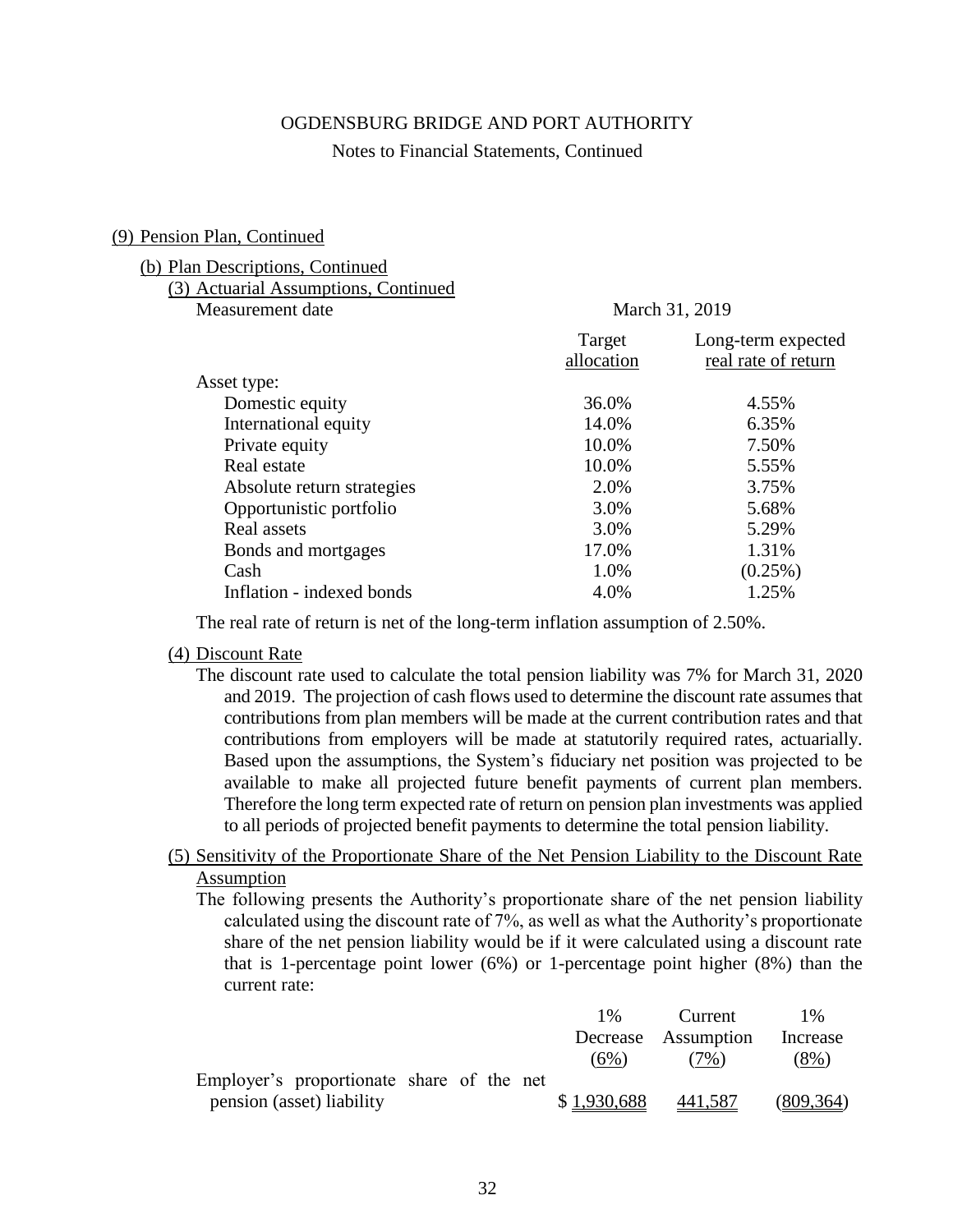#### Notes to Financial Statements, Continued

#### (9) Pension Plan, Continued

#### (b) Plan Descriptions, Continued

(6) Pension Plan Fiduciary Net Position

The components of the current-year net pension liability of all participating employers as of the respective valuation dates, were as follows:

|                                                                         | (Dollars in Millions)  |                       |  |
|-------------------------------------------------------------------------|------------------------|-----------------------|--|
| Valuation date                                                          | 4/1/2018               | 4/1/2017              |  |
| Employers' total pension liability<br>Plan net position                 | \$189,803<br>(182,718) | 183,400<br>(180, 173) |  |
| Employers' net pension liability                                        | 7,085                  | 3,227                 |  |
| Ratio of plan net position to the Employers' total<br>pension liability | 96.27%                 | 98.24%                |  |

## (7) Contributions to the Pension Plan

Employer contributions are paid annually based on the System's fiscal year which ends on March 31<sup>st</sup>. Retirement contributions as of March 31, 2020 and 2019 represent the projected employer contribution for the period of April 1, 2019 through March 31, 2020 and April 1, 2018 through March 31, 2019, respectively, based on paid ERS wages multiplied by the employer's contribution rate, by tier. This amount has been recorded as deferred outflows of resources in the accompanying financial statements.

#### (8) Funding Policies

The System is non-contributory except for employees in tiers 3 and 4 that have less than ten years of service, who contribute 3% of their salary and employees in tier 5 and 6 who also contribute between 3% and 6% of their salary for the entire length of service. Contributions are certified by the State Comptroller and expressed as a percentage of members' salary. Contribution rates are actuarially determined and based upon membership tier and plan. Contributions consist of a life insurance portion and regular pension contributions. Contribution rates for the plan year ended March 31, 2020 are as follows:

| Tier/Plan         | Rate  |
|-------------------|-------|
| 3 A14             | 15.8% |
| 4 A <sub>15</sub> | 15.8% |
| 5 A <sub>15</sub> | 13.2% |
| 6 A <sub>15</sub> | 9.3%  |
|                   |       |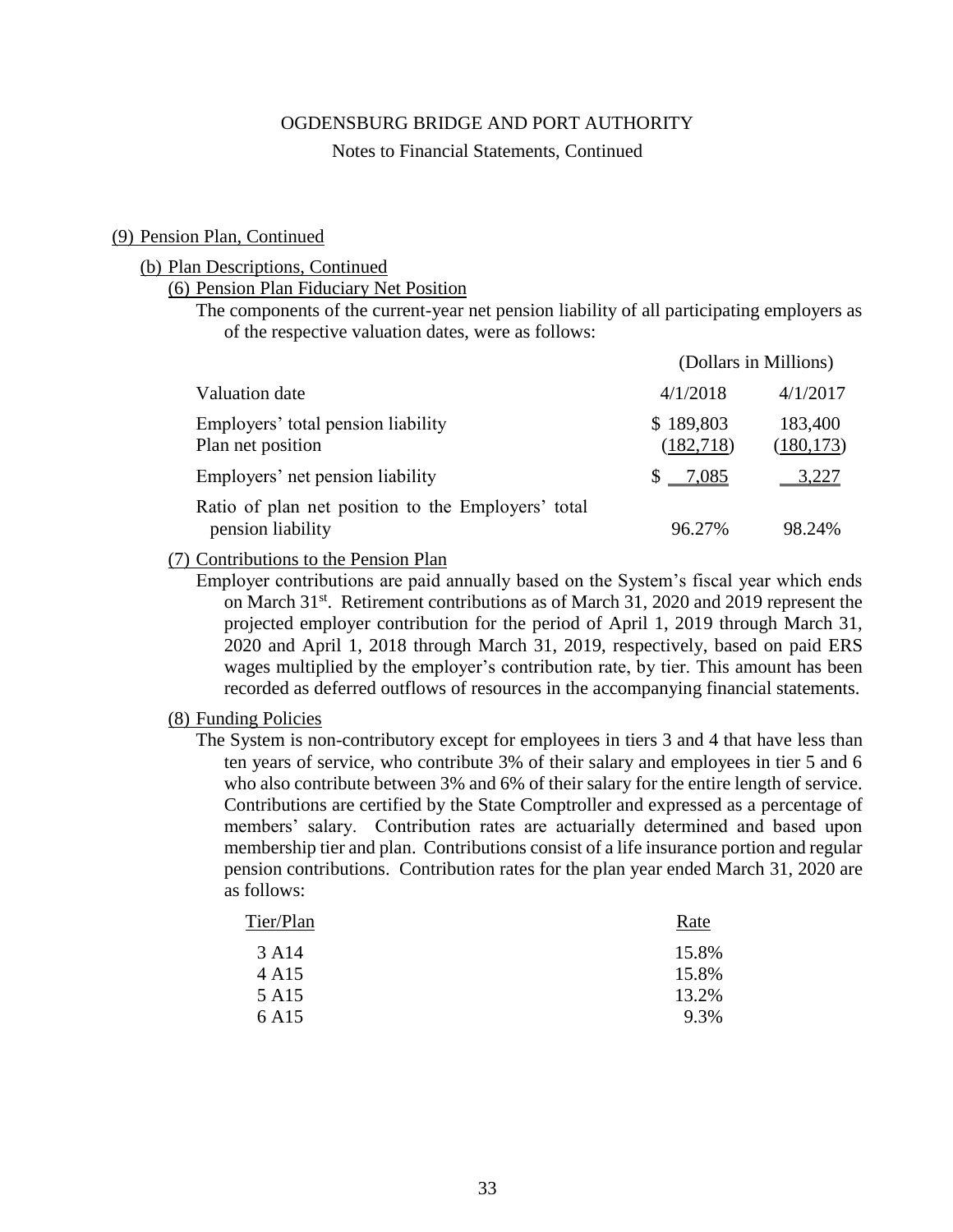#### Notes to Financial Statements, Continued

#### (10) Postemployment Benefits Other Than Pensions

Total expenditures charged to operations for the years ended March 31, 2020 and 2019 amounted to \$129,729 and \$139,641, respectively. At March 31, 2019 the liability for active and retired employers amounted to \$2,070,173.

The number of participants as of April 1, 2019, the last actuarial valuation, was as follows:

| Active employees  |            |
|-------------------|------------|
| Retired employees | <u>_ 8</u> |
| Total             | <u>39</u>  |

Funding Policy - The Authority currently pays for postemployment health care benefits on a payas-you-go basis. These financial statements assume that pay-as-you-go funding will continue.

## Actuarial Assumptions and Other Inputs

The total OPEB liability in the March 31, 2020 actuarial valuation was determined using the following actuarial assumptions and other inputs, applied to all periods included in the measurement, unless otherwise specified:

| Salary increases            | 3.5%                                                         |
|-----------------------------|--------------------------------------------------------------|
| Discount rate               | 2.74%                                                        |
| Healthcare cost trend rates | 6.0% for 2020, decreasing to an ultimate<br>rate of $3.94\%$ |

#### Changes in the Total OPEB Liability

|                                                                              | 2020            | 2019       |
|------------------------------------------------------------------------------|-----------------|------------|
| Original OPEB obligation as of beginning of year                             | \$<br>2,095,867 | 470,909    |
| Cumulative effect of change in accounting principle<br>(required by GASB 75) |                 | 1,610,487  |
| Total OPEB liability as of beginning of year                                 | 2,095,867       | 2,081,396  |
| Changes for the year:                                                        |                 |            |
| Service cost                                                                 | 59,382          | 60,076     |
| Interest on total OPEB liability                                             | 82,152          | 80,330     |
| Changes of benefit terms                                                     |                 |            |
| Differences between actual and expected experience                           | (89, 656)       |            |
| Changes in assumptions or other inputs                                       | 9,172           | (5,135)    |
| Benefit payments                                                             | (86, 744)       | (120, 800) |
| Total changes                                                                | (25,964)        | 14,471     |
| Total OPEB liability as of March 31                                          | \$<br>2,070,173 | 2,095,867  |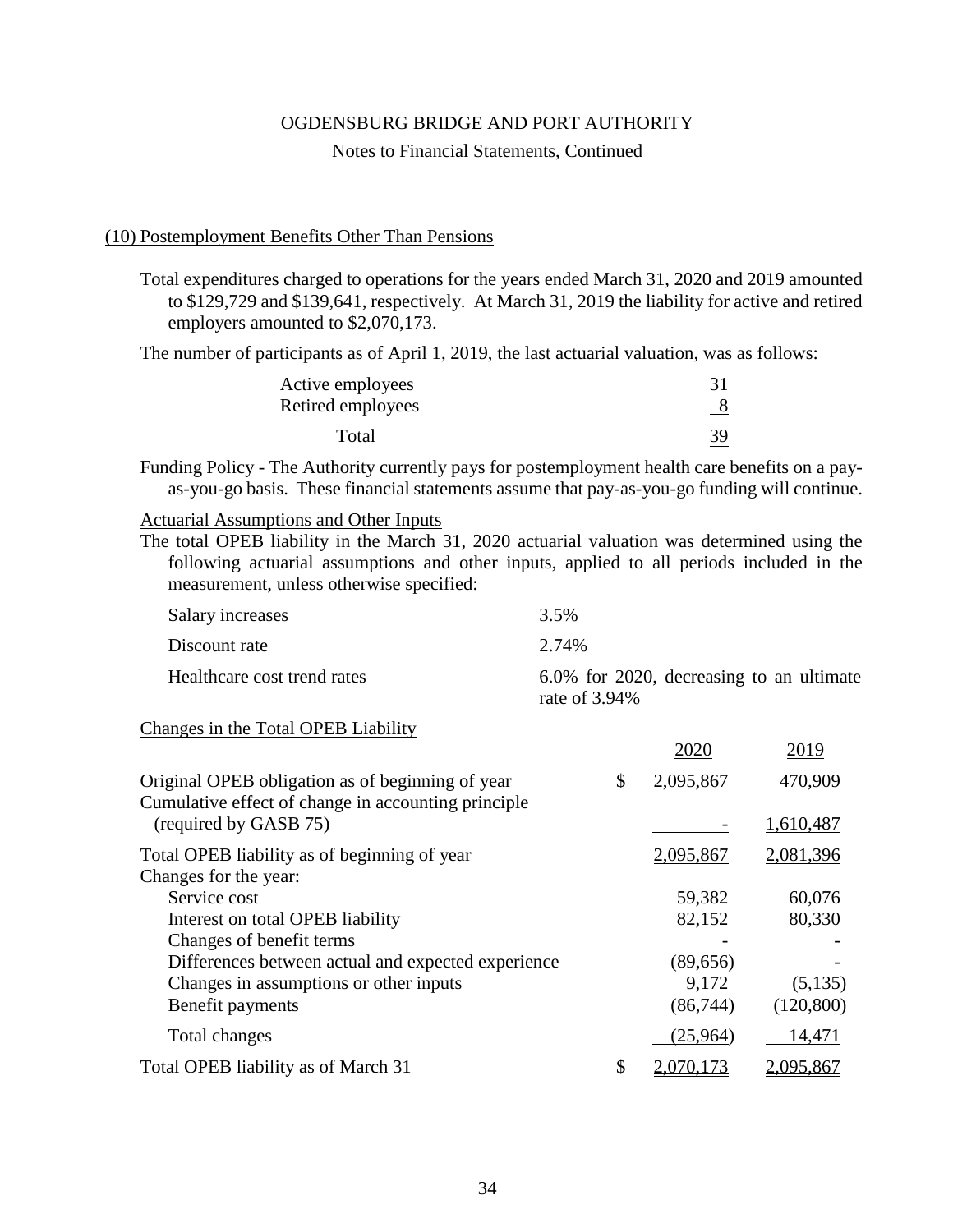#### Notes to Financial Statements, Continued

#### (10) Postemployment Benefits Other Than Pensions, Continued

Sensitivity of the total OPEB liability to changes in the discount rate

The following presents the total OPEB liability of the Authority, as well as what the Authority's total OPEB liability would be if it were calculated using a discount rate that is 1-percentagepoint lower (1.74%) or 1-percentage-point higher (3.74%) than the current discount rate:

|                             | $1\%$                 | Discount   | $1\%$      |
|-----------------------------|-----------------------|------------|------------|
|                             | Decrease              | Rate       | Increase   |
|                             | $(1.74\%)$            | $(2.74\%)$ | $(3.74\%)$ |
| <b>Total OPEB liability</b> | $\frac{2,241,486}{2}$ | 2,070,173  | 1,910,930  |

This analysis represents sensitivity of the OPEB liability as of March 31, 2020.

## Sensitivity of the total OPEB liability to changes in the healthcare costs trend rates

The following presents the total OPEB liability of the Authority, as well as what the Authority's total OPEB liability would be if it were calculated using a rate that is 1-percentage point lower (5.0% to 2.94%) or 1-percentage point higher (7.0% to 4.94%) than the current health care cost trend rate:

|                             | $1\%$                | Trend                | 1%                   |
|-----------------------------|----------------------|----------------------|----------------------|
|                             | Decrease             | Rate                 | Increase             |
|                             | $(5.0\% \text{ to }$ | $(6.0\% \text{ to }$ | $(7.0\% \text{ to }$ |
|                             | $2.94\%$ )           | $3.94\%$             | $4.94\%$             |
| <b>Total OPEB liability</b> | \$1,861,908          | 2,070,173            | 2,311,338            |

This analysis represents sensitivity of the OPEB liability as of March 31, 2020.

At March 31, 2020 and 2019 the Authority reported deferred outflows of resources and deferred inflows of resources related to OPEB from the following sources:

|                                                                             |                                      | 2020                                | 2019                                 |                                     |  |
|-----------------------------------------------------------------------------|--------------------------------------|-------------------------------------|--------------------------------------|-------------------------------------|--|
|                                                                             | Deferred<br>Outflows of<br>Resources | Deferred<br>Inflows of<br>Resources | Deferred<br>Outflows of<br>Resources | Deferred<br>Inflows of<br>Resources |  |
| Experience (gain) loss<br>Changes of assumption<br>Contributions subsequent | \$<br>7,914                          | 77,358<br>3,605                     |                                      | 4,370                               |  |
| to the measurement date                                                     | 97,583                               |                                     | 86,744                               |                                     |  |
|                                                                             |                                      |                                     |                                      |                                     |  |

Contributions subsequent to the measurement date will be recognized as a reduction of the net pension liability in the year ending March 31, 2021. Amounts reported as deferred inflows of resources related to OPEB will be recognized in OPEB expense as follows: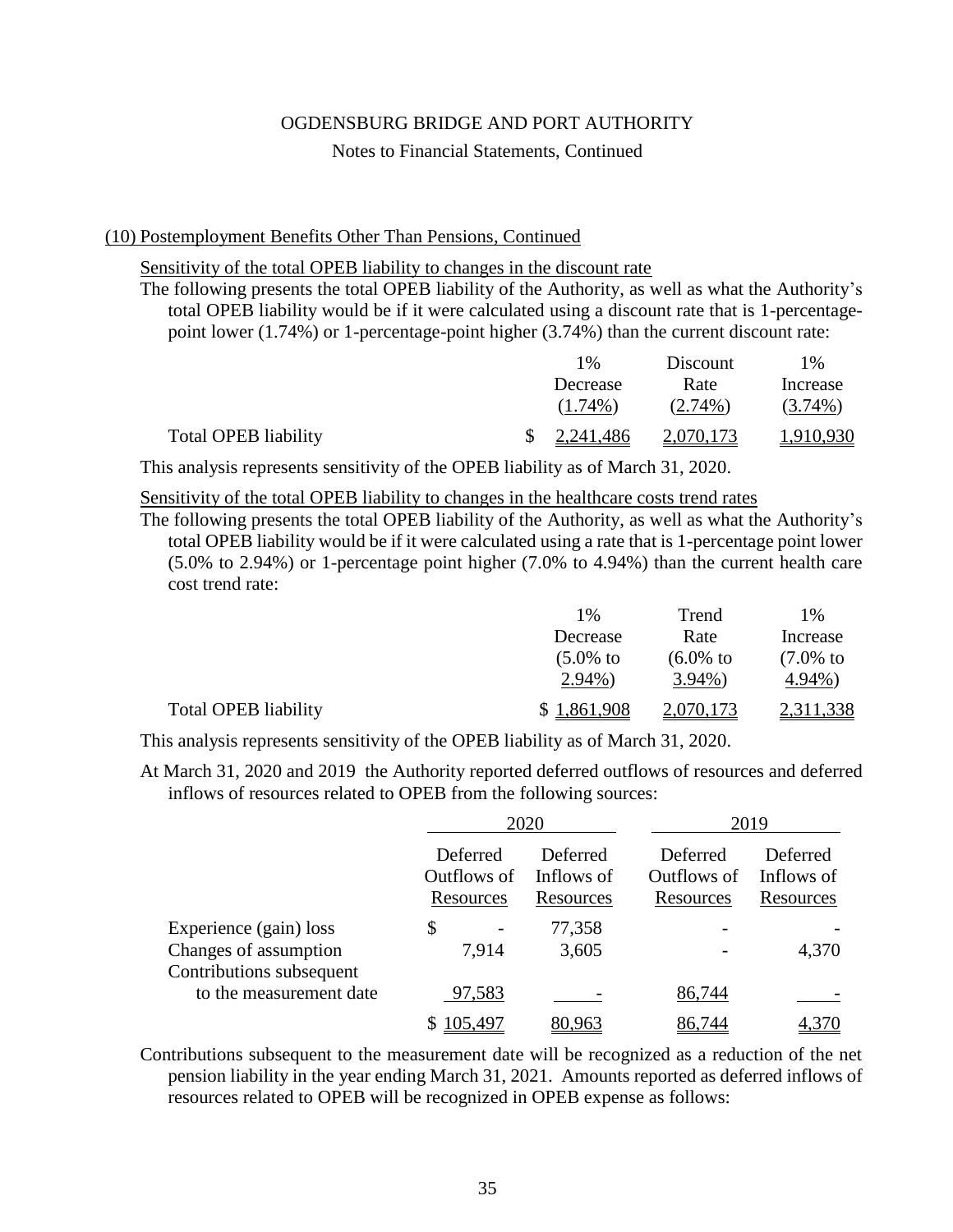## Notes to Financial Statements, Continued

## (10) Postemployment Benefits Other Than Pensions, Continued

|             | Sensitivity of the total OPEB liability to changes in the healthcare costs trend rates, Continued |
|-------------|---------------------------------------------------------------------------------------------------|
| Year ending |                                                                                                   |
| 2021        | \$(11,805)                                                                                        |
| 2022        | (11,805)                                                                                          |
| 2023        | (11,805)                                                                                          |
| 2024        | (11,805)                                                                                          |
| 2025        | (11,585)                                                                                          |
| Thereafter  | (14,244)                                                                                          |
|             | (73,049)                                                                                          |

## (11) Restricted Net Position

Restricted net position consists of the following at March 31, 2020 and 2019:

|                                         | 2020      | 2019    |
|-----------------------------------------|-----------|---------|
| Cash - compensating balance requirement | \$148,270 | 196,835 |
| Bond reserve                            | 204,572   | 182,046 |
| Debt service reserve                    | 499,705   | 492,976 |
|                                         | \$852,547 | 871,857 |

## (12) Operating Leases - Lessor

- The Authority executed a lease agreement with the United States of America, dated July 2, 2002, for rental of the new border station building to the General Services Administration. The lease provides for annual lease payments of \$1,069,860 beginning October 1, 2003, for a term of fifteen years. The lease provides for an annual adjustment beginning with the second of the agreement to be determined by multiplying the base rent by the annual percent of change in the Cost of Living Index. Estimated minimum future rentals to be received under this noncancelable operating lease. The lease with GSA was renewed as of April 1, 2019 with payments retroactive to October 1, 2018. The current lease agreement terminates on April 1, 2039.
- The Authority is the lessor of a customs building and various industrial buildings and airport buildings under operating leases expiring in various years through 2029.
- Estimated minimum future rentals to be received on non-cancelable leases as of March 31, 2020 for each of the next five years are as follows:

|      |             | <b>GSA</b> | Other   | Total            |
|------|-------------|------------|---------|------------------|
| 2021 | \$1,081,464 |            | 866,548 | 1,948,012        |
| 2022 |             | 1,081,464  | 544,819 | 1,626,283        |
| 2023 |             | 1,081,464  | 330,474 | 1,411,938        |
| 2024 |             | 1,081,464  | 296,587 | 1,378,051        |
| 2025 |             | 1,112,387  | 192,171 | <u>1,304,558</u> |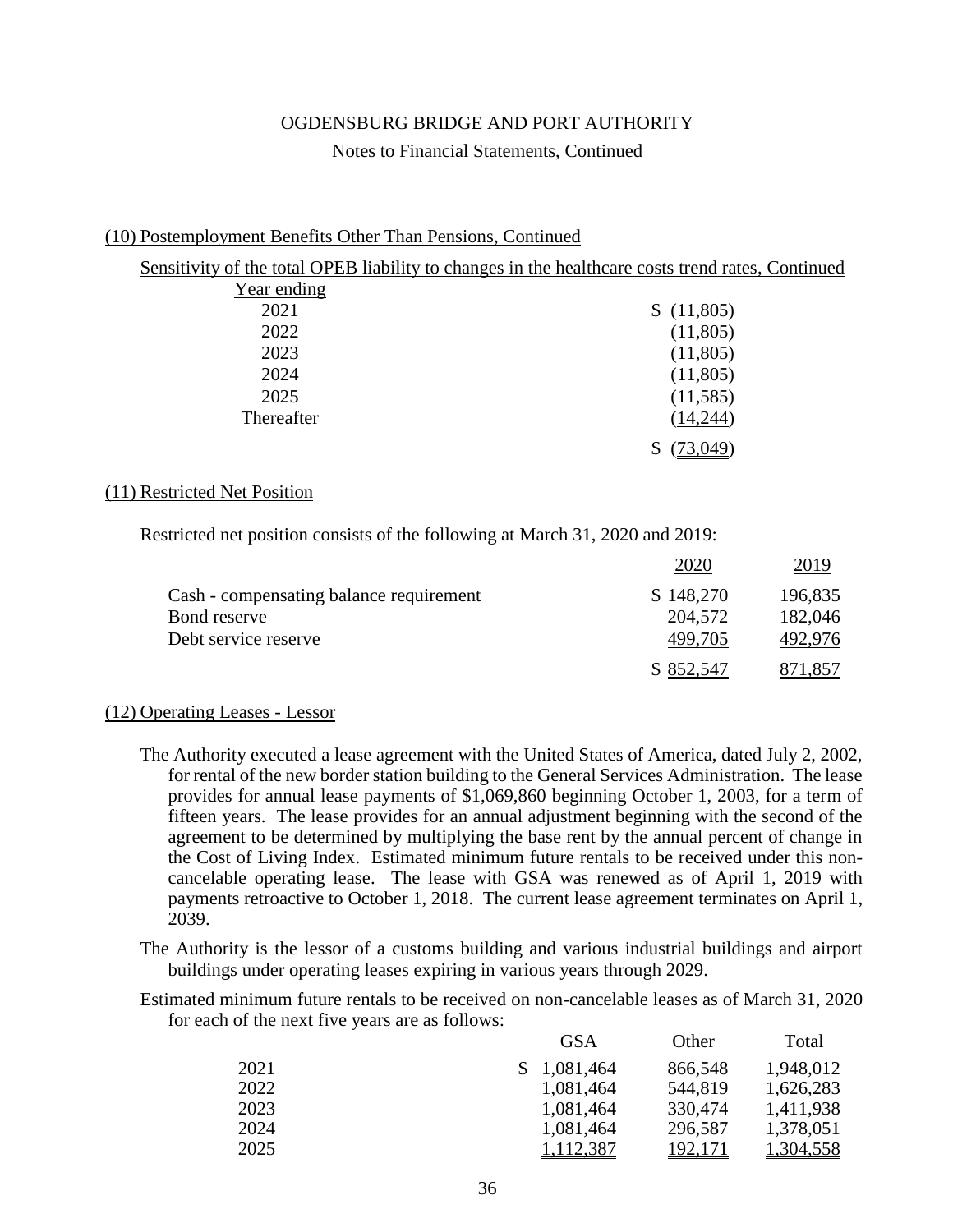Notes to Financial Statements, Continued

## (13) Operating Lease - Lessee

- The Authority executed a lease agreement dated March 24, 2019, for the rental of a new loader. The lease providers for monthly lease payments of \$4,381 beginning on May 30, 2019, for a term of 60 months.
- The following is a schedule of estimated future minimum rental payments required under the above operating lease at March 31, 2020:

| 2021 | 52,572    |
|------|-----------|
| 2022 | 52,572    |
| 2023 | 52,572    |
| 2024 | 52,572    |
| 2025 | 17,524    |
|      | \$227,812 |

#### (14) Contingencies

Financial awards from Federal, State, and local governmental entities in the form of grants are subject to special audits. Such audits could result in claims against the Authority for disallowed costs or noncompliance with grantor restrictions. No provision has been made for any liabilities that may arise from such audits since the amounts, if any, cannot be determined at this date.

## (15) Fiscal Viability

- The Authority has a working capital deficit of \$3,415,994 at March 31, 2020 and an operating loss of \$2,800,821 for the year then ended.
- During the year ended March 31, 2020 the Authority has not taken on any additional debt, nor has current debt been retired.

Management's plan to address the fiscal viability of the Authority includes:

- The Ogdensburg Bridge and Port Authority has begun or is continuing several initiatives to improve the fiscal viability of the Authority. Listed below are several initiatives with their projected annual impact on operations and cash flows
	- Bridge Traffic Toll Increase Revenue Enhancement: OBPA implemented an increase in Bridge Toll Fees to bring OBPA fees in line with other regional bridge tolls. The annual impact was a positive net \$572,800 which improved overall Authority revenue and supported bridge maintenance operations. It is anticipated that this increase will continue through the 2020-2021 fiscal year.

The OBPA received a grant of \$335,000 for work to begin on the bridge in June 2020. The scope of the grant will be to paint and make repairs to the US bridge approach.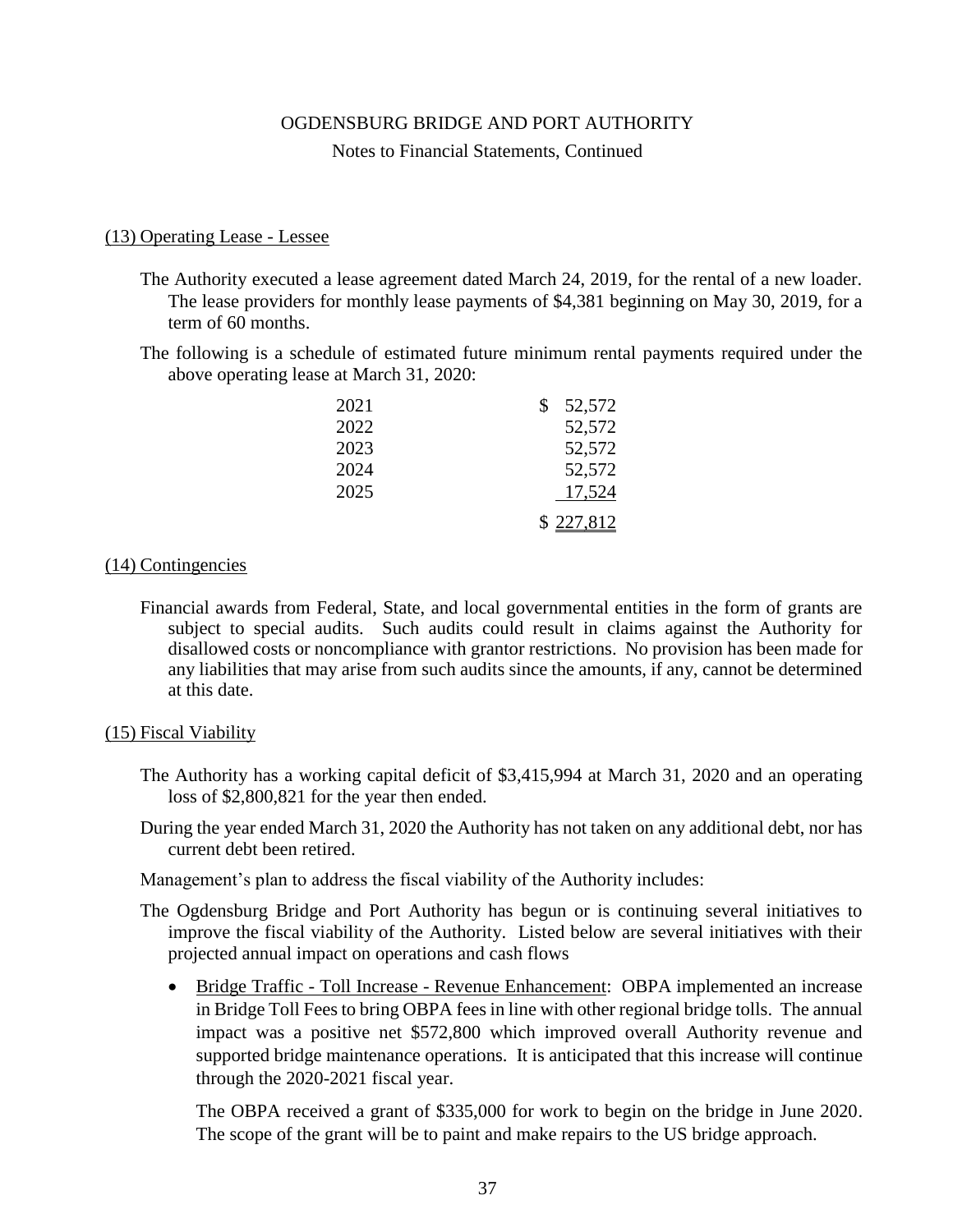Notes to Financial Statements, Continued

# (15) Fiscal Viability, Continued

- Airport Operations Revenue Enhancement: OBPA is working to recruit additional airlines and enhance the number of flights from the existing carriers. Current projections in this fiscal year suggest a modest increase in enplanements compared to fiscal year 2019-2020.
- Marine Terminal Wind Turbine Project: In fiscal year 2019-2020, the Port of Ogdensburg had a contracted wind turbine project resulting in approximately \$1,100,000 in revenues. The wind turbine project for fiscal year 2020 - 2021 will return a projected \$1,200,000 in revenues during the period May - October 2020.
- Marine Terminal Salt Clamming: In addition to the continuation of the wood pellet storage agreements begun last year, a first of its kind road salt clamming operation produced revenue of \$300,000.
- GSA Border Station Lease: OBPA is in its second year of a 20-year lease renewal for the Ogdensburg Border Station buildings which will provide \$1,100,000 in revenues annually. The new lease was effective October 2018.
- FAA Grant Entitlements: Upon reaching 10,000 enplanements annually, the FAA guarantees entitlements of \$1,000,000 in federal grant awards over the upcoming federal fiscal year through September 2020.
- Railroad: The OBPA has secured two grants totaling approximately \$2,000,000 to complete needed bridge repairs to two of the railroad's bridges. The upgrades to the two bridges will bring the bridges in compliance to carry heavier loads/more rail cars making the railway more commercially competitive.
- In addition to the initiatives to bring in increased revenues to support the Authority's several properties, the Authority is also quite aware of the need to reduce expenses. One example of the many options being explored is:
	- OBPA Operations Cost Reductions: A combination of staff reduction and elimination of marketing contracts should save a projected \$350,000 each year. The cost reductions were implemented at the end of fiscal year 2019-2020. OBPA continues to seek further cost reductions with adjustments to unfavorable contracts throughout 2020-2021. OBPA will continue to pursue reimbursement for the cost of the Law Enforcement Officer security coverage.
- All of these initiatives are currently being tested with the COVID-19 pandemic. The OBPA is experiencing severe economic impacts resulting from the bridge closure and airline suspension. The bridge has been closed to all but essential traffic since the end of March 2020. Currently, the bridge is scheduled to re-open on the  $21<sup>st</sup>$  of June with unknown crossing restrictions. It is anticipated that EAS flights to/from OGS will resume in July 2020. Pandemic restrictions have affected the Ogdensburg Bridge and Port Authority's revenue stream and operations.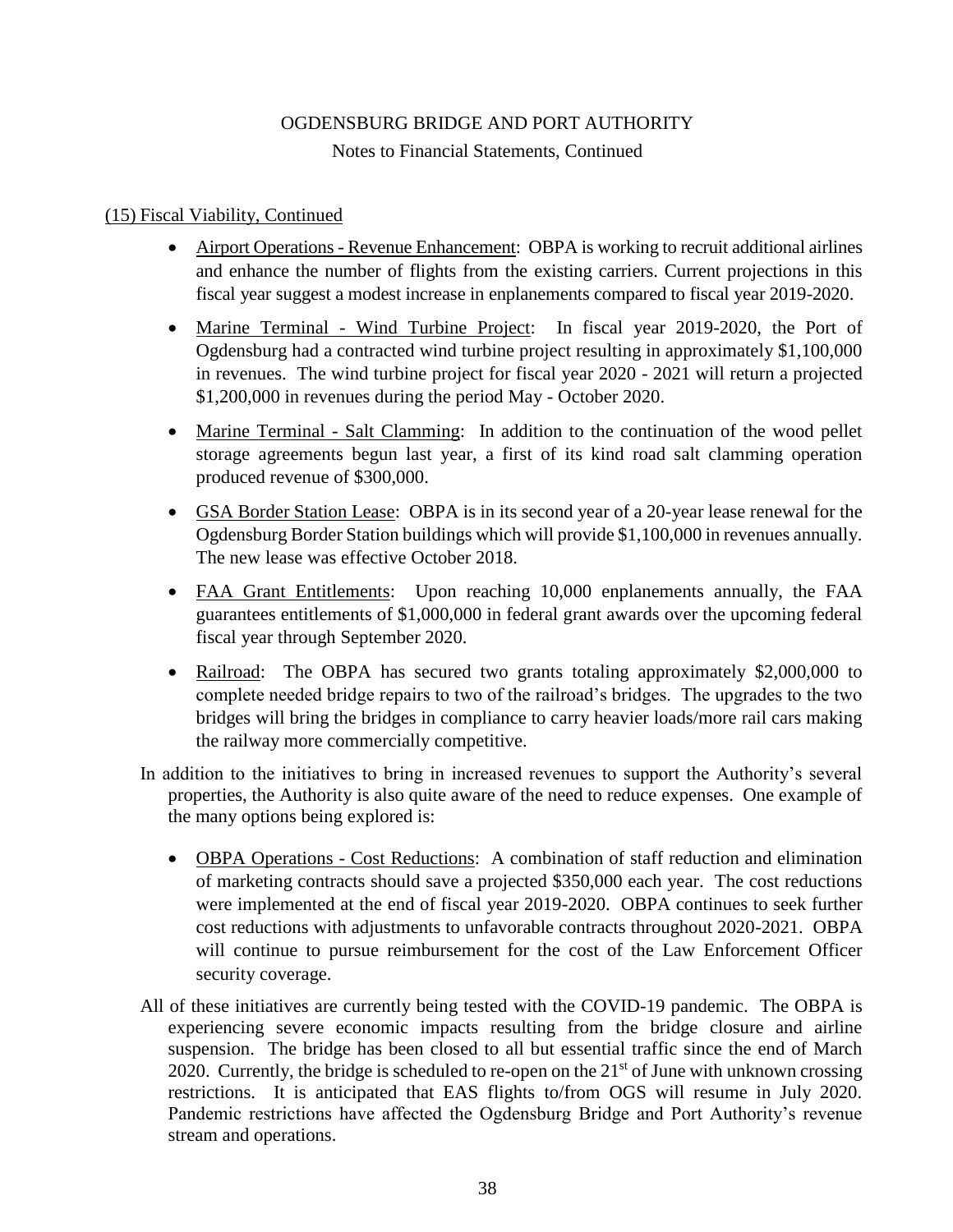# OGDENSBURG BRIDGE AND PORT AUTHORITY Required Supplementary Information Schedule of Changes in Corporation's Total OPEB Liability and Related Ratios Year ended March 31, 2020

| Total OPEB liability:                                   | 2020         | 2019       |
|---------------------------------------------------------|--------------|------------|
| Service cost                                            | \$<br>59,382 | 60,076     |
| Interest on total OPEB liability                        | 82,152       | 80,330     |
| Change of benefit terms                                 |              |            |
| Differences between actual and expected experience      | (89, 656)    |            |
| Changes in assumptions or other inputs                  | 9,172        | (5,135)    |
| Benefit payments                                        | (86, 744)    | (120, 800) |
| Net change in total OPEB liability                      | (25,694)     | 14,471     |
| Total OPEB liability - beginning                        | 2,095,867    | 2,081,396  |
| Total OPEB liability-ending                             | \$2,070,173  | 2,095,867  |
| Covered payroll                                         | \$2,244,733  | 1,971,233  |
| Total OPEB liability as a percentage of covered payroll | 92.2%        | 106.0%     |

Notes to schedule:

Changes of assumptions - Changes of assumptions and other inputs reflect the effects of changes in the discount rate each period. The following are the discount rates used in each period:

| 2019 | 3.89% |
|------|-------|
| 2020 | 2.74% |

This schedule is presented to illustrate the requirement to show information for 10 years. However, until a full 10 year trend is compiled, the Authority is presenting information for those years for which information is available.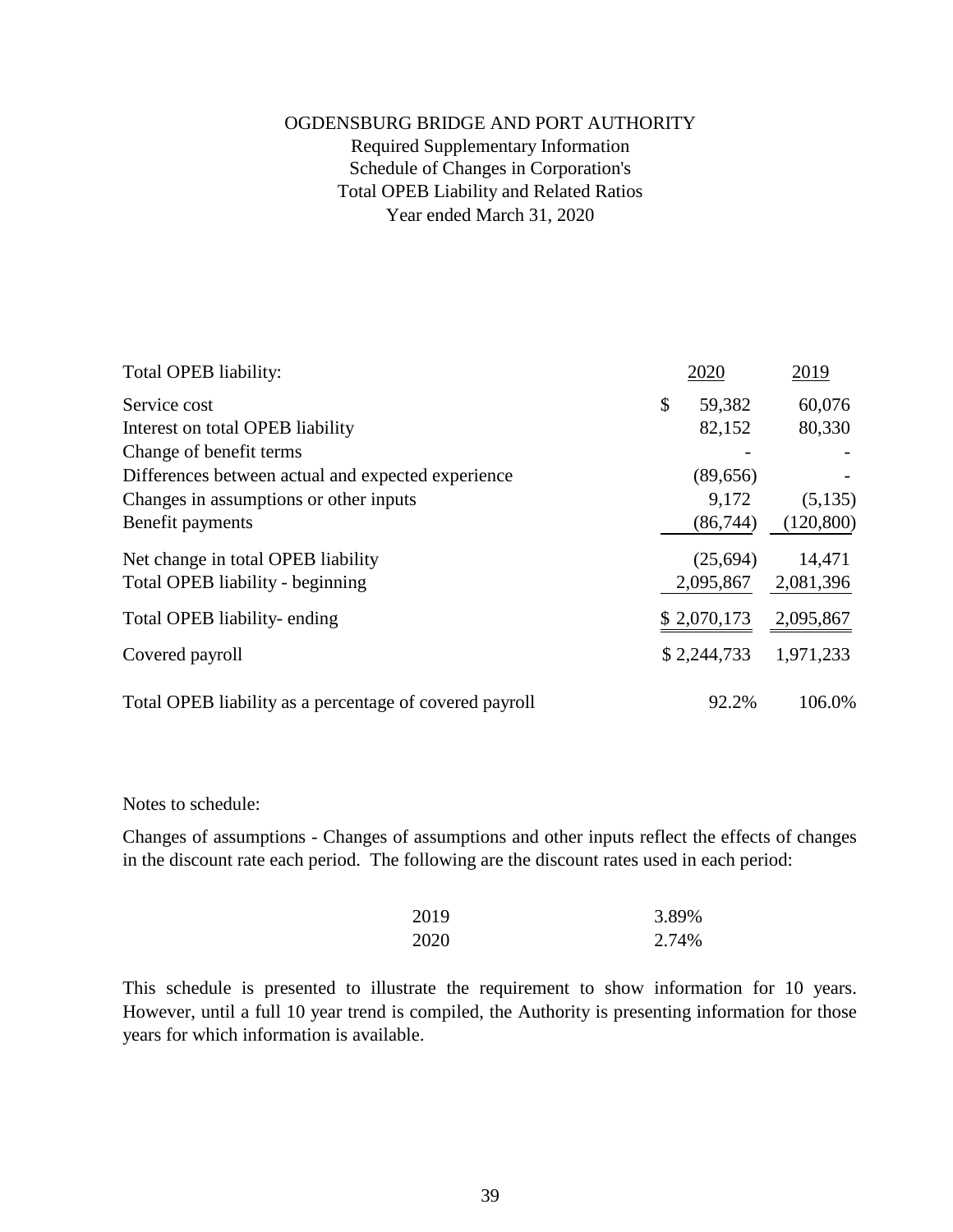# OGDENSBURG BRIDGE AND AUTHORITY Required Supplementary Information Schedule of Authority's Proportionate Share of the Net Pension Liability Year ended March 31, 2020

| <b>NYSERS Pension Plan</b>                                                                                   |               |            |            |            |            |  |  |  |
|--------------------------------------------------------------------------------------------------------------|---------------|------------|------------|------------|------------|--|--|--|
|                                                                                                              | 2020          | 2019       | 2018       | 2017       | 2016       |  |  |  |
| Authority's proportion of<br>the net pension liability                                                       | 0.0062324%    | 0.0060744% | 0.0056874% | 0.0058747% | 0.0061444% |  |  |  |
| Authority's proportionate<br>share of the net pension<br>liability                                           | \$<br>441,587 | 196,049    | 534,399    | 942,900    | 207,572    |  |  |  |
| Authority's covered payroll                                                                                  | \$1,973,822   | 1,797,158  | 1,793,263  | 1,577,651  | 1,493,593  |  |  |  |
| Authority's proportionate<br>share of the net pension<br>liability as a percentage<br>of its covered payroll | 22.37%        | 10.91%     | 29.80%     | 59.77%     | 13.90%     |  |  |  |
| Plan fiduciary net position<br>as a percentage of the<br>total pension liability                             | 96.27%        | 98.24%     | 94.70%     | 90.70%     | 97.95%     |  |  |  |

\* However, information is presented for those years that are not available. This schedule is presented to illustrate the requirements to show information for 10 years.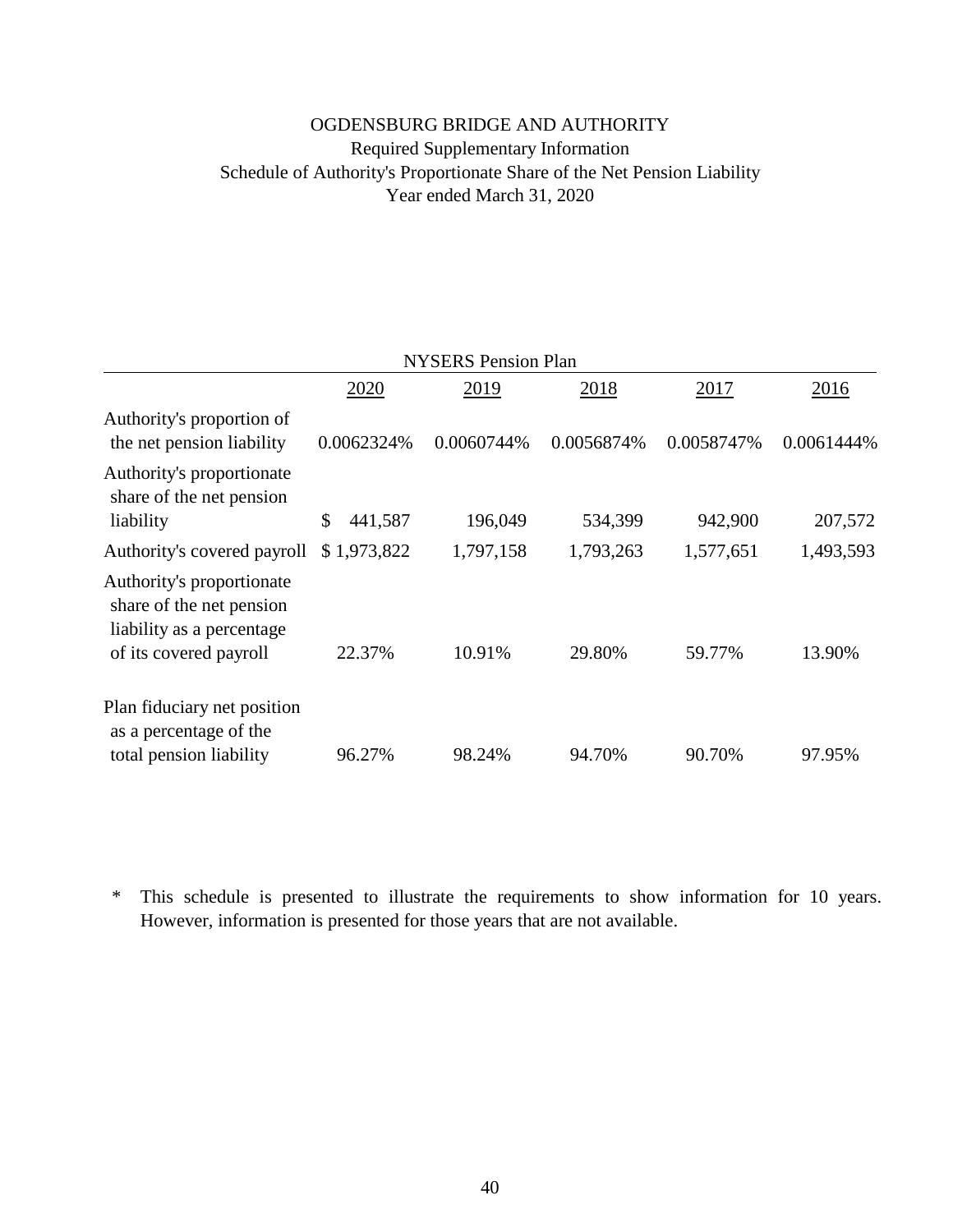# OGDENSBURG BRIDGE AND AUTHORITY Required Supplementary Information Schedule of Authority's Employer Pension Contributions Year ended March 31, 2020

| <b>NYSERS</b> Pension Plan                                              |  |             |           |  |           |           |           |           |           |           |           |
|-------------------------------------------------------------------------|--|-------------|-----------|--|-----------|-----------|-----------|-----------|-----------|-----------|-----------|
|                                                                         |  | 2020        | 2019      |  | 2018      | 2017      | 2016      | 2015      | 2014      | 2013      | 2012      |
| Contractually required contribution                                     |  | 284,583     | 263,565   |  | 266,194   | 245,451   | 265,038   | 232,880   | 380,261   | 251,072   | 290,699   |
| Contributions in relation to the<br>contractually required contribution |  | 284,583     | 263,565   |  | 266,194   | 245,451   | 265,038   | 232,880   | 380,261   | 251,072   | 290,699   |
| Contribution deficiency (excess)                                        |  |             |           |  |           |           |           |           |           |           |           |
| Authority's covered payroll                                             |  | \$1,973,822 | 1,797,158 |  | 1,793,263 | 1,577,651 | 1,493,593 | 1,497,450 | 1,623,317 | 1,414,127 | 1,448,726 |
| Contributions as a percentage of<br>covered payroll                     |  | 14.42%      | 14.67%    |  | 14.84%    | 15.56%    | 17.74%    | 15.55%    | 23.42%    | 17.75%    | 20.07%    |

\* This schedule is presented to illustrate the requirements to show information for 10 years. However, information is presented for those years that are available.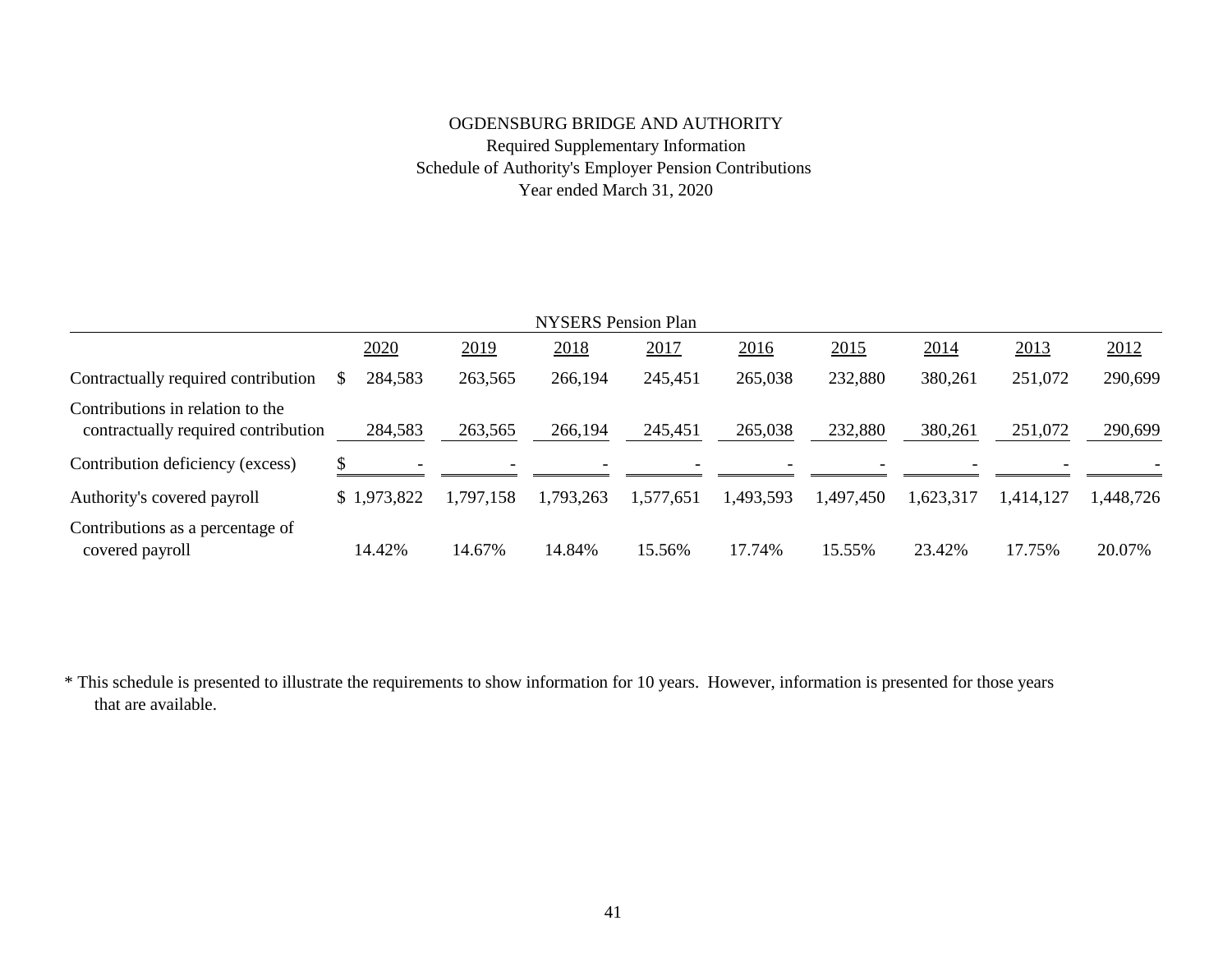

6390 Main Street, Suite 200 Williamsville, NY 14221

P 716.634.0700 TF 800.546.7556 F 716.634.0764 W EFPRgroup.com

# INDEPENDENT AUDITORS' REPORT ON INTERNAL CONTROL OVER FINANCIAL REPORTING AND ON COMPLIANCE AND OTHER MATTERS BASED ON AN AUDIT OF FINANCIAL STATEMENTS PERFORMED IN ACCORDANCE WITH GOVERNMENT AUDITING STANDARDS

The Governing Board Ogdensburg Bridge and Port Authority:

We have audited, in accordance with the auditing standards generally accepted in the United States of America and the standards applicable to financial audits contained in Government Auditing Standards issued by the Comptroller General of the United States, the financial statements of the Ogdensburg Bridge and Port Authority (the Authority), as of and for the year ended March 31, 2020, and the related notes to financial statements, which collectively comprise the Authority's basic financial statements, and have issued our report thereon dated July 17, 2020.

## Internal Control Over Financial Reporting

In planning and performing our audit of the financial statements, we considered the Authority's internal control over financial reporting (internal control) to determine the audit procedures that are appropriate in the circumstances for the purpose of expressing our opinion on the financial statements, but not for the purpose of expressing an opinion on the effectiveness of the Authority's internal control. Accordingly, we do not express an opinion on the effectiveness of the Authority's internal control.

A deficiency in internal control exists when the design or operation of a control does not allow management or employees, in the normal course of performing their assigned functions, to prevent, or detect and correct, misstatements on a timely basis. A material weakness is a deficiency, or a combination of deficiencies, in internal control such that there is a reasonable possibility that a material misstatement of the Authority's financial statements will not be prevented, or detected and corrected on a timely basis. A significant deficiency is a deficiency, or a combination of deficiencies, in internal control that is less severe than a material weakness, yet important enough to merit attention by those charged with governance.

Our consideration of internal control was for the limited purpose described in the first paragraph of this section and was not designed to identify all deficiencies in internal control that might be material weaknesses or significant deficiencies. Given these limitations, during our audit we did not identify any deficiencies in internal control that we consider to be material weaknesses. However, material weaknesses may exist that have not been identified.